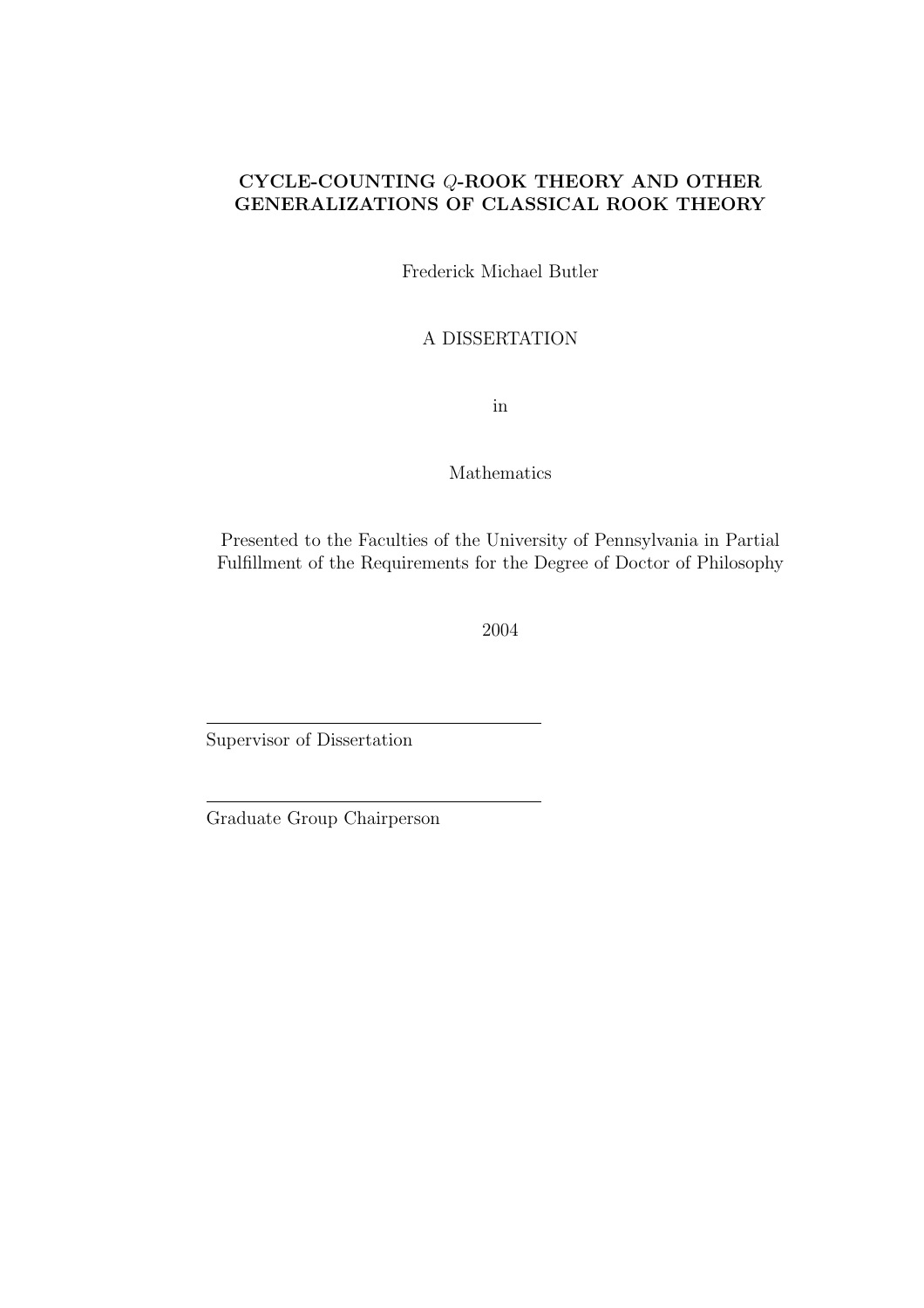To Melanie, who inspires me.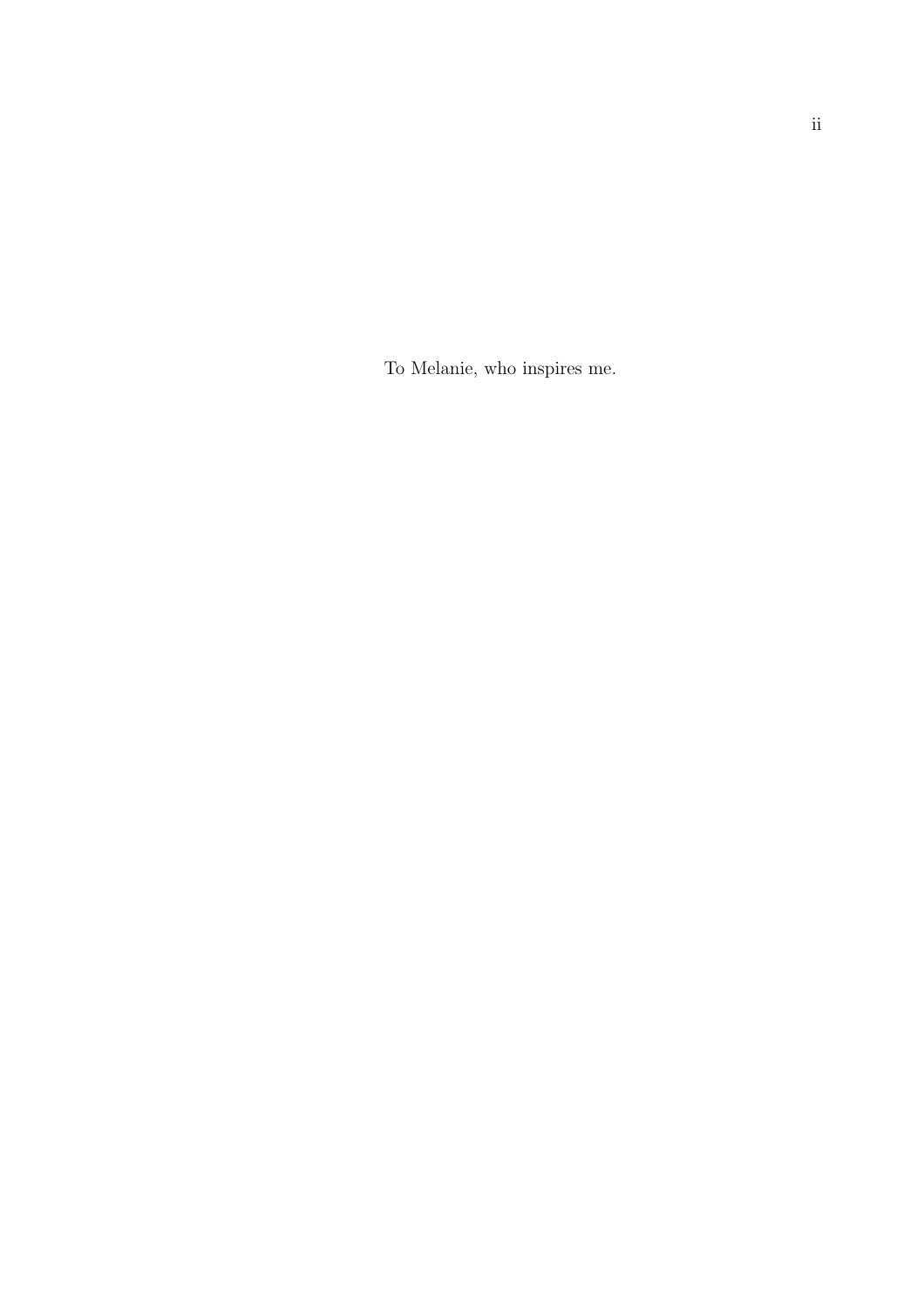## Acknowledgments

I would like to thank James Haglund, who embodies all the characteristics of a great advisor and a great mathematician. He made the difficult task of writing a dissertation an enjoyable experience. Many other people from the Penn mathematics department, including Dennis DeTurck, Herman Gluck, David Harbater, Andre Scedrov, and Herb Wilf, helped to make this dissertation possible. Thanks also to the mathematics office staff (Janet, Monica, Paula, and Robin) for always being willing to help, and to my fellow graduate students (Aaron, Darren, Jason, Jeff, Sukhendu, and many others) for being there to discuss mathematics or anything else. I would also like to express my gratitude to my family (especially my grandfather, John Butler) for all of their love and support throughout the years. And most of all thanks to my wife and best friend Melanie. She was always willing to help me mathematically, to listen to me practice countless talks, offer advice, and to support me in any other way I needed. I love you Melanie, and I could not have done it without you.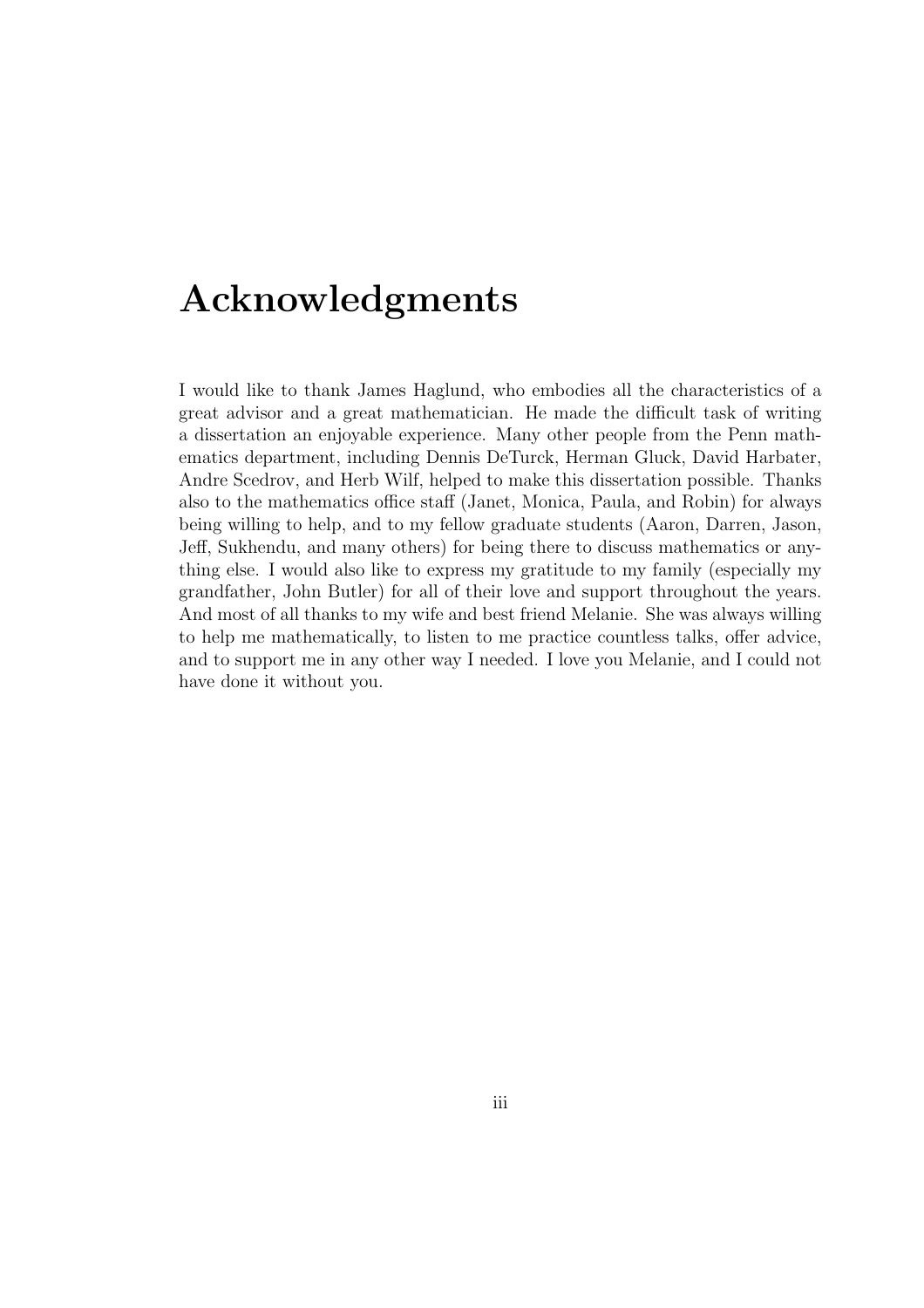#### ABSTRACT

#### CYCLE-COUNTING Q-ROOK THEORY AND OTHER GENERALIZATIONS OF CLASSICAL ROOK THEORY

#### Frederick Michael Butler

#### James Haglund

In this dissertation, we will study some generalizations of classical rook theory. The main focus is what we call cycle-counting q-rook theory, a model which incorporates a weighted count of both the number of cycles and the number of inversions of a permutation. In Chapter 1 we discuss background material in rook theory. In Chapter 2, we prove some results about algebraic properties of a generalization of the cycle-counting  $q$ -hit numbers. The main result of the dissertation is presented in Chapter 3, a statistic for combinatorially generating the cyclecounting q-hit numbers, which were previously defined only algebraically. We will then apply this result to prove some new theorems about permutation statistics involving cycle-counting in Chapter 4. Finally, in Chapter 5 we explore two other models which generalize classical rook theory and prove some basic results about these models. The first is a refinement of cycle-counting  $q$ -rook theory, obtained by adding a new parameter  $p$  to the weight of each rook placement. The second is a theory in which more than one rook is allowed in a row, but a row containing more than one rook is weighted by a polynomial in  $\alpha$ .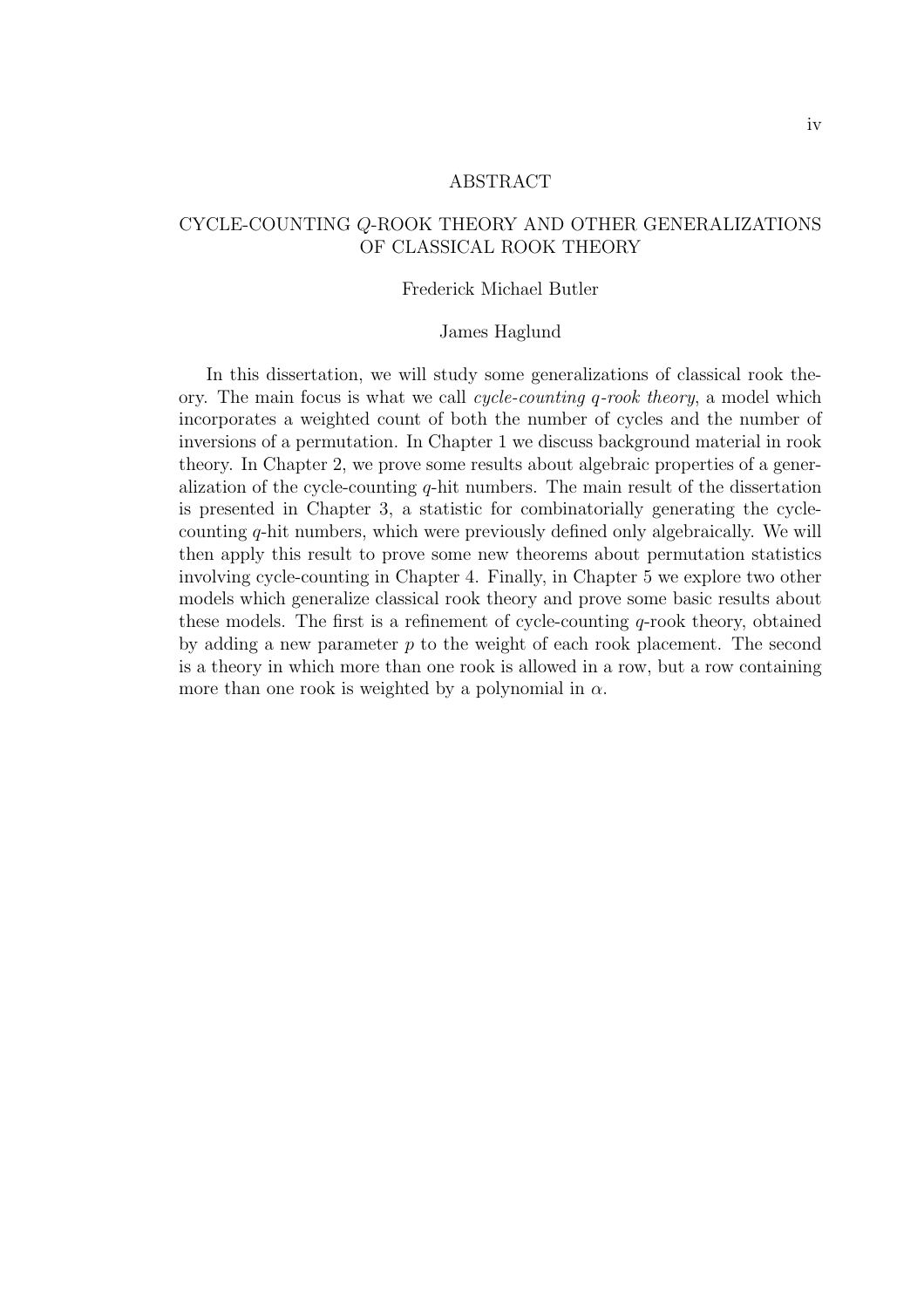## **Contents**

| $\mathbf{1}$    |         | Introduction                                                           | $\mathbf{1}$ |
|-----------------|---------|------------------------------------------------------------------------|--------------|
|                 | 1.1     |                                                                        | $\mathbf{1}$ |
|                 | 1.2     |                                                                        | 3            |
|                 | 1.3     |                                                                        | 5            |
| 2 <sub>1</sub>  |         | Properties of $A_{n,k}(x, y, q, B)$                                    | 8            |
|                 | 2.1     | Symmetry and unimodality of $A_{n,k}(x, y, q, B)$                      | 8            |
|                 | 2.2     |                                                                        | 10           |
| $3\phantom{.0}$ |         | A Statistic for Generating $A_{n,k}(y,q,B)$                            | 16           |
|                 | 3.1     |                                                                        | 16           |
|                 | 3.2     |                                                                        | 19           |
|                 | $3.3\,$ | The main theorem and a corollary $\dots \dots \dots \dots \dots \dots$ | 27           |
|                 |         | 4 The Cycle-Counting $q$ -Eulerian Numbers                             | 29           |
|                 | 4.1     |                                                                        | 29           |
|                 | 4.2     | The combinatorial $q, y$ -Eulerian numbers                             | 30           |
|                 | 4.3     | Cycle-Euler-Mahonian permutation statistics                            | 33           |
| $5^{\circ}$     |         | <b>Other Rook Theory Models</b>                                        | $37\,$       |
|                 | 5.1     |                                                                        | 37           |
|                 | 5.2     |                                                                        | 43           |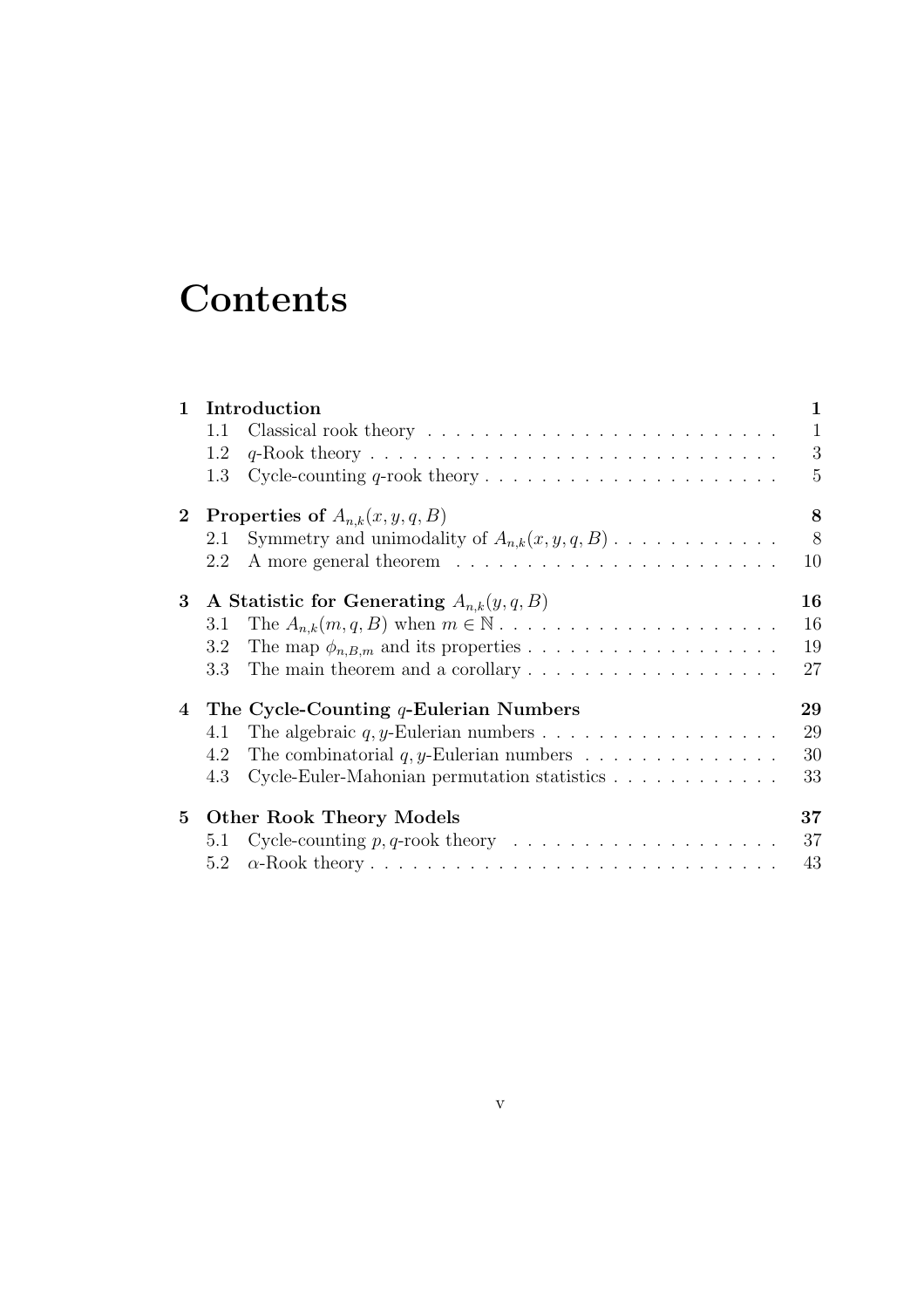# List of Figures

|                                                                                                  | $\overline{2}$ |
|--------------------------------------------------------------------------------------------------|----------------|
|                                                                                                  | $\overline{2}$ |
| 1.3 The Ferrers board $B(h_1, d_1; \ldots; h_t, d_t)$ .                                          | $\overline{2}$ |
| 1.4 The placement P on B, with $inv_B(P) = 7$                                                    | $\overline{4}$ |
| 1.5 The placement P on $B \subseteq SQ_6$ , with $h_{6,B}(P) = 8$ .                              | 5              |
| 1.6 The placement P on B and the associated digraph $G_P$                                        | -6             |
| 3.1 The placement P on $B_m \subseteq SQ_{n+m-1}$ for $B = B(1,3,4,4), m = 3$ ,                  |                |
| and $n = 4. \ldots \ldots \ldots \ldots \ldots \ldots \ldots \ldots \ldots \ldots \ldots \ldots$ | 20             |
| 3.2 The image of P from Figure 3.1 under $\phi_{4,B,3}$ at each step.                            | 21             |
| 3.3 The idea behind the map $\phi_{n,B,m}$ in the <i>i</i> th column.                            | 22             |
|                                                                                                  |                |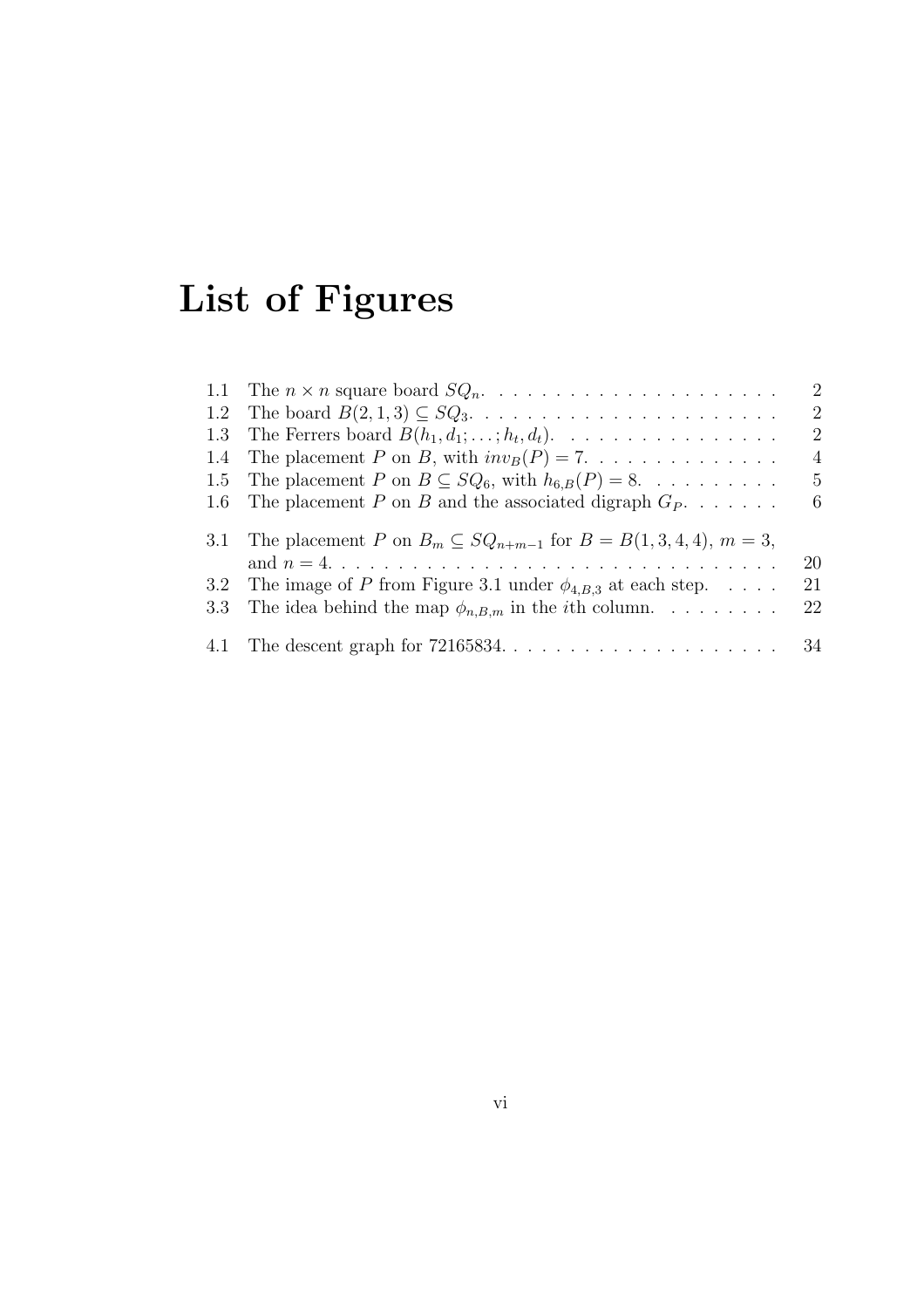# Chapter 1 Introduction

### 1.1 Classical rook theory

We will use the notation  $SQ_n$  for the  $n \times n$  square board depicted in Figure 1.1. In classical rook theory, a *board* is any subset of  $SQ_n$  for some  $n \in \mathbb{N}$ . We will let  $B(b_1, \ldots, b_n)$  denote the board  $B \subseteq SQ_n$  consisting of all squares  $\{(i, j) \mid j \leq b_i\}.$ For example,  $B(2,1,3)$  is pictured in Figure 1.2. When we also have  $b_1 \leq b_2 \leq$  $\cdots \leq b_{n-1} \leq b_n$ , we call  $B(b_1, \ldots, b_n)$  a *Ferrers board*. Another way to specify a Ferrers board, which we will use frequently here, is to give the step heights and depths of the board. The Ferrers board  $B(h_1, d_1; \ldots; h_t, d_t)$  is shown in Figure 1.3.

A rook placement on a board  $B \subseteq SQ_n$  is a subset of squares of B such that no two of these squares lie in the same row or the same column. As the name suggests, these squares represent positions on an  $n \times n$  chess board where nonattacking rooks can be placed. We will write  $\mathcal{R}_k(B)$  for the set of all placements of k non-attacking rooks on B, and we will denote  $|\mathcal{R}_k(B)|$ , called the kth rook number of B, by  $r_k(B)$ . The set of all placements of n rooks on  $SQ_n$  such that exactly k of these rooks lie on B is denoted  $\mathcal{H}_{n,k}(B)$ . We will write  $h_{n,k}(B)$  for  $|\mathcal{H}_{n,k}(B)|$ , called the kth hit number of B. For  $B=B(b_1,\ldots,b_n)$  a Ferrers board, the rook numbers satisfy the following equation from [9]:

$$
\sum_{k=0}^{n} r_{n-k}(B)z(z-1)\cdots(z-k+1) = \prod_{i=1}^{n} (z+b_i-i+1).
$$
 (1.1)

The rook numbers and hit numbers of any board B (not necessarily Ferrers) are also related by the classical equation

$$
\sum_{k=0}^{n} r_{n-k}(B)k!(z-1)^{n-k} = \sum_{k=0}^{n} h_{n,k}(B)z^{k},
$$
\n(1.2)

first proven by Kaplansky and Riordan in [14]. 1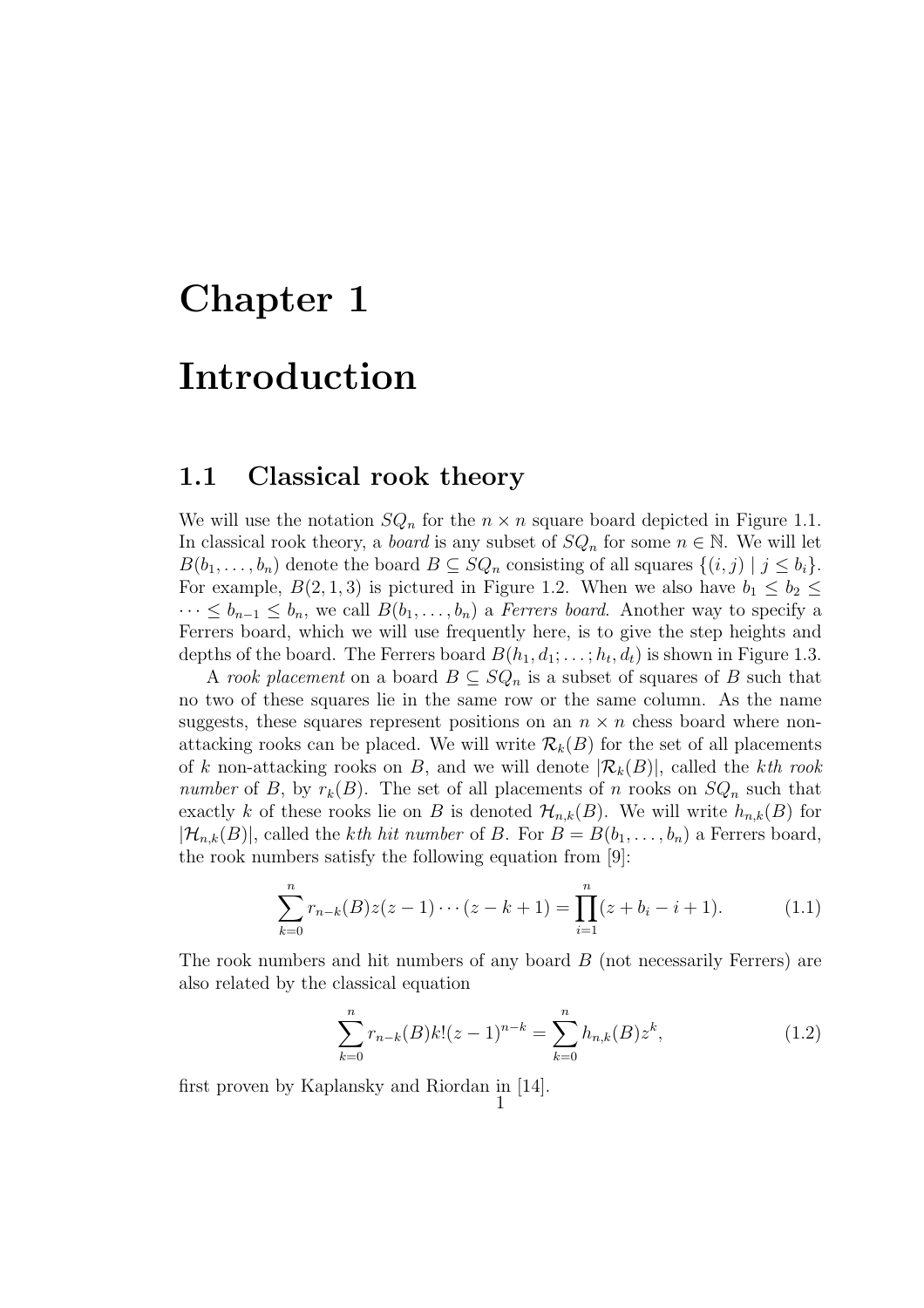

Figure 1.1: The  $n \times n$  square board  $SQ_n$ .



Figure 1.2: The board  $B(2, 1, 3) \subseteq SQ_3$ .



Figure 1.3: The Ferrers board  $B(h_1, d_1; \ldots; h_t, d_t)$ .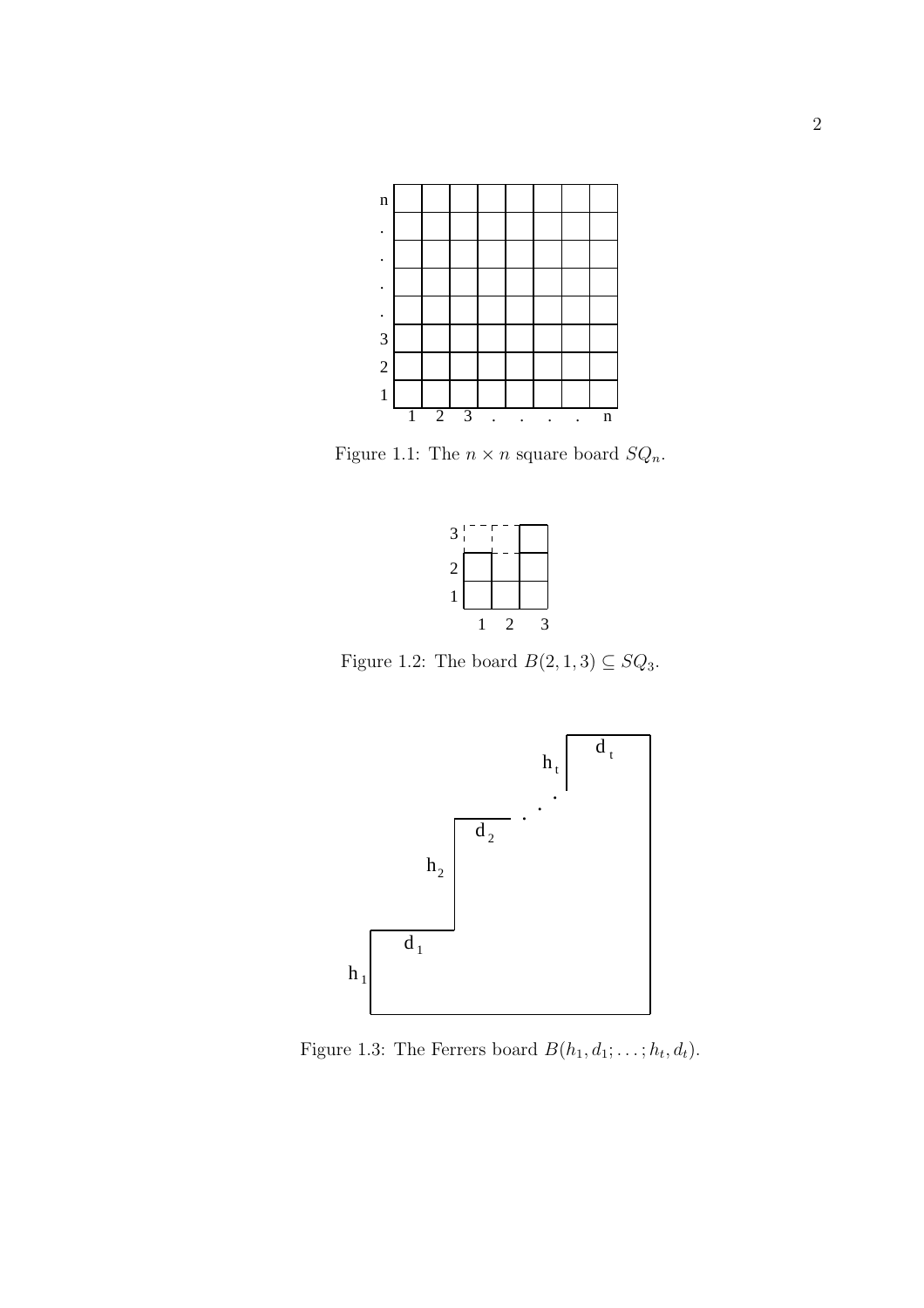### 1.2  $q$ -Rook theory

Recently, the study of q-analogs has become popular in combinatorial research. A q-analog of a combinatorial quantity is an expression in the variable  $q$  (often a polynomial) such that when we let  $q = 1$  we get the classical quantity. An additional desired property of a  $q$ -analog is that so-called  $q$ -versions of theorems known for the original quantity hold. For example, we might have an equation in which some or all of the quantities are q-analogs, and letting  $q = 1$  gives the original known equation.

A common q-analog of the real number x, denoted  $[x]$ , is given by the equation

$$
[x] = \frac{1 - q^x}{1 - q}.
$$

Note here that when  $n \in \mathbb{N}$ ,

$$
[n] = \frac{1 - q^n}{1 - q} = \frac{(1 + q + \dots + q^{n-1})(1 - q)}{1 - q} = 1 + q + \dots + q^{n-1}
$$

is a polynomial in q. A q-analog of n! is denoted  $[n]$ !, and given by the equation

$$
[n]! = [n][n-1] \cdots [2][1].
$$

A q-analog of the binomial coefficient  $\binom{n}{k}$ k ¢ for  $n, k \in \mathbb{N}$  is given by

$$
\binom{n}{k} = \frac{[n]!}{[k]! [n-k]!} = \frac{[n][n-1] \cdots [n-k+1]}{[k]!}.
$$

More generally, we can define

$$
\begin{bmatrix} x \\ k \end{bmatrix} = \frac{[x][x-1]\cdots[x-k+1]}{[k]!}
$$

for  $k \in \mathbb{N}$  and  $x \in \mathbb{C}$ .

A q-analog of rook theory was introduced in [6], defined only for Ferrers boards. Given a placement P of rooks on a Ferrers board  $B \subseteq SQ_n$ , if we let each rook cancel all squares to the right in its row and below in its column, then we can define  $inv_B(P)$  to be the number squares of B which neither contain a rook from P nor are cancelled. For example, for the rook placement P on the Ferrers board B pictured in Figure 1.4,  $inv_B(P) = 7$ . Garsia and Remmel defined the kth q-rook number of a Ferrers board  $B = B(b_1, \ldots, b_n) \subseteq SQ_n$  by

$$
R_k(q, B) = \sum_{P \in \mathcal{R}_k(B)} q^{inv_B(P)}.
$$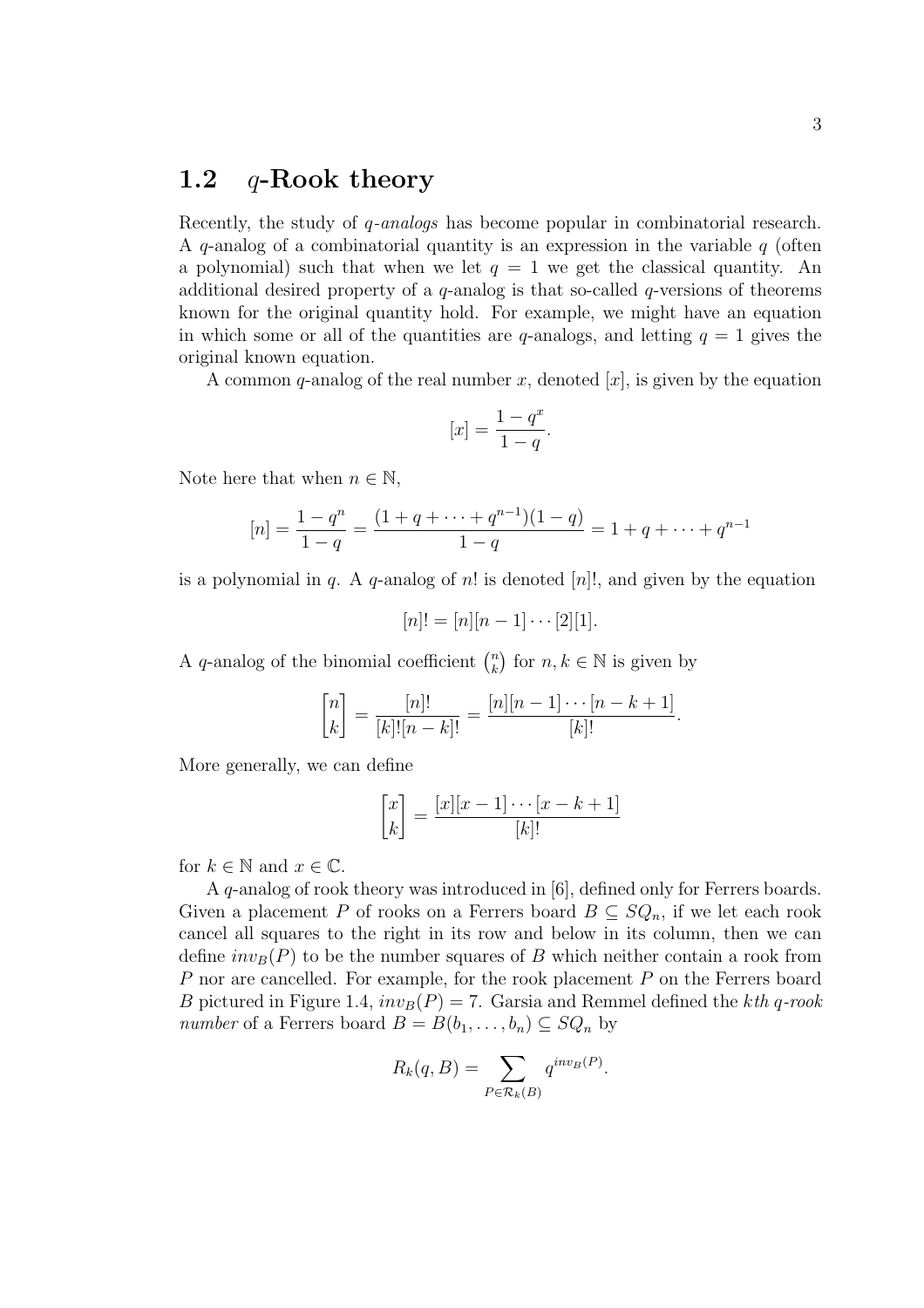

Figure 1.4: The placement P on B, with  $inv_B(P) = 7$ .

Note that  $R_k(1, B) = r_k(B)$ . They also proved the following q-analog of (1.1):

$$
\sum_{k=0}^{n} R_{n-k}(q, B)[z][z-1] \cdots [z-k+1] = \prod_{i=1}^{n} [z+b_i-i+1]. \tag{1.3}
$$

Garsia and Remmel then went on in  $[6]$  to define the *q-hit numbers* of a Ferrers board  $B \subseteq SQ_n$  algebraically by the equation

$$
\sum_{k=0}^{n} R_{n-k}(q, B)[k]! z^k \prod_{i=k+1}^{n} (1 - zq^i) = \sum_{k=0}^{n} A_{n,k}(q, B) z^k.
$$
 (1.4)

Note that if we make the substitution  $z = z^{-1}$  in (1.4), the resulting equation is

$$
\sum_{k=0}^{n} R_{n-k}(q, B)[k]! \prod_{i=k+1}^{n} (z - q^{i}) = \sum_{k=0}^{n} A_{n,n-k}(q, B) z^{k}.
$$
 (1.5)

If we then let  $q = 1$  we see that the left side of (1.5) equals the left side of (1.2). Thus we must also have that the right side of  $(1.5)$  when  $q = 1$  equals the right side of (1.2). In particular we must have that

$$
A_{n,k}(1,B) = h_{n,n-k}(B).
$$

Garsia and Remmel further proved that for a Ferrers board  $B \subseteq SQ_n$  there exists a statistic  $stat_{n,B}$  such that

$$
A_{n,k}(q,B) = \sum_{P \in \mathcal{H}_{n,n-k}(B)} q^{stat_{n,B}(P)},\tag{1.6}
$$

but they did not give a direct description of  $stat_{n,B}$ . Both Dworkin [4] and Haglund  $[12]$  independently found different statistics satisfying  $(1.6)$ . Let P be a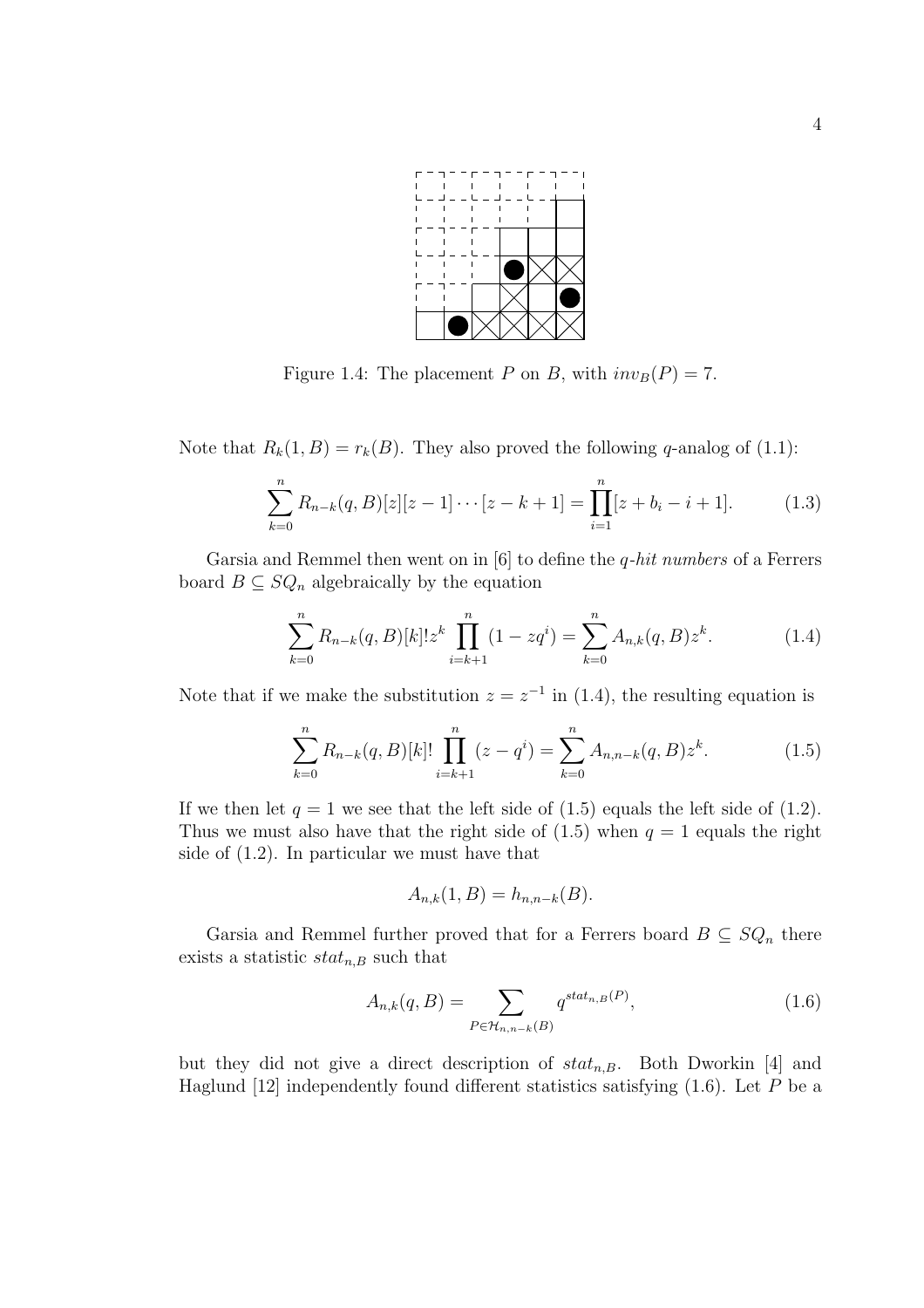

Figure 1.5: The placement P on  $B \subseteq SQ_6$ , with  $h_{6,B}(P) = 8$ .

placement of n rooks on  $SQ_n$  (with some number of rooks on the board  $B \subseteq SQ_n$ ). Haglund's statistic, which we will denote  $h_{n,B}(P)$ , is given by the number of squares on  $SQ_n$  which neither contain a rook from P nor are cancelled, after applying the following cancellation scheme:

- 1. Each rook cancels all squares to the right in its row;
- 2. each rook on B cancels all squares above it in its column;
- 3. each rook off B cancels all squares below it but off B in its column.

For the placement P on the Ferrers board  $B \subseteq SQ_6$  shown in Figure 1.5,  $h_{n,B}(P) =$ 8.

### 1.3 Cycle-counting  $q$ -rook theory

This theory was first introduced by Ehrenborg, Haglund, and Readdy in [5], and is defined only for Ferrers boards (like  $q$ -rook theory, which it generalizes). In order to describe the rook numbers in this model, we need to define two statistics. First we note that given a rook placement P on a board  $B \subseteq SQ_n$  (here B is not necessarily a Ferrers board), it is possible to associate to  $P$  a simple directed graph  $G_P$  on *n* vertices. This fact was first noted in [7] (see also [2] and [3]). There will be an edge from i to j in  $G_P$  if and only if there is a rook from P on the square  $(i, j)$ . We can then define  $cyc(P)$  to be the number of cycles in  $G_P$ . For example, a placement P and its corresponding digraph  $G_P$  are shown in Figure 1.6. Note that  $cyc(P) = 2$ .

The second statistic (which makes sense only for Ferrers boards) depends on the following fact. Given any placement  $P$  of  $j$  non-attacking rooks in columns 1 through  $i - 1$  of a Ferrers board B (where  $j \leq i - 1$ ), it is an easy exercise to see that if  $b_i \geq i$  then there is exactly one square in column i where placement of a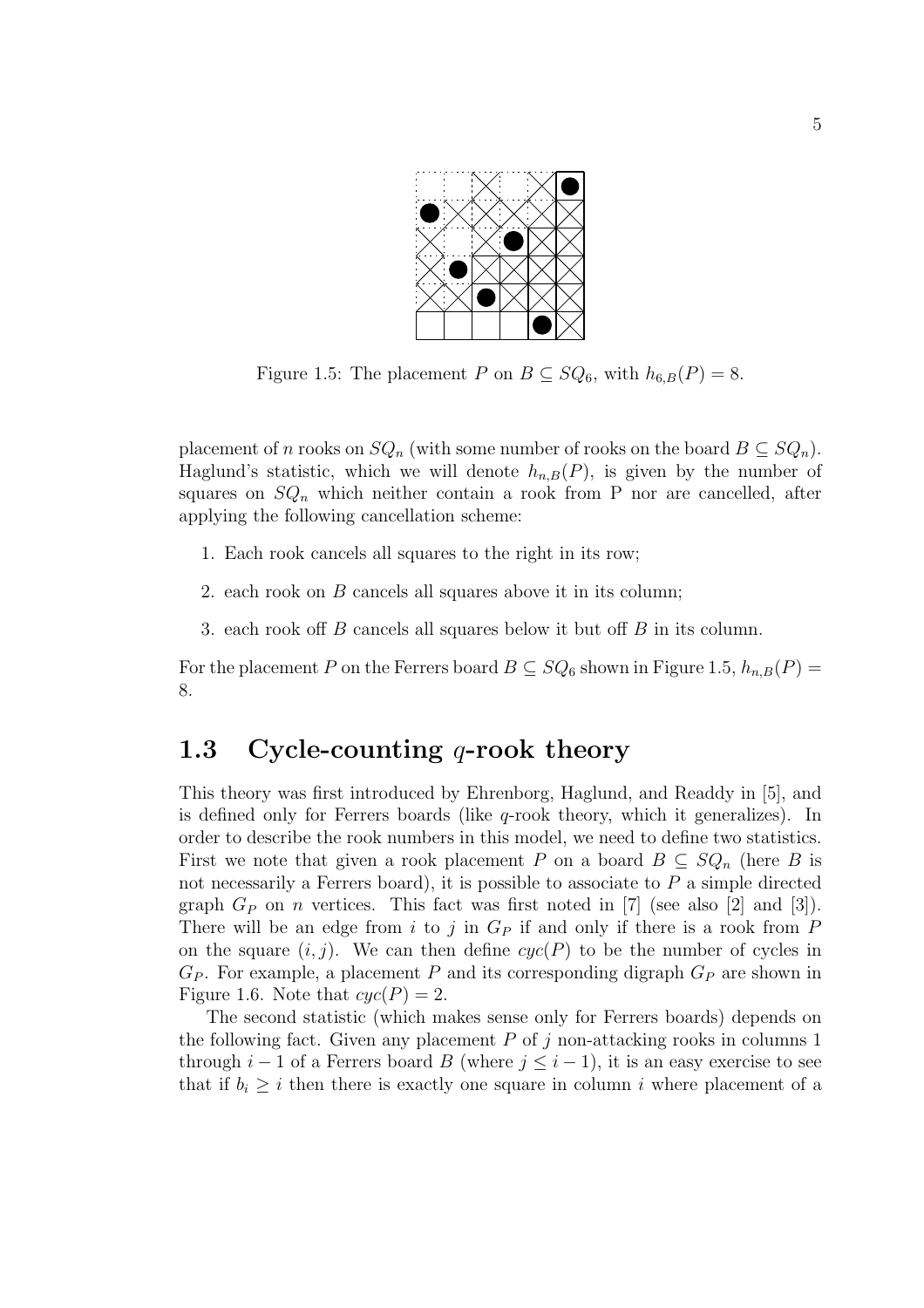

Figure 1.6: The placement P on B and the associated digraph  $G_P$ .

rook will complete a new cycle in  $G_P$ . If  $b_i < i$  then there is no such square. Now we can define  $s_i(P)$  to be (for i with  $b_i \geq i$ ) the unique square which, considering only rooks from P in columns 1 through  $i - 1$  of P, completes a cycle. Then let  $E(P)$  be the number of i such that  $b_i \geq i$  and there is no rook from P in column i on or above square  $s_i(P)$ . For the placement P in Figure 1.6  $E(P) = 2$ , corresponding to  $i = 4$  and  $i = 5$ .

The kth cycle-counting q-rook number of a Ferrers board  $B$  is then given by the equation

$$
R_k(y, q, B) = \sum_{P \in \mathcal{R}_k(B)} [y]^{cyc(P)} q^{inv_B(P) + (y-1)E(P)},
$$

where  $inv_B(P)$  is as defined in Section 1.2. Note here that  $R_k(1, q, B) = R_k(q, B)$ . The following generalization of (1.1) and (1.3) holds:

$$
\sum_{k=0}^{n} R_{n-k}(y, q, B)[z][z-1] \cdots [z-k+1] =
$$
\n
$$
\prod_{i \text{ with } b_i \ge i} [z+b_i-i+y] \prod_{i \text{ with } b_i < i} [z+b_i-i+1]. \tag{1.7}
$$

Haglund [11] then defined the q, x, y-hit numbers algebraically by the equation

$$
\sum_{k=0}^{n} R_{n-k}(y, q, B)[x][x+1] \cdots [x+k-1]z^{k} \prod_{i=k+1}^{n} (1 - zq^{x+i-1}) =
$$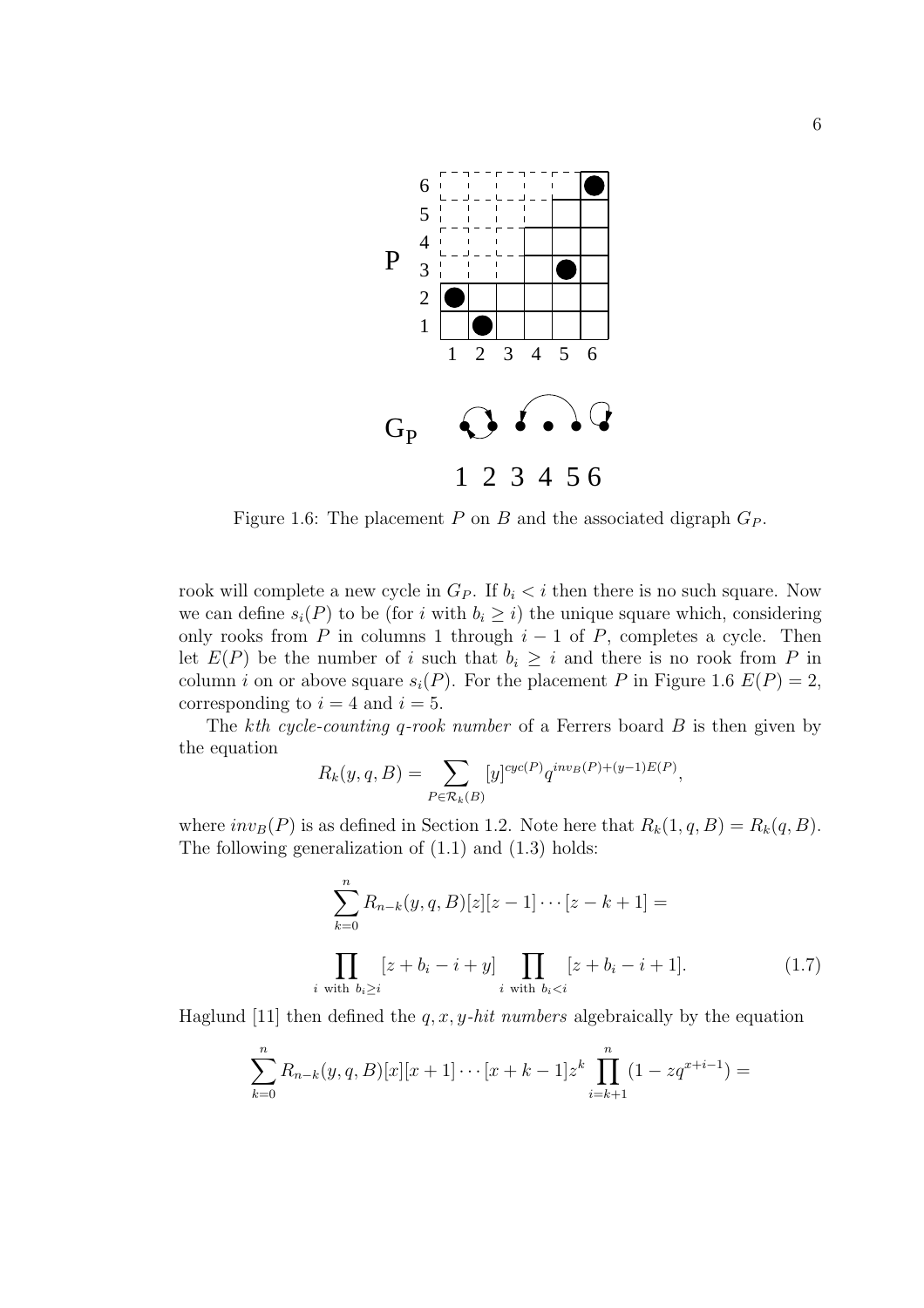$$
\sum_{k=0}^{n} A_{n,k}(x, y, q, B) z^{k}.
$$
 (1.8)

If we let  $x = y$  in  $A_{n,k}(x, y, q, B)$ , we obtain what we shall call the kth cyclecounting q-hit number of B, given algebraically by the equation

$$
\sum_{k=0}^{n} R_{n-k}(y, q, B)[y][y+1] \cdots [y+k-1]z^{k} \prod_{i=k+1}^{n} (1 - zq^{y+i-1}) =
$$

$$
\sum_{k=0}^{n} A_{n,k}(y, q, B)z^{k}.
$$
(1.9)

Note that here we are using  $A_{n,k}(y, q, B)$  as shorthand notation for  $A_{n,k}(y, y, q, B)$ , and we will continue to use this notation throughout. If we let  $y = 1$ , the left side of (1.9) equals the left side of (1.4). This implies that  $A_{n,k}(1,q, B) = A_{n,k}(q, B)$ . The  $A_{n,k}(y, q, B)$  also generalize the cycle-counting hit numbers of Chung and Graham [2], obtained by letting  $q \to 1$ .

The remainder of this dissertation is organized in the following way. In Chapter 2 we prove some results about algebraic properties of the  $A_{n,k}(x, y, q, B)$ . In Chapter 3 we state and prove the main result of the dissertation, a statistic for combinatorially generating the  $A_{n,k}(y, q, B)$ , and apply this result to obtain a generalization of the notion of a Mahonian permutation statistic. In Chapter 4 we again apply the statistic we defined in Chapter 3 to develop a generalization of Euler-Mahonian permutation statistics. Finally, in Chapter 5 we define the cycle-counting  $p, q$ -rook numbers and prove some results about them, and define the  $\alpha$ -hit numbers and prove a version of (1.2).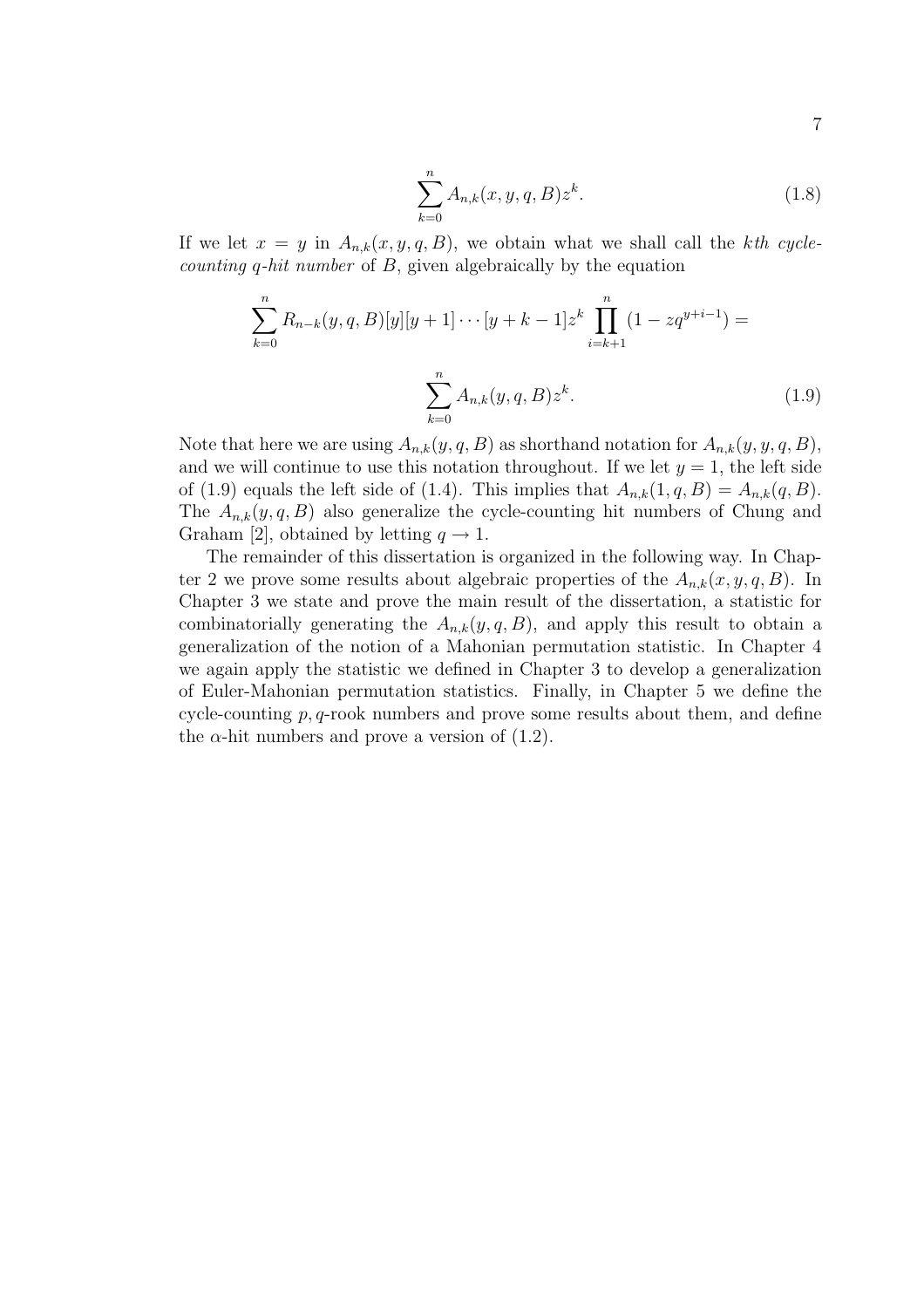# Chapter 2 Properties of  $A_{n,k}(x, y, q, B)$

In this chapter we prove some results about algebraic properties of the  $q, x, y$ -hit numbers, generalizing those proved by Haglund for the *q*-hit numbers in [12].

### **2.1** Symmetry and unimodality of  $A_{n,k}(x, y, q, B)$

If  $B = B(h_1, d_1; \ldots; h_t, d_t) \subseteq SQ_n$  is a Ferrers board, let us denote the Ferrers board  $B(h_1, d_1; \ldots; h_p-1, d_p-1; \ldots, h_t, d_t) \subseteq SQ_{n-1}$  by  $B-h_p-d_p$ . We also let  $H_i = h_1 + \cdots + h_i$ , and  $D_i = d_1 + \cdots + d_i$ . We will call the number of squares in the board B Area(B). If B is a Ferrers board with column heights  $b_1, b_2, \ldots, b_n$ , then  $Area(B) = b_1 + b_2 + \cdots + b_n$ . Finally, we will call  $B = B(b_1, \ldots, b_n)$  $B(h_1, d_1; \ldots; h_t, d_t)$  a regular Ferrers board if  $b_i \geq i$  for  $1 \leq i \leq n$ , or equivalently if  $H_i \ge D_i$  for  $1 \le i \le t$  as was defined in [11].

Suppose

$$
f(q) = \sum_{i=M}^{N} a_i q^i,
$$

with  $a_M, a_N \neq 0$ . We call  $M + N$  the *darga* of f. We will say the polynomial  $f(q)$ is  $zsu(d)$  if either

- 1.  $f(q)$  is identically zero, or
- 2.  $f(q)$  is in N[q], symmetric, and unimodal with darga d.

Note that for  $s \in \mathbb{N}$ ,  $q^s$  is  $zsu(2s)$  and  $[s]$  is  $zsu(s-1)$ . We have the following lemmas. The proof of Lemma 2.1.1 is trivial, and a proof of Lemma 2.1.2 can be found in [12].

**Lemma 2.1.1.** If f and g are polynomials which are both  $zsu(d)$ , then  $f + g$  is  $zsu(d).$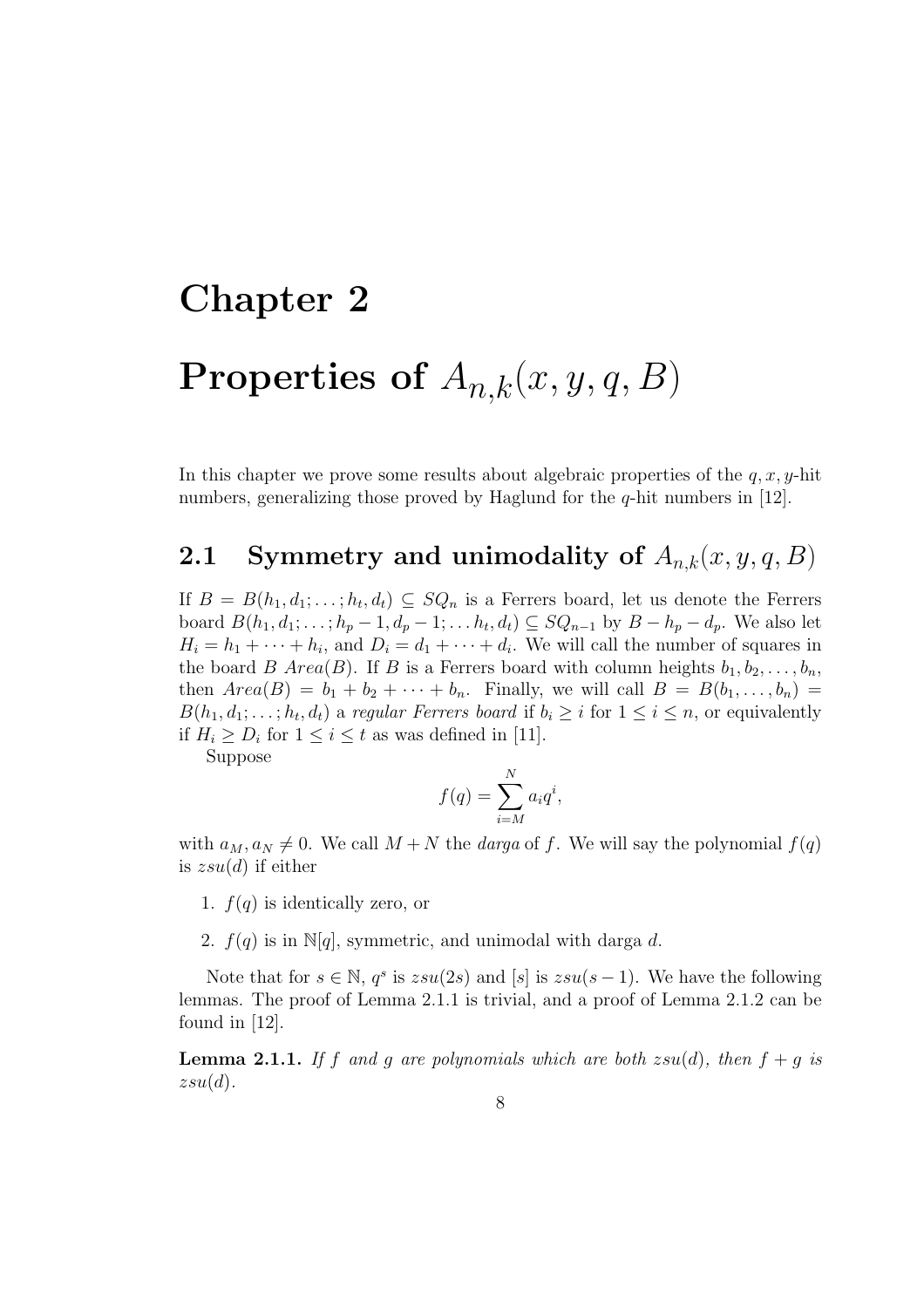Now we can prove the following.

**Lemma 2.1.3.** Let  $a, b \in \mathbb{N}$ . For any regular Ferrers board  $B = B(b_1, \ldots, b_n) \subseteq$  $SQ_n$ ,  $A_{n,0}(a, b, q, B)$  is  $zsu(Area(B) + n(b-1) - {n+1 \choose 2}$  $\binom{+1}{2}$ ).

*Proof.* Letting  $z = 0$  in (1.8), we see that  $A_{n,0}(x, y, q, B) = R_n(y, q, B)$ . Now letting  $z = 0$  in (1.7) and using the fact that B is regular (so there is no i with  $b_i < i$ , we get that

$$
R_n(y, q, B) = \prod_{i=1}^n [b_i - i + y],
$$

hence

$$
A_{n,0}(a, b, q, B) = \prod_{i=1}^{n} [b_i - i + b].
$$

Since each  $b_i \geq i$ , we get that  $[b_i-i+b]$  is  $zsu(b_i-i+b-1)$ . Finally, by Lemma 2.1.2 since each  $v_i \geq i$ , we get that  $[v_i - i + o]$ <br>we see that  $A_{n,0}(a, b, q, B)$  is  $zsu(\sum_{i=1}^n a_i)$  $\sum_{i=1}^{n} (b_i - i + b - 1) = zsu($ цу,  $\sum_{n=1}^{\infty}$  $\sum_{i=1}^{n} b_i$ ина $\sum^n$  $\sum_{i=1}^{n} i +$  $n(b-1)) = zsu(Area(B) + n(b-1) \binom{0_i -}{}_{n+1}$ 2  $\frac{1}{\sqrt{2}}$ ).

**Lemma 2.1.4.** Let  $B = B(h_1, d_1; \ldots; h_t, d_t) \subseteq SQ_n$  be a regular Ferrers board,  $B - h_t - d_t \subseteq SQ_{n-1}$  as described earlier. Then

$$
A_{n,k}(x, y, q, B) = [k + y + d_t - 1]A_{n-1,k}(x, y, q, B - h_t - d_t) +
$$
  

$$
q^{k+y+d_t-2}[n + x - y - d_t - k + 1]A_{n-1,k-1}(x, y, q, B - h_t - d_t)
$$

for any  $0 \leq k \leq n$ .

*Proof.* Let  $p = t$  in Lemma 5.7 of [11].

**Theorem 2.1.5.** Let  $B = B(h_1, d_1; \ldots; h_t, d_t) \subseteq SQ_n$  be a regular Ferrers board,  $a, b \in \mathbb{N}$ . If  $n + a + 1 \geq b + d_t + k$ , then  $A_{n,k}(a, b, q, B)$  is  $zsu(Area(B) + n(b +$  $(k-1) + k(a-1) \frac{1}{n+1}$ 2  $\mathbf{v}^{\prime}$ ) for  $0 \leq k \leq n$ .

*Proof.* The proof is by induction on  $Area(B)$ . When  $Area(B) = 1$  the only regular Ferrers board is the  $1 \times 1$  square  $SQ_1$ . A quick calculation from the definition shows that  $A_{1,0}(x, y, q, SQ_1) = [y]$ ,  $A_{1,1}(x, y, q, SQ_1) = q^y[x - y]$ , and  $A_{1,k}(x, y, q, SQ_1) = 0$  for  $k > 1$ . Thus  $A_{1,0}(a, b, q, B) = [b]$  and  $A_{1,1}(a, b, q, B) =$  $q^b[a-b]$  are  $zsu(b-1)$  and  $zsu(a+b-1)$  respectively, and the result holds for the case  $Area(B) = 1$ .

Now assume the result holds for all regular Ferrers boards with  $Area < A$ , and let B be such a board with  $Area(B) = A$ . We know by Lemma 2.1.3 that

$$
\qquad \qquad \Box
$$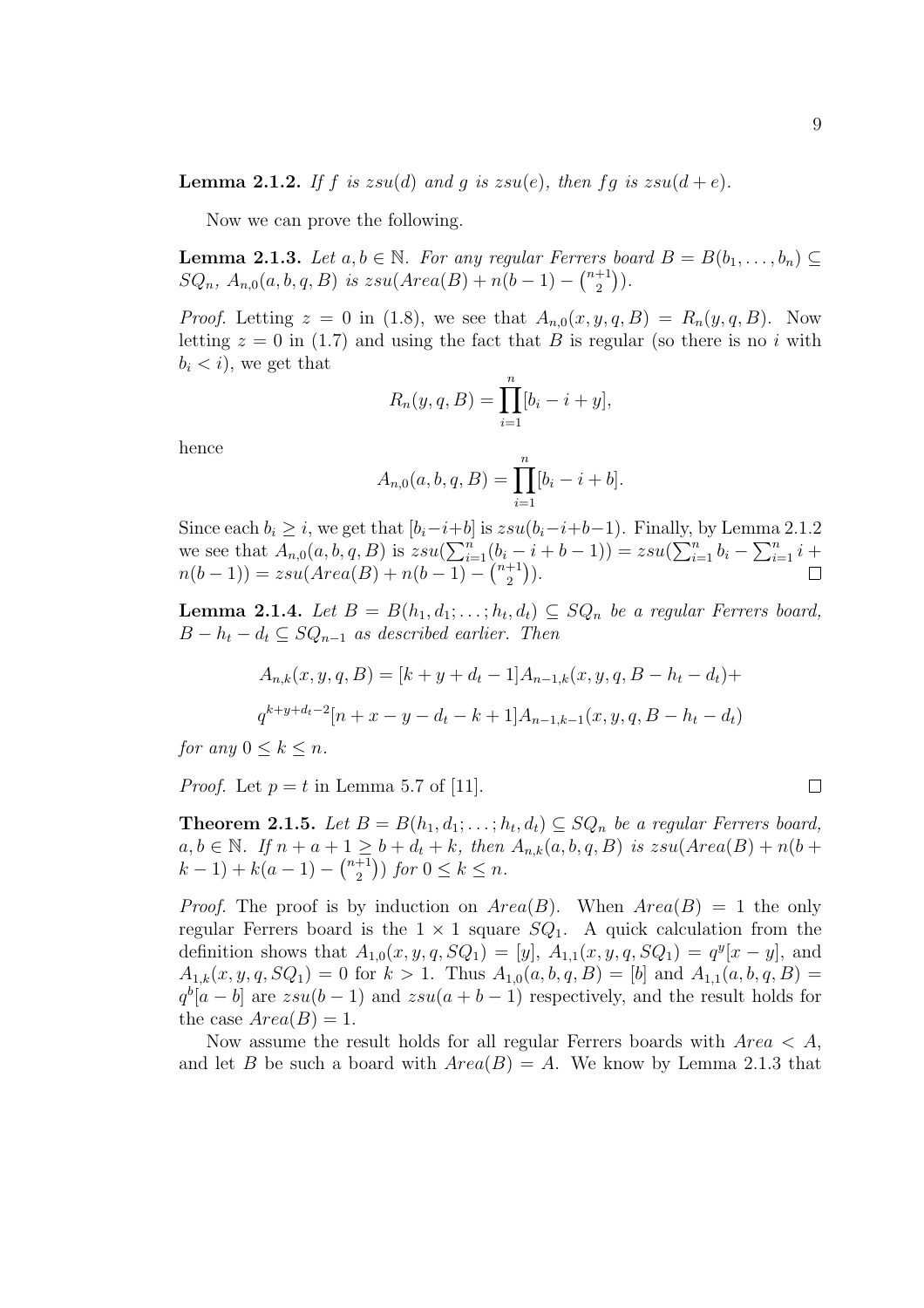the result holds for  $A_{n,0}(a, b, q, B)$ , so assume  $k > 0$ . Then by Lemma 2.1.4 with  $x = a$  and  $y = b$ , we have that

$$
A_{n,k}(a,b,q,B) = [k+b+d_t-1]A_{n-1,k}(a,b,q,B-h_t-d_t)+
$$
  

$$
q^{k+b+d_t-2}[n+a-b-d_t-k+1]A_{n-1,k-1}(a,b,q,B-h_t-d_t).
$$
 (2.1)

Now we know that  $[k + b + d_t - 1]$  is  $zsu(k + b + d_t - 2)$ , and by the induction hypothesis,  $A_{n-1,k}(a, b, q, B - h_t - d_t)$  is  $zsu(Area(B - h_t - d_t) + (n-1)(b + k 1) + k(a-1) - \binom{n}{2}$  $\binom{n}{2}$ ). Note here that  $Area(B-h_t-d_t) = Area(B) - n - d_t + 1$ . Then by Lemma 2.1.2, the first term on the right side of  $(2.1)$  is  $zsu(Area(B) +$  $n(b+k-1) + k(a-1) - \binom{n+1}{2}$  $\binom{+1}{2}$ .

For the second term on the right side of  $(2.1)$ , we know that  $q^{k+b+d_t-2}$  is  $zsu(2k+2b+2d_t-4), [n+a-b-d_t-k+1]$  is  $zsu(n+a-b-d_t-k)$ (since we have assumed  $n + a + 1 \geq b + d_t + k$ ), and by the induction hypothesis  $A_{n-1,k-1}(a, b, q, B-h_t-d_t)$  is  $zsu(Area(B-h_t-d_t)+(n-1)(b+k-2)+(k-1)(a-t)$ 1) –  $\binom{n}{2}$ <sup>n</sup>). Finally, applying Lemma 2.1.2 one last time we get that the second term on the right side of (2.1) is  $zsu(Area(B) + n(b + k - 1) + k(a - 1) - {n+1 \choose 2}$  $_{2}^{+1}$ )), and Lemma 2.1.1 gives us the result for  $\overrightarrow{A}_{n,k}(a, b, q, B)$  as well.  $\Box$ 

### 2.2 A more general theorem

We prove a more general result for a certain class of boards in this section.

**Lemma 2.2.1.** Let  $B = B(b_1, \ldots, b_n) = B(h_1, d_1; \ldots; h_t, d_t)$  be a regular Ferrers board,  $j \in \mathbb{N}$ . Then

$$
\frac{\prod_{i=1}^{n} [j + b_i - i + y]}{\prod_{i=1}^{t} [d_i]!} = \prod_{i=1}^{t} \begin{bmatrix} j + H_i - D_{i-1} + y - 1 \\ d_i \end{bmatrix}.
$$

Proof. We see that

$$
\prod_{i=1}^n [j+b_i-i+y] =
$$

 $\frac{t}{\sqrt{1-t}}$  $i=1$  $[j+H_i-D_{i-1}+y-1][(j+H_i-D_{i-1}+y-1)-1] \cdots [(j+H_i-D_{i-1}+y-1)-d_i+1],$ 

which is the same as

$$
\prod_{i=1}^{t} [j + H_i - D_{i-1} + y - 1]_{d_i}.
$$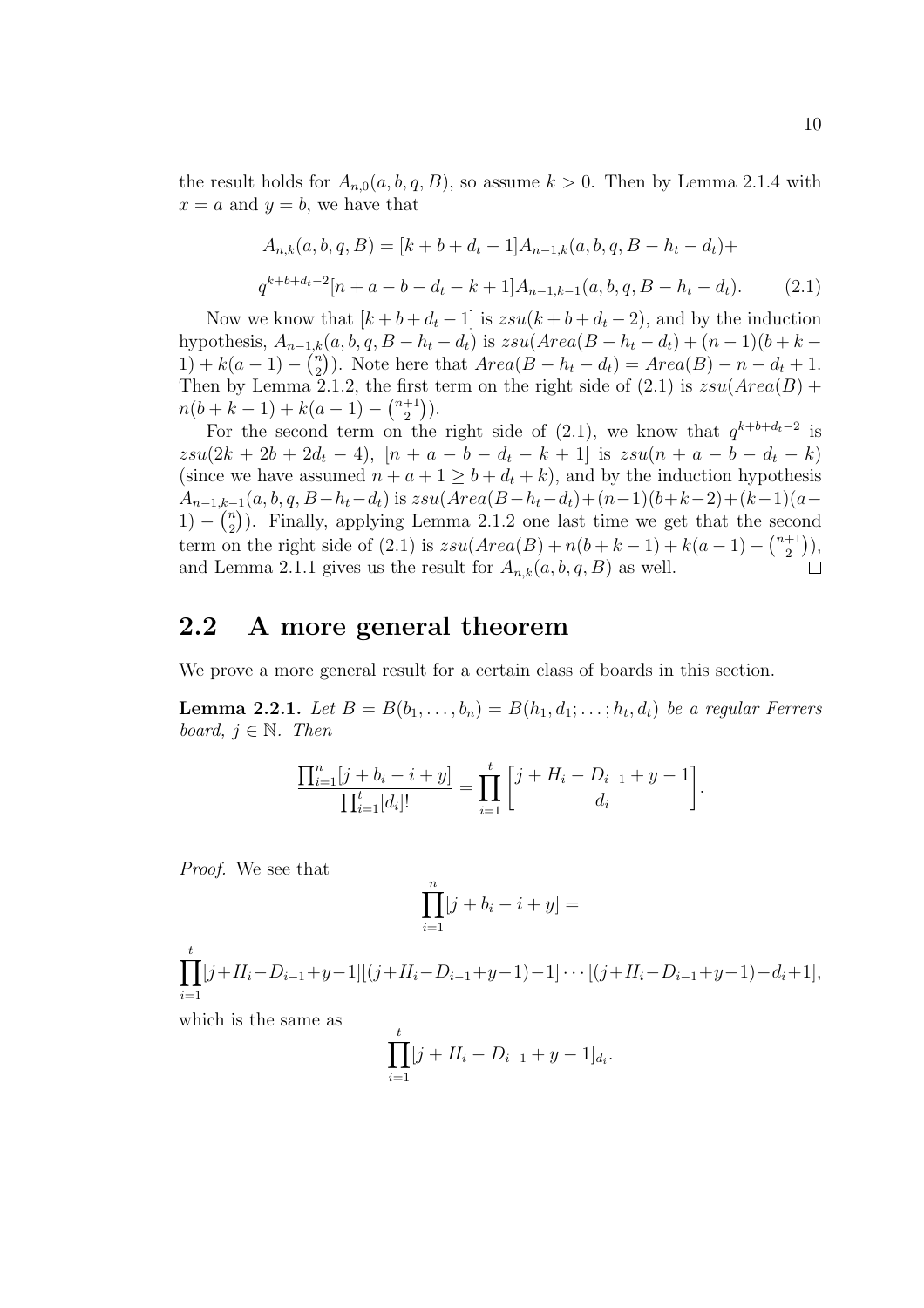$\Box$ 

Thus

which is

$$
\frac{\prod_{i=1}^{n} [j + b_i - i + y]}{\prod_{i=1}^{t} [d_i]!} = \prod_{i=1}^{t} \frac{[j + H_i - D_{i-1} + y - 1]_{d_i}}{[d_i]!},
$$
\n
$$
\prod_{i=1}^{t} \left[ \frac{j + H_i - D_{i-1} + y - 1}{d_i} \right]
$$

by definition.

**Lemma 2.2.2.** Let  $B = B(b_1, \ldots, b_n) = B(h_1, d_1; \ldots; h_t, d_t) \subseteq SQ_n$  be a regular **Lemma 2.2.2.** Let  $D = D(0_1, \ldots, 0_n)$  for  $\text{Per}$  board. Then  $A_{n,k}(x, y, q, B) / \prod_{i=1}^{t}$  $_{i=1}^{t}[d_{i}]!=$ 

$$
\sum_{j=0}^{k} {n+x \brack k-j} {x+j-1 \brack j} (-1)^{k-j} q^{{k-j} \choose 2} \prod_{i=1}^{t} {j+H_i-D_{i-1}+y-1 \brack d_i}.
$$

Proof. By Lemma 5.1 of [11], we have

$$
A_{n,k}(x,y,q,B) = \sum_{j=0}^{k} {n+x \brack k-j} {x+j-1 \brack j} (-1)^{k-j} q^{\binom{k-j}{2}} \prod_{i=1}^{n} [j+b_i-i+y].
$$

The lemma now follows trivially from Lemma 2.2.1.

Now suppose we have integers 
$$
h_1, \ldots, h_t, d_1, \ldots, d_t
$$
, and  $e_1, \ldots, e_t$  with  $d_i \in \mathbb{P}$ ,  $h_i \in \mathbb{N}$ , and  $0 \le e_i \le d_i$ . We will denote the vector  $(e_1, e_2, \ldots, e_t)$  by  $\vec{e}$ . We will continue to denote the partial sum  $h_1 + \cdots + h_i$  by  $H_i, d_1 + \cdots + d_i$  by  $D_i$ , and we will also let  $E_i = e_1 + \cdots + e_i$ . We make the convention that  $H_0 = D_0 = E_0 = 0$ . We can define

$$
P(\vec{e}, x, y) = \prod_{i=1}^{t} \begin{bmatrix} H_i - D_{i-1} + E_{i-1} + y - 1 \\ d_i - e_i \end{bmatrix} \begin{bmatrix} D_i + D_{i-1} - H_i - E_{i-1} + x - y \\ e_i \end{bmatrix}
$$

and prove the following lemmas.

**Lemma 2.2.3.** Let  $B = B(h_1, d_1; \ldots h_{t-1}, d_{t-1}; h_t, d_t) \subseteq SQ_n$  be a regular Ferrers *board*,  $B' = B(h_1, d_1; \ldots; h_{t-1}, d_{t-1}) \subseteq SQ_{H_{t-1}}$ . Then

$$
A_{n,k}(x, y, q, B) = [d_t]! \sum_{s=k-d_t}^{k} A_{H_{t-1}, s}(x, y, q, B') \begin{bmatrix} y + d_t + s - 1 \\ d_t - k + s \end{bmatrix}
$$

$$
\times \begin{bmatrix} n - y - d_t + x - s \\ k - s \end{bmatrix} q^{(k-s)(y+k-1)}.
$$

$$
\Box
$$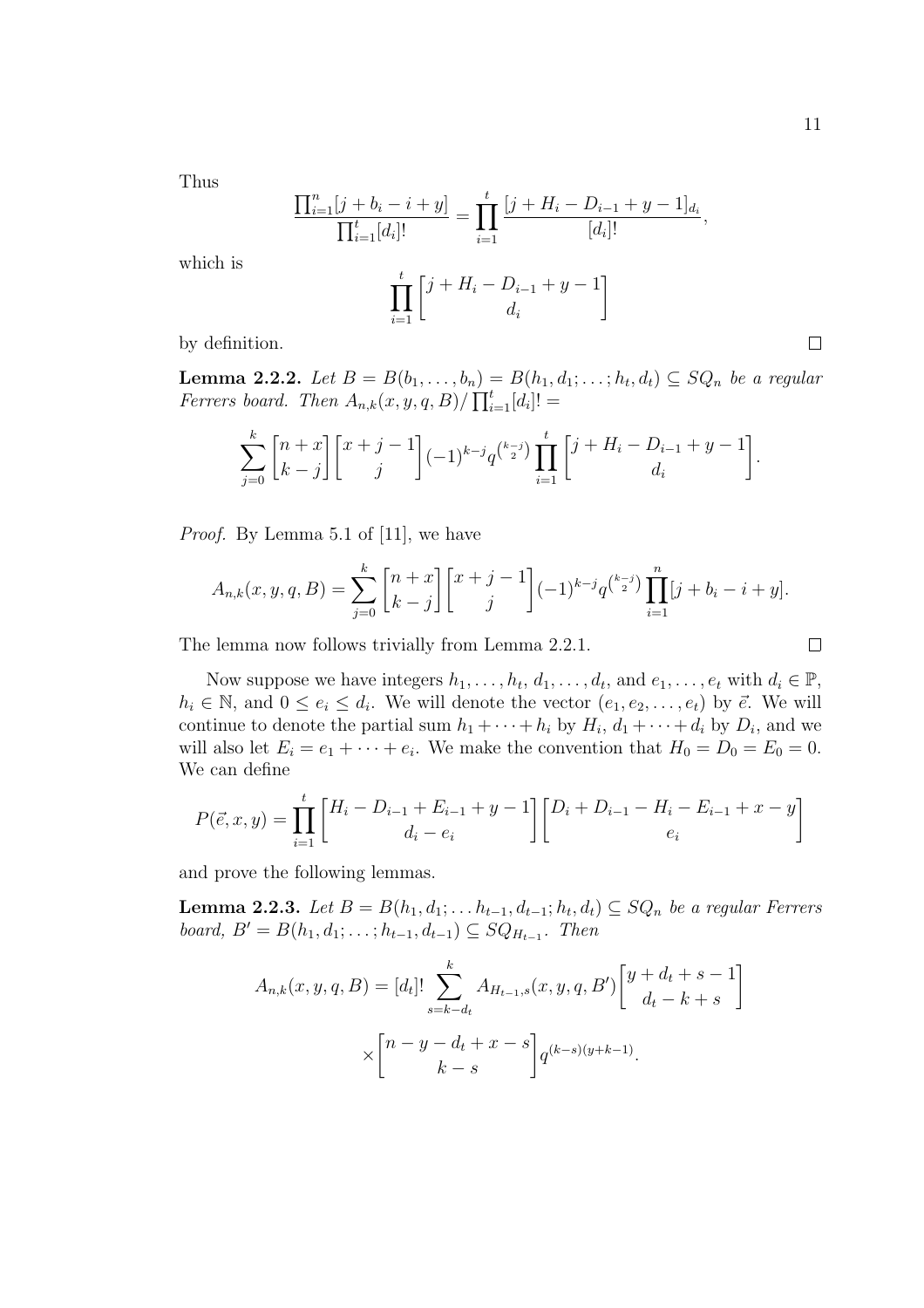$A_{n,k}(x, y, q, B) =$ 

**Lemma 2.2.4.** Let  $B = B(h_1, d_1; \ldots; h_t, d_t)$  be a regular Ferrers board. Then

$$
\prod_{i=1}^{t} [d_i]! \sum_{e_1 + \dots + e_t = k, 0 \le e_i \le d_i} P(\vec{e}, x, y) \prod_{i=1}^{t} q^{e_i(H_i - D_i + E_i + y - 1)}.
$$
 (2.2)

*Proof.* By induction on t. When  $t = 1$  we have that  $d_1 = n$ , and Lemma 2.2.3 gives us

$$
A_{n,k}(x, y, q, B) = [d_1]! \sum_{s=k-n}^{k} A_{0,s}(x, y, q, \emptyset) \begin{bmatrix} y+n+s-1\\d_1-k+s \end{bmatrix}
$$
 (2.3)  

$$
\times \begin{bmatrix} n-y-n+x-s\\k-s \end{bmatrix} \times q^{(k-s)(y+k-1)}.
$$

When  $t = 1$  we have that  $H_1 = D_1 = d_1 = n$  and  $D_0 = H_0 = 0$ , so we get that the  $s = 0$  term in  $(2.3)$  is equal to

$$
[d_1]!\begin{bmatrix} H_1 - D_0 + y - 1 \ d_1 - k \end{bmatrix} \begin{bmatrix} D_1 + D_0 - H_1 + x - y \ k \end{bmatrix} \times q^{k(H_1 - D_1 + k + y - 1)}.
$$
 (2.4)

Note that by definition

$$
A_{0,s}(x,y,q,\emptyset) = \delta_{s,0},
$$

so the only nonzero summand in  $(2.3)$  occurs when  $s = 0$  and hence  $(2.4)$  is actually equal to (2.3). Finally if we recall that  $E_1 = e_1$  and  $E_0 = 0$ , we can rewrite  $(2.4)$  as ·  $\overline{a}$ 

$$
[d_1]! \sum_{e_1 = k, 0 \le e_1 \le d_1} \begin{bmatrix} H_1 - D_0 + E_0 + y - 1 \\ d_1 - e_1 \end{bmatrix}
$$

$$
\times \begin{bmatrix} D_1 + D_0 - H_1 - E_0 + x - y \\ e_1 \end{bmatrix} \times q^{e_1(H_1 - D_1 + E_1 + y - 1)}
$$

,

which is exactly of the form of (2.2).

For  $t > 1$ , Lemma 2.2.3 gives that

$$
A_{n,k}(x,y,q,B) = [d_t]! \sum_{E_{t-1}=E_t-d_t}^{E_t} A_{H_{t-1},E_{t-1}}(x,y,q,B') \begin{bmatrix} y+d_t+E_{t-1}-1 \ d_t-e_t \end{bmatrix}
$$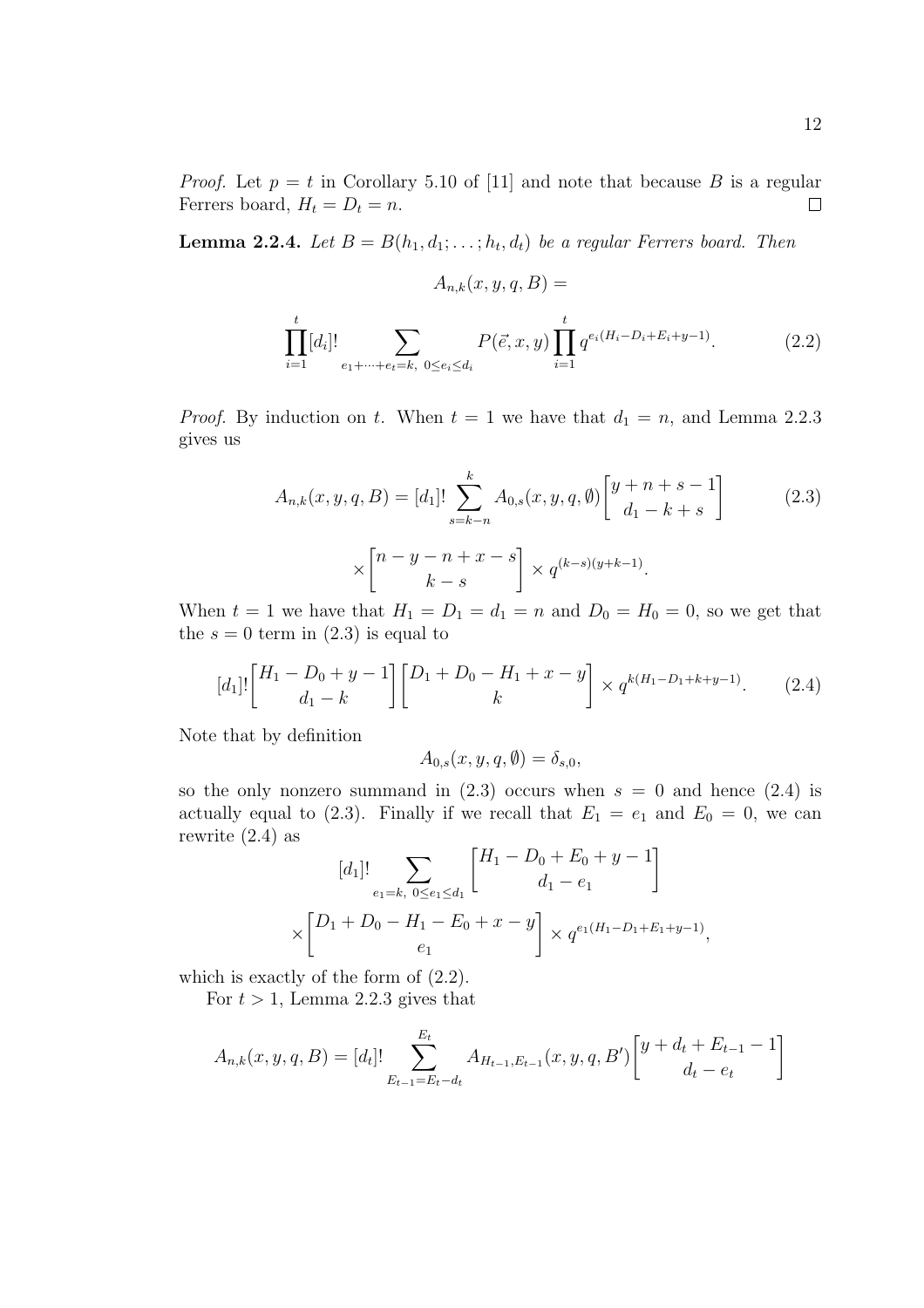$$
\times \begin{bmatrix} n - y - d_t + x - E_{t-1} \\ e_t \end{bmatrix} \times q^{e_t(y + E_t - 1)}.
$$
 (2.5)

Here we are letting  $E_{t-1} = s$  and defining  $e_t = k - s$  and  $E_t = E_{t-1} + e_t = k$ . Since B is regular  $H_t = D_t = n$ , so  $H_t - D_{t-1} = D_t - D_{t-1} = d_t$  and (2.5) can be rewritten as

$$
A_{n,k}(x, y, q, B) = [d_t]! \sum_{e_t=0}^{d_t} A_{H_{t-1}, E_{t-1}}(x, y, q, B') \begin{bmatrix} H_t - D_{t-1} + E_{t-1} + y - 1 \ d_t - e_t \end{bmatrix}
$$

$$
\times \begin{bmatrix} D_t + D_{t-1} - H_t - E_{t-1} + x - y \ e_t \end{bmatrix} \times q^{e_t(H_t - D_t + E_t + y - 1)}.
$$

By the inductive hypothesis, the above is equal to

$$
[d_t]! \sum_{e_t=0}^{d_t} \left\{ \prod_{i=1}^{t-1} [d_i]! \sum_{e_1 + \dots + e_{t-1} = E_{t-1}, 0 \le e_i \le d_i} \prod_{i=1}^{t-1} \left[ H_i - D_{i-1} + E_{i-1} + y - 1 \right] \right. \\
\times \left\lbrack D_i + D_{i-1} - H_i - E_{i-1} + x - y \right\rbrack e_i^{e_i(H_i - D_i + E_i + y - 1)}\n \times \left\lbrack H_t - D_{t-1} + E_{t-1} + y - 1 \right\rbrack \left\lbrack D_t + D_{t-1} - H_t - E_{t-1} + x - y \right\rbrack e_t^{e_t(H_t - D_t + E_t + y - 1)}\n \text{which is}
$$

$$
\prod_{i=1}^{t} [d_i]! \sum_{e_1 + \dots + e_t = k, 0 \le e_i \le d_t} P(\vec{e}, x, y) \prod_{i=1}^{t} q^{e_i(H_i - D_i + E_i + y - 1)}
$$

as desired.

**Lemma 2.2.5.** Let  $B = B(h_1, d_1; \ldots; h_t, d_t)$  be a regular Ferrers board,  $a, b \in \mathbb{N}$ with  $a \ge b \ge 1$ . Let  $e_i$ ,  $d_i$ ,  $h_i$ ,  $E_i$ ,  $D_i$ , and  $H_i$  be as in the definition of  $P(\vec{e}, x, y)$ . Assume that B is such that  $d_{i-1} + d_i \ge h_i$  for  $1 \le i \le t$  (where  $d_0 := 0$ ). If any of the numerators of the q-binomial coefficients in

$$
P(\vec{e}, a, b) = \prod_{i=1}^{t} \begin{bmatrix} H_i - D_{i-1} + E_{i-1} + b - 1 \\ d_i - e_i \end{bmatrix} \begin{bmatrix} D_i + D_{i-1} - H_i - E_{i-1} + a - b \\ e_i \end{bmatrix}
$$

are negative, then  $P(\vec{e}, a, b) = 0$ .

*Proof.* First note that  $H_i - D_{i-1} + E_{i-1} + b - 1 \geq 0$  for  $1 \leq i \leq t$ , since  $H_i \geq$  $D_i \geq D_{i-1}$  and  $b \geq 1$ , so none of the numerators in the first q-binomial coefficient of the product are ever negative.

Now suppose that  $D_k+D_{k-1}-H_k-E_{k-1}+a-b<0$  for some k with  $0\leq k\leq t$ . Note  $D_1 + D_0 - H_1 - E_0 + a - b = d_1 - h_1 + a - b$ , and since we assume  $d_{i-1} + d_i \ge h_i$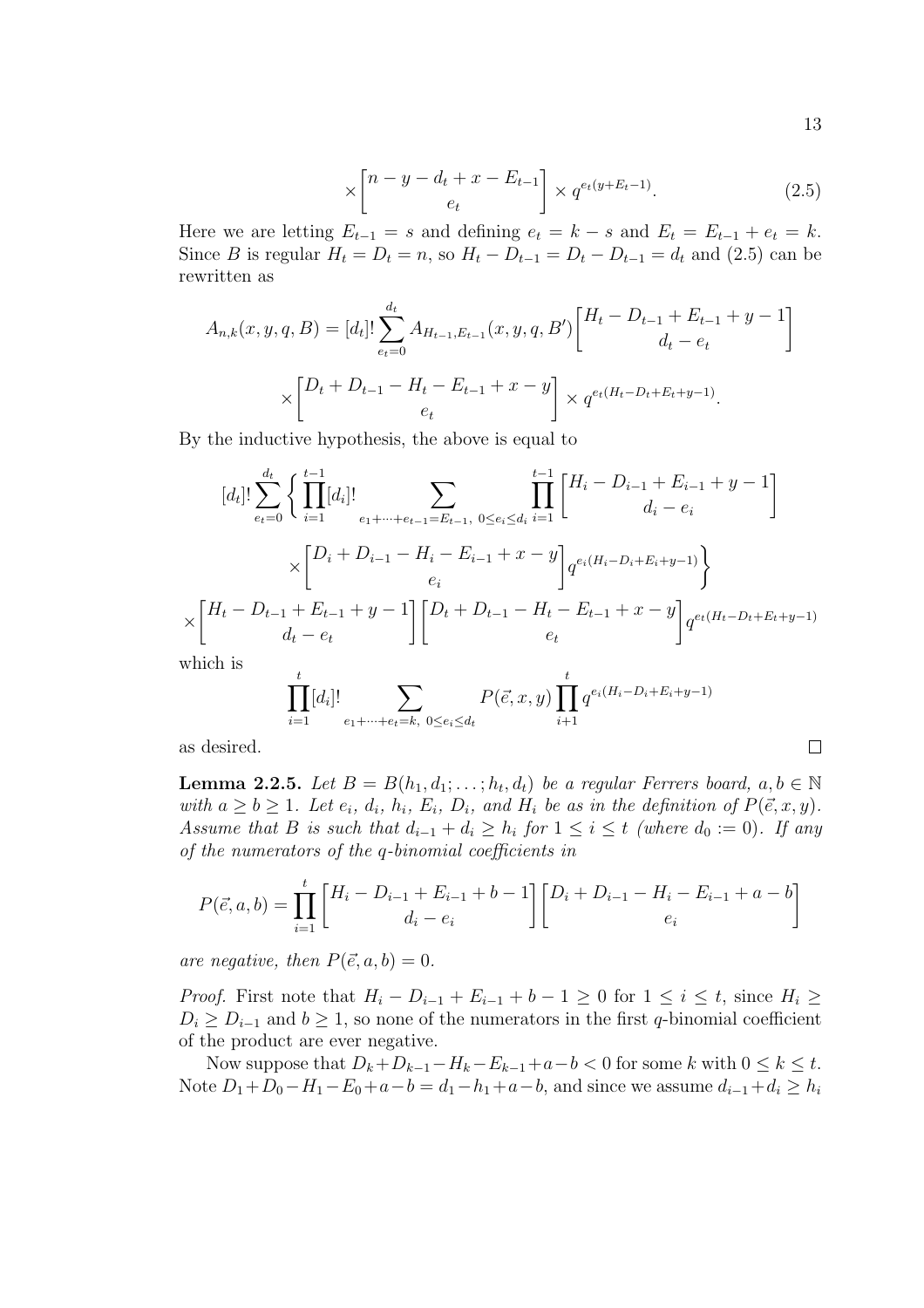(and in particular  $d_1 \geq h_1$ ) and  $a \geq b$ , we have that  $d_1 - h_1 + a - b \geq 0$ . Thus we see that such a  $k \geq 2$ .

Now choose j such that  $D_i + D_{i-1} - H_i - E_{i-1} + a - b \geq 0$  for  $1 \leq i \leq j$ , but  $D_j + D_{j-1} - H_j - E_{j-1} + a - b < 0$  (such a j exists because of the remarks in the previous paragraph). Then  $D_j + D_{j-1} - H_j - E_{j-1} + a - b < 0$  implies  $D_j + D_{j-1} - H_j - E_{j-2} + a - b < e_{j-1}$ , which is equivalent to  $d_j + d_{j-1} - h_j + D_{j-1} +$  $D_{j-2}-H_{j-1}-E_{j-2}+a-b < e_{j-1}$ , which implies  $D_{j-1}+D_{j-2}-H_{j-1}-E_{j-2}+a-b <$  $e_{i-1}$  (since  $d_i + d_{i-1} \geq h_i$ ). Hence

$$
\[D_{j-1} + D_{j-2} - H_{j-1} - E_{j-2} + a - b\] = 0
$$

since the numerator is non-negative by definition of  $j$  but less than the denominator, so the product  $P(\vec{e}, a, b) = 0$  as well.  $\Box$ 

**Theorem 2.2.6.** Let  $B = B(h_1, d_1; \ldots; h_t, d_t)$  be a regular Ferrers board (so  $H_i \geq$  $D_i$  for  $1 \leq i \leq t$ ). Let  $a, b \in \mathbb{N}$  with  $a \geq b \geq 1$ , and set

$$
L_k^{a,b}(B) = Area(B) + n(b-1) + k(n+a-1) - \sum_{i=1}^t d_i D_i.
$$

Then  $A_{n,k}(a, b, q, B)/\prod_{i=1}^{k}$  $\prod_{i=1}^t[d_i]!$  is either zero or symmetric with darga  $L_k^{a,b}$  $\mathcal{L}_{k}^{a,b}(B).$ If in addition  $d_{i-1} + d_i \geq h_i$  for  $1 \leq i \leq t$ , then  $A_{n,k}(a, b, q, B) / \prod_{i=1}^{t} [d_i]!$  is  $z s u(L^{a,b}_k$  $_{k}^{a,b}(B)).$ 

*Proof.* By Lemma 2.2.2,  $A_{n,k}(a, b, q, B)/\prod_{i=1}^{k}$  $\sum_{i=1}^{t}[d_i]! =$ 

$$
\sum_{j=0}^{k} {n+a \brack k-j} {a+j-1 \brack j} (-1)^{k-j} q^{{k-j \choose 2}} \prod_{i=1}^{t} {j+H_i-D_{i-1}+b-1 \brack d_i},
$$

which is a polynomial in  $q$  (the first two  $q$ -binomial coefficients in the sum are clearly polynomials, and the third is since  $H_i \geq D_{i-1}$  and  $b \geq 1$ ). Using the fact cieariy<br>that  $\left[\begin{smallmatrix} r \end{smallmatrix}\right]$  $s_s^r$  is  $zsu(s(r-s))$  (see [10, 16] for a proof) and Lemma 2.1.2, each term on the right side above has darga  $(k - j)(n + a - k + j) + j(a - 1) + (k - j)(k - j)$ the right side above has darga  $(\kappa - j)(n + a - \kappa + j) + j(a)$ <br>  $j - 1$  +  $\sum_{i=1}^{t} d_i(j + H_i - D_i + b - 1)$ , which is exactly  $L_k^{a,b}$ tly  $L_k^{a,b}(B)$ . Since the sign<br> $\overline{\mathbf{u}}^t$  of the symmetric with alternates, we can only conclude that  $A_{n,k}(a, b, q, B)/\prod_{i=1}^{t}[d_i]!$  is symmetric with darga  $L_k^{a,b}$  $_{k}^{a,b}(B).$ 

However if  $d_{i-1} + d_i \ge h_i$  for  $1 \le i \le t$ , by Lemma 2.2.4

$$
\frac{A_{n,k}(a,b,q,B)}{\prod_{i=1}^t [d_i]!} = \sum_{e_1+\cdots+e_t=k, \ 0\leq e_i\leq d_i} P(\vec{e},a,b) \prod_{i=1}^t q^{e_i(H_i-D_i+E_i+b-1)},
$$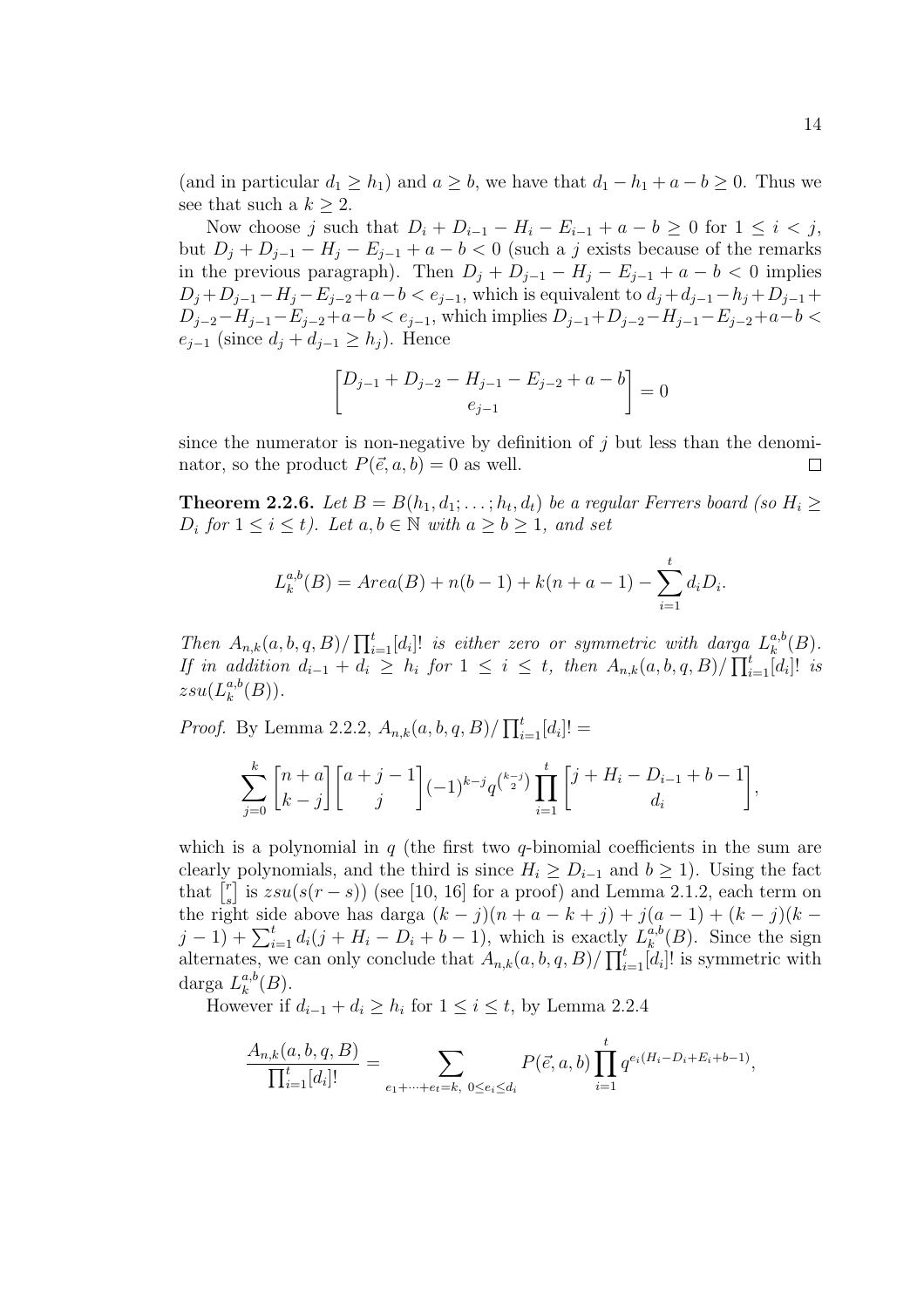and all of the terms on the right hand side above are in  $\mathbb{N}[q]$  by Lemma 2.2.5. and an of the terms<br>Each term is  $zsu(\sum_i^t$  $\sum_{i=1}^t \{ (d_i - e_i)(H_i - D_i + E_i + b - 1) + e_i(D_i + D_{i-1} - H_i - E_i + b)\}$  $(a - b) + 2e_i(H_i - D_i + E_i + b - 1)$ , which a simple calculation shows is the same  $z s u(L^{a,b}_k$  $\mathcal{L}e_i(\overline{n_i} - \overline{\nu_i} + \overline{\nu_i} + \overline{\nu} - 1)$ ; which a simple calcually  $\binom{a,b}{k}(B)$ . Thus by Lemma 2.1.1,  $A_{n,k}(a, b, q, B)/\prod_{i=1}^{t}$  $_{i=1}^{t}[d_i]!$  is  $zsu(L_k^{a,b})$  $_{k}^{a,b}(B))$  as well.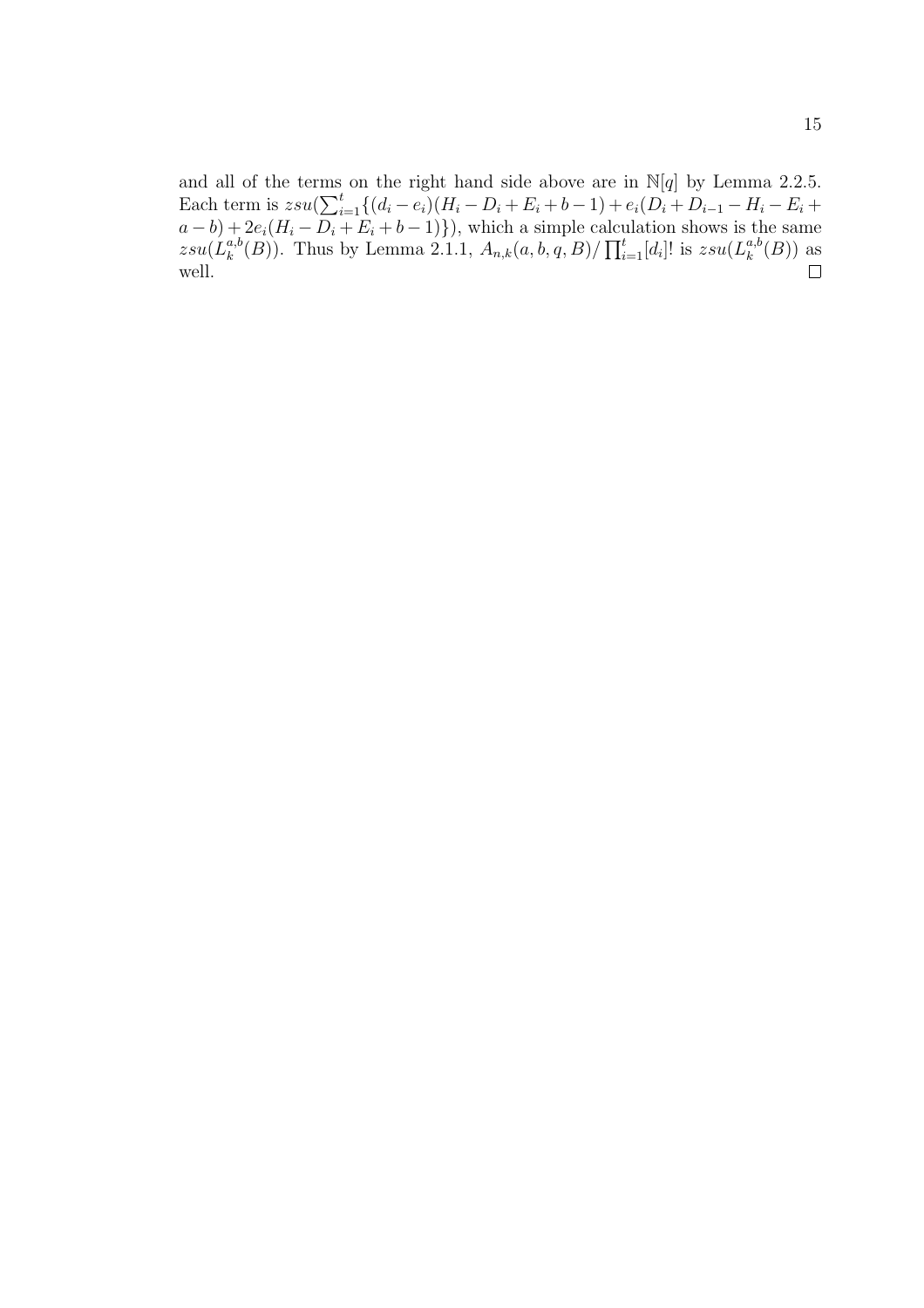# Chapter 3 A Statistic for Generating  $A_{n,k}(y,q, B)$

In this chapter we will prove the main result of this dissertation, a statistic for combinatorially generating the  $A_{n,k}(y, q, B)$ . The proof is broken into three steps. In Section 3.1 we show that when  $m \in \mathbb{N}$ ,  $A_{n,k}(m,q, B)$  is related to the kth q-hit number of a much larger board  $B_m$ . In Section 3.2, we use Haglund's statistic for combinatorially generating  $A_{n,k}(q, B_m)$  to find a combinatorial expression for  $A_{n,k}(m, q, B)$  when  $m \in \mathbb{N}$ . In Section 3.3, we use the fact that two polynomials with infinitely many common values must be equal to extend our combinatorial expression to  $A_{n,k}(y, q, B)$  for any  $y \in \mathbb{R}$ . We finish by using results from this chapter to define a generalization of the notion of a Mahonian permutation statistic.

### 3.1 The  $A_{n,k}(m, q, B)$  when  $m \in \mathbb{N}$

When  $B = B(h_1, d_1; \ldots; h_t, d_t) = B(b_1, \ldots, b_n)$  is a Ferrers board let us define, for  $m \in \mathbb{N}$ , the board

$$
B_m = B(h_1 + m - 1, d_1; \ldots; h_t, d_t + m - 1).
$$

If B is a regular Ferrers board (and hence  $b_n = n$ ), then  $B_m$  is also a regular Ferrers board, with  $n + m - 1$  columns, of heights

$$
b_1 + m - 1
$$
,  $b_2 + m - 1$ ,...,  $b_n + m - 1$ ,  $\underbrace{n + m - 1}$ ,...,  $n + m - 1$ .

Note since at least the last m columns of  $B_m \subseteq SQ_{n+m-1}$  for any regular Ferrers board B have height  $n+m-1$ , any rooks in the last m columns of  $SQ_{n+m-1}$  must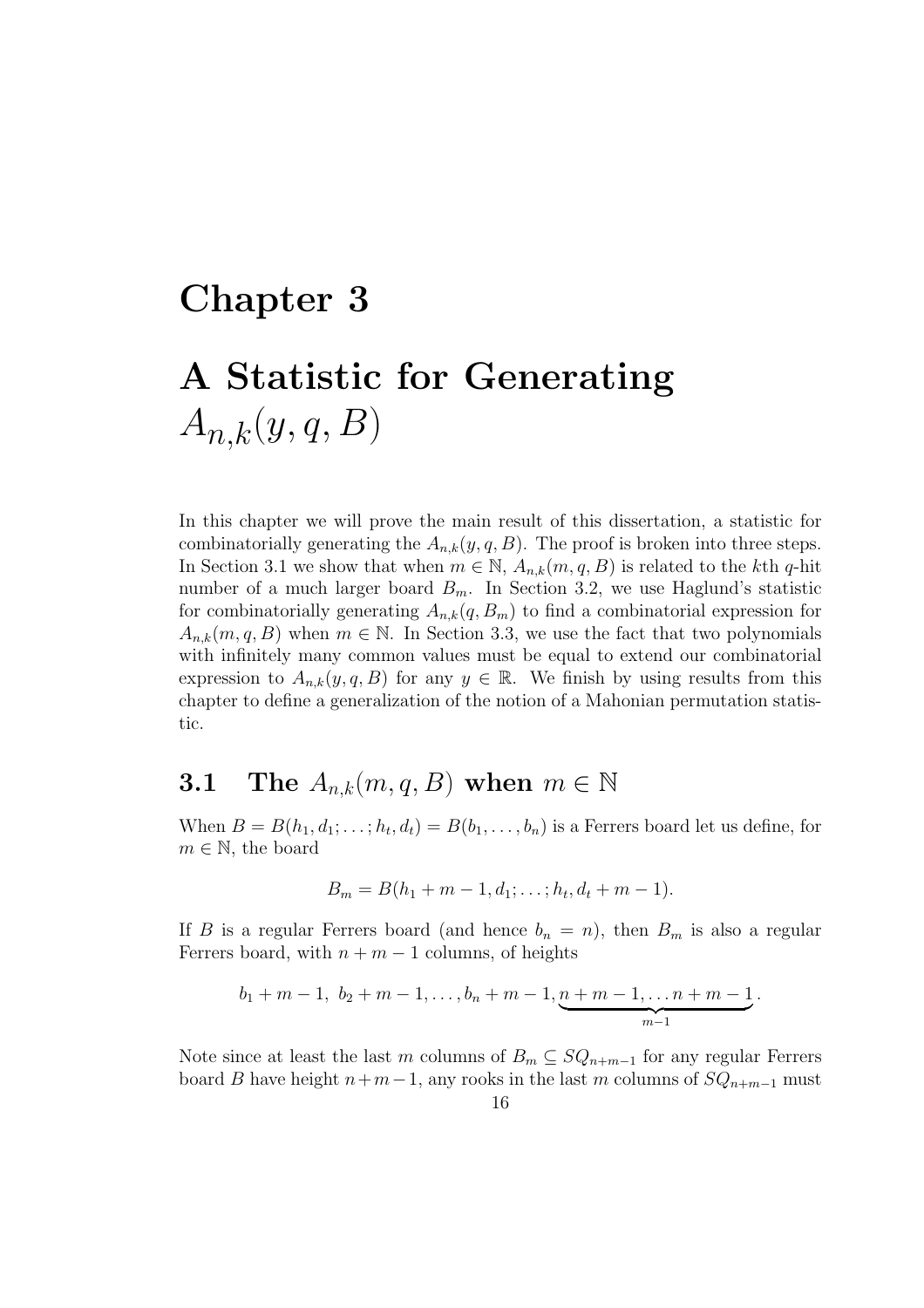be on  $B_m$ . Thus in particular any placement of  $n+m-1$  rooks on  $SQ_{m+n-1}$  must have at least m rooks on  $B_m$ , so  $\mathcal{H}_{n+m-1,k}(B_m) = \emptyset$  for  $0 \leq k \leq m-1$ .

We use the following lemmas to prove the main proposition of this section.

**Lemma 3.1.1.** For  $B = B(b_1, \ldots, b_n)$  a regular Ferrers board,  $m \in \mathbb{N}$  and  $B_m$  as defined above,

$$
A_{n,0}(m,q,B) = A_{n+m-1,0}(q,B_m)/[m-1]!
$$

*Proof.* Suppose  $F = F(f_1, \ldots, f_d) \subseteq SQ_d$  is a regular Ferrers board. Letting  $z = 0$  in (1.9) we get that  $A_{d,0}(y, q, F) = R_d(y, q, F)$ , and letting  $z = 0$  in (1.7)  $z = 0$  in (1.9) we get that  $A_{d,0}(y, q, r) = R_d(y, q, r)$ , and letting  $z = 0$  in (1.7)<br>gives that  $R_d(y, q, F) = \prod_{j=1}^n [f_j - j + y] = \prod_{j=1}^n [(f_j + y - 1) - j + 1]$ . Hence letting  $F = B$ ,  $d = n$ , and  $y = m \in \mathbb{N}$  yields

$$
A_{n,0}(m,q,B) = \prod_{i=1}^{n} [(b_i + m - 1) - i + 1].
$$

If we then let  $F = B_m$ ,  $d = n + m - 1$  and  $y = 1$  we get that

$$
A_{n+m-1,0}(q, B_m) = [b_1 + m - 1][(b_2 + m - 1) - 1] \cdots [(b_n + m - 1) - n + 1]
$$
  
 
$$
\times [(n + m - 1) - n][(n + m - 1) - n - 1] \cdots [(n + m - 1) - n - m + 2] =
$$
  
\n
$$
\prod_{i=1}^{n} [(b_i + m - 1) - i + 1] \times [m - 1]!,
$$

and the lemma follows.

**Lemma 3.1.2.** For any regular Ferrers board  $B = B(h_1, d_1; \ldots; h_t, d_t) \subseteq SQ_n$  we have that

$$
A_{n,k}(y,q,B) = [y + k + d_t - 1]A_{n-1,k}(y,q,B-h_t-d_t) +
$$
  

$$
q^{y+k+d_t-2}[n-k-d_t+1]A_{n-1,k-1}(y,q,B-h_t-d_t)
$$

for  $0 \leq k \leq n$ .

*Proof.* Let  $x = y$  in Lemma 2.1.4.

**Lemma 3.1.3.** For any regular Ferrers board  $B = B(h_1, d_1; \ldots; h_t, d_t) \subseteq SQ_n$ , we have that

$$
A_{n,k}(q, B) = [k + d_t]A_{n-1,k}(q, B - h_t - d_t) +
$$
  

$$
q^{k+d_t-1}[n - k - d_t + 1]A_{n-1,k-1}(q, B - h_t - d_t)
$$

for  $0 \leq k \leq n$ .

$$
\Box
$$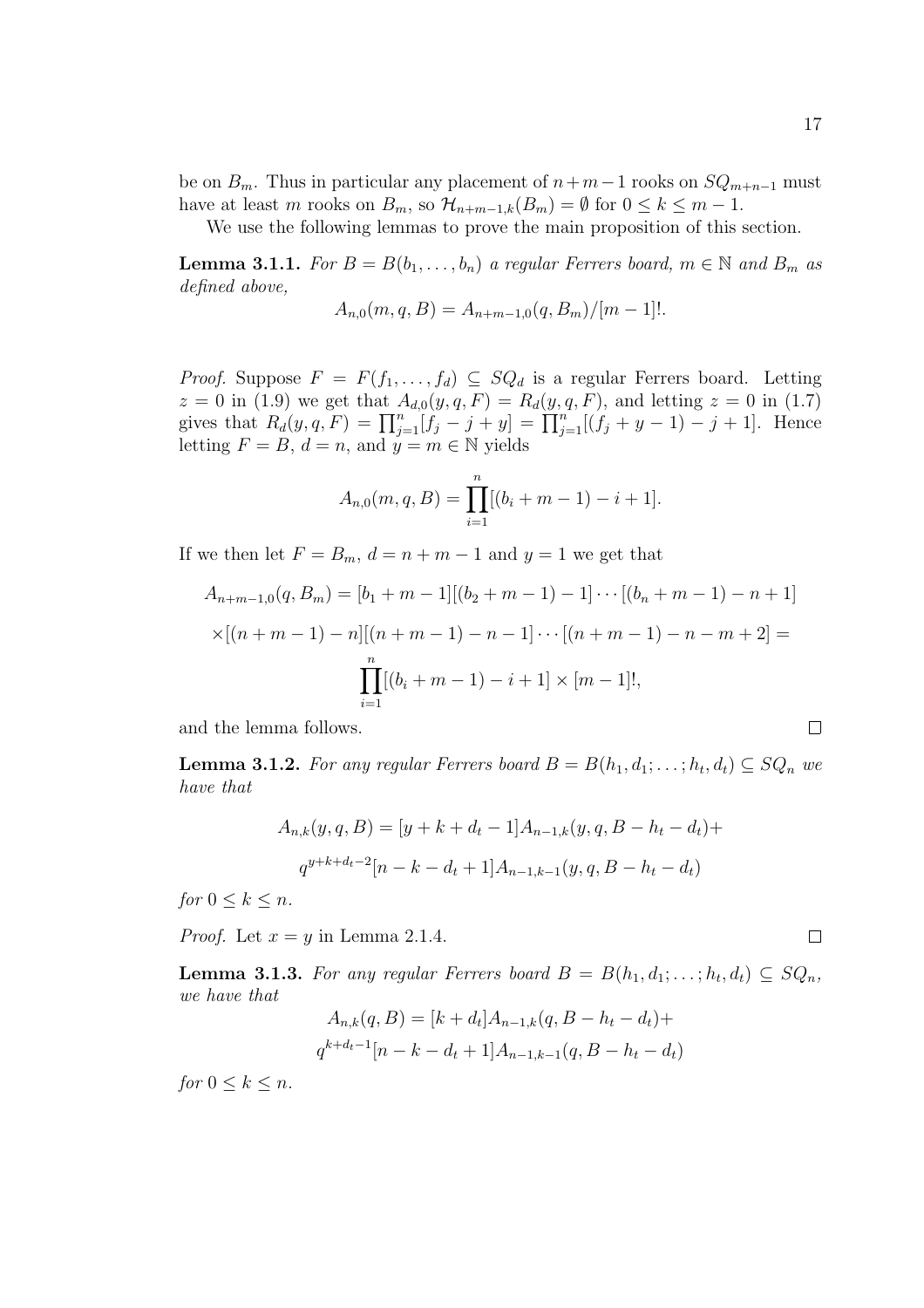*Proof.* Let  $y = 1$  in Lemma 3.1.2.

The next proposition is integral to proving the main result of the dissertation in Section 3.3.

**Proposition 3.1.4.** For any regular Ferrers board B and  $m \in \mathbb{N}$ , we have that

$$
A_{n,k}(m,q,B) = \frac{A_{n+m-1,k}(q,B_m)}{[m-1]!}
$$

for  $0 \leq k \leq n$ .

*Proof.* We will prove this proposition by induction on  $Area(B)$ . When  $Area(B)$ 1 the only regular Ferrers board is the  $1 \times 1$  square  $SQ_1$ , and an easy calculation shows that  $A_{1,0}(m,q,SQ_1) = [m]$  and  $A_{1,1}(m,q,SQ_1) = 0$ . By the definition given in Chapter 1 of  $h_{n+m-1,B_m}(P)$ ,  $A_{1+m-1,0}(q, B_m) = A_{m,0}(q, SQ_m) = [m]!$  and  $A_{m,1}(q, SQ_m) = 0$ , so the proposition holds in this case.

Now assume the proposition holds for all regular Ferrers boards of  $Area < A$ , and suppose  $B = B(h_1, d_1; \ldots; h_t, d_t) = B(b_1, \ldots, b_n)$  is such that  $Area(B) = A$ . By Lemma 3.1.1, we have that  $A_{n,0}(m, q, B) = A_{n+m-1,0}(q, B_m)/[m-1]!$ . Then by Lemma 3.1.2 when  $y = m$ , we have for  $k > 0$  that

$$
A_{n,k}(m,q,B) = [m+k+d_t-1]A_{n-1,k}(m,q,B-h_t-d_t)+
$$
  

$$
q^{m+k+d_t-2}[n-k-d_t+1]A_{n-1,k-1}(m,q,B-h_t-d_t),
$$

which is

$$
[k + (d_t + m - 1)]A_{n-1,k}(m, q, B - h_t - d_t) + q^{k + (d_t + m - 1) - 1} \times
$$
  

$$
[(n + m - 1) - (d_t + m - 1) - k + 1]A_{n-1,k-1}(m, q, B - h_t - d_t).
$$
 (3.1)

By induction,  $A_{n-1,k}(m, q, B-h_t-d_t) = A_{(n-1)+m-1,k}(q, (B-h_t-d_t)_m)/[m-1]!,$ which equals

$$
A_{(n-1)+m-1,k}(q, B(h_1+m-1, d_1; \ldots; h_t-1, d_t-1+m-1))/[m-1]!
$$

and  $A_{n-1,k-1}(m, q, B - h_t - d_t)$  is

$$
A_{(n-1)+m-1,k-1}(q, B(h_1+m-1, d_1; \ldots; h_t-1, d_t-1+m-1)/[m-1]!
$$

Thus (3.1) is equal to

$$
[k + (d_t + m - 1)]A_{(n-1)+m-1,k}(q, B(h_1 + m - 1, d_1; \dots; h_t - 1, d_t - 1 + m - 1))/(m - 1]!
$$
  
+
$$
+q^{k + (d_t + m - 1) - 1}[(n + m - 1) - (d_t + m - 1) - k + 1] \times
$$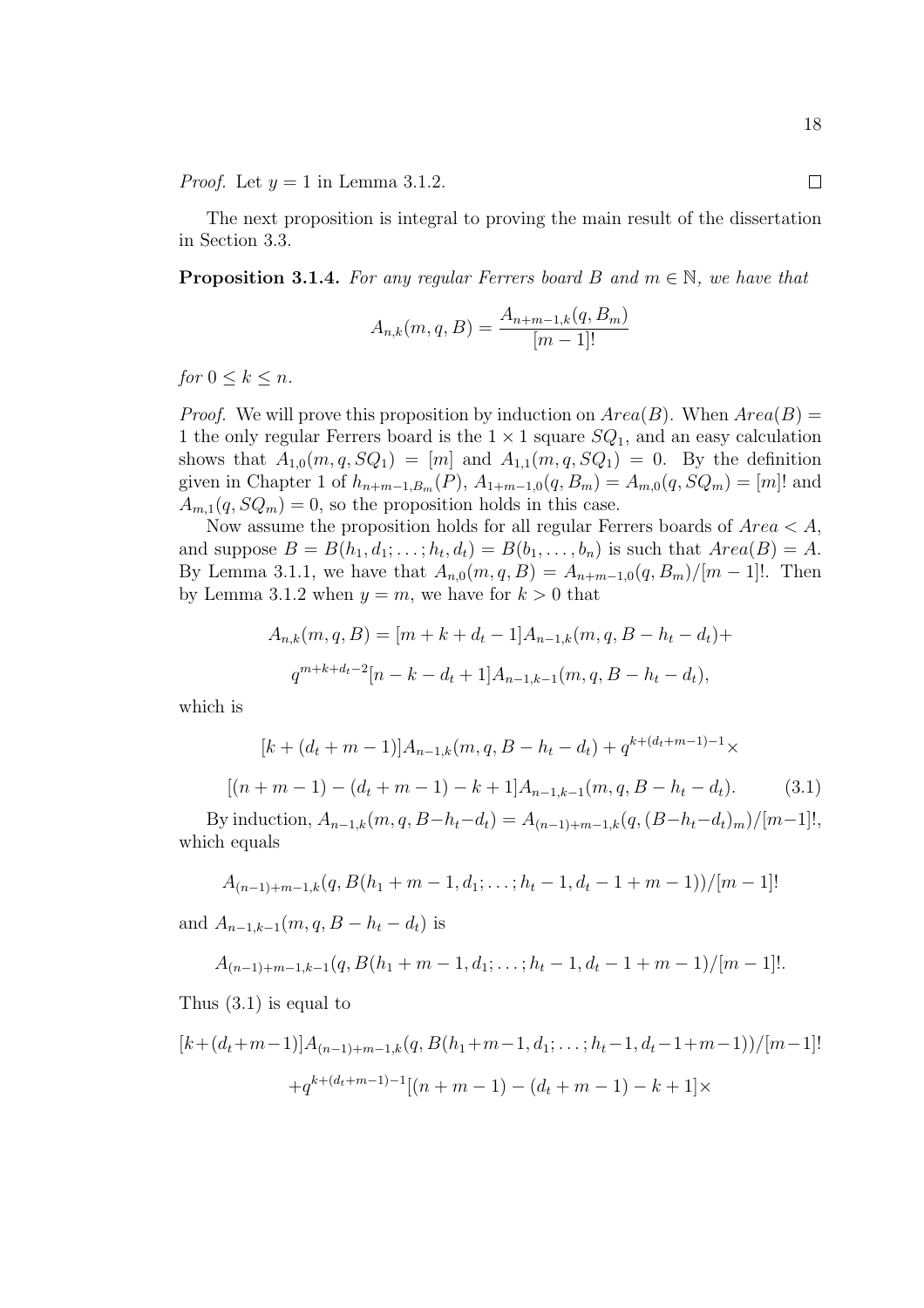$$
A_{(n-1)+m-1,k-1}(q, B(h_1+m-1, d_1; \ldots; h_t-1, d_t-1+m-1)/[m-1]!,
$$
 which is

$$
\frac{1}{[m-1]!} \Big\{ [k + (d_t + m - 1)] A_{(n-1) + m - 1,k} (q, B(h_1 + m - 1, d_1; \dots; h_t - 1, d_t - 1 + m - 1))
$$

$$
+ q^{k + (d_t + m - 1) - 1} [(n + m - 1) - (d_t + m - 1) - k + 1] \times
$$

$$
A_{(n-1) + m - 1,k - 1} (q, B(h_1 + m - 1, d_1; \dots; h_t - 1, d_t - 1 + m - 1)) \Big\}.
$$

Now by Lemma 3.1.3, the above is equal to

$$
\frac{1}{[m-1]!}A_{n+m-1,k}(q, B(h_1+m-1, d_1; \dots; (h_t-1)+1, (d_t-1+m-1)+1)
$$
\n
$$
=\frac{1}{[m-1]!}A_{n+m-1,k}(q, B(h_1+m-1, d_1; \dots; h_t, d_t+m-1)),
$$

which is

$$
\frac{1}{[m-1]!}A_{n+m-1,k}(q, B_m)
$$

and the proposition follows.

### 3.2 The map  $\phi_{n,B,m}$  and its properties

For any Ferrers board  $F \subseteq SQ_d$ , let us denote  $\cup_{i=0}^d \mathcal{H}_{d,i}(F)$  by  $\mathcal{P}_d(F)$ . Throughout this section let  $B \subseteq SQ_n$  be some fixed regular Ferrers board,  $B_m \subseteq SQ_{n+m-1}$  as previously defined for some fixed  $m \in \mathbb{N}$ . If  $P \in \mathcal{P}_{n+m-1}(B_m)$ , let  $r_i(P)$  denote the rook from P in the *i*th column of  $SQ_{n+m-1}$ , and analogously for  $Q \in \mathcal{P}_n(B)$ and  $r_i(Q)$ .

We define a mapping  $\phi_{n,B,m}$ :  $\mathcal{P}_{n+m-1}(B_m) \to \mathcal{P}_n(B)$  as follows. Suppose  $P \in \mathcal{P}_{n+m-1}(B_m)$ . Beginning in column 1 and proceeding from left to right one column at a time, the following occurs.

1.  $r_i(P)$  is on one of the m lowest squares in column i not attacked by a rook to the left if and only if  $r_i(P)$  maps to the unique square  $s_i(\phi_{n,B,m}(P))$ which completes a cycle in the image of  $P$  so far. (That is, you consider the placement of rooks on  $SQ_n \supseteq B$  in columns 1 through  $i-1$  given by  $\phi_{n,B,m}(r_1(P)), \phi_{n,B,m}(r_2(P)), \ldots, \phi_{n,B,m}(r_{i-1}(P)),$  and  $s_i(\phi_{n,B,m}(P))$  is the unique square in column  $i$  which would complete a cycle in this placement.)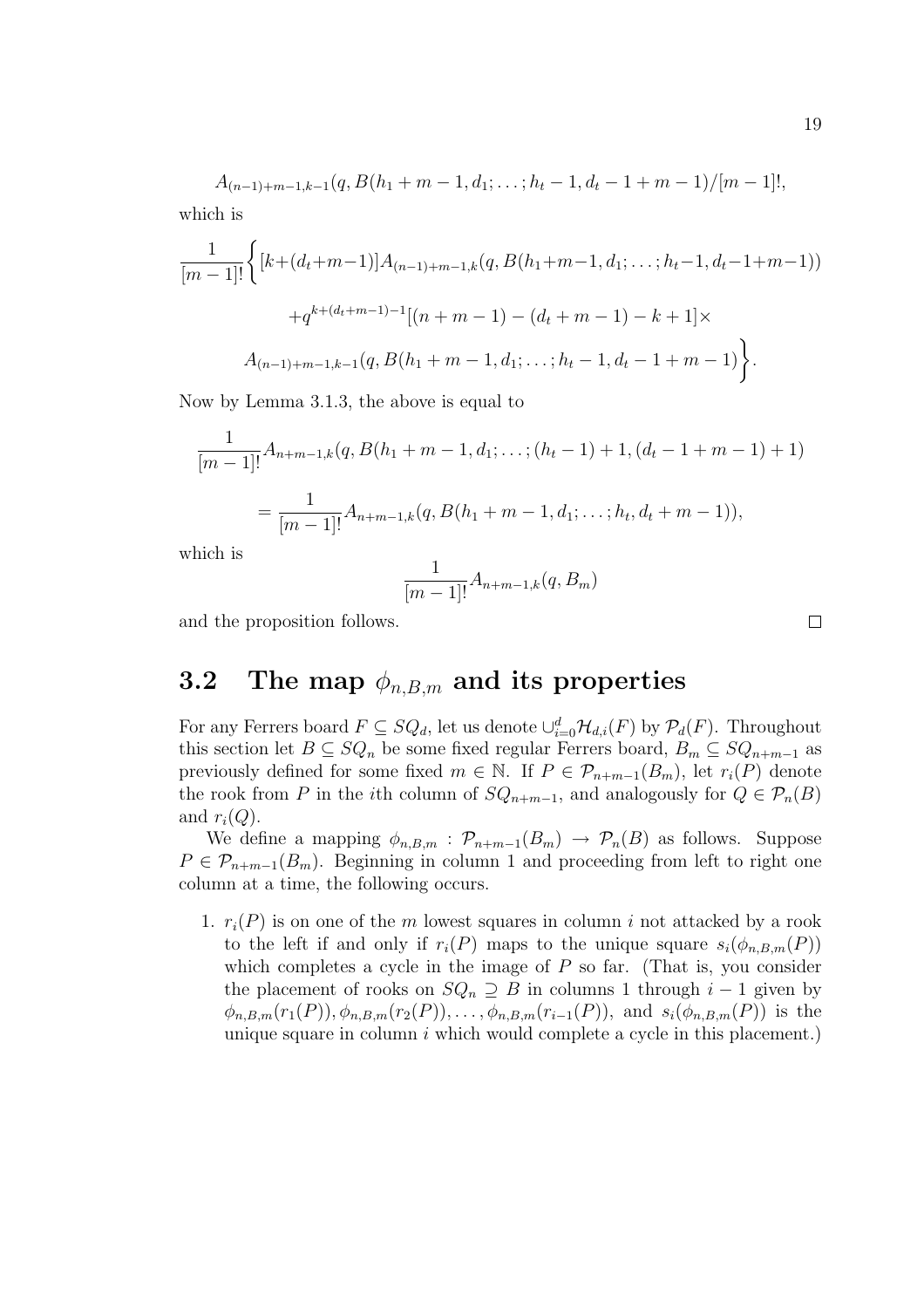

Figure 3.1: The placement P on  $B_m \subseteq SQ_{n+m-1}$  for  $B = B(1,3,4,4), m = 3$ , and  $n = 4$ .

2. Otherwise,  $r_i(P)$  is on the  $(m+a_i)$ th square  $(a_i > 0)$  in column i not attacked by a rook to the left if and only if  $r_i(P)$  maps to the  $a_i$ th available square in column i of B so far which does not complete a cycle (that is, the  $a_i$ th available square in column i of B, not counting the square  $s_i(\phi_{n,B,m}(P))$ described above).

The best way to understand this mapping is to do an example in detail. Consider the placement P of 6 rooks on the board  $SQ_6 \supseteq B_3$ , where  $B = B(1, 3, 4, 4) \subseteq$  $SQ<sub>4</sub>$ . This board and placement are depicted in Figure 3.1. The leftmost rook  $r_1(P)$  is in the fifth available position in its column, which is also the fifth square in this column not attacked by a rook to the left (because there are no rooks to the left). Since  $m = 3$  in this case (so  $5 = m + 2$ ),  $\phi_{4,B,3}(r_1(P))$  is on the second available square in column 1 of  $SQ<sub>4</sub>$  which does not complete a cycle. Since the square  $(1, 1)$  is always the cycle square in the first column,  $r_1(P)$  maps to square  $(1, 3).$ 

Now the cycle square in column 2 of B is  $(2, 2)$ . Since  $r_2(P)$  is on one of the 3 lowest squares in column 2 of  $SQ_6$  not attacked by a rook to the left,  $\phi_{4,B,3}(r_2(P))$ is on the cycle square  $(2, 2)$ .

At this point the cycle square is  $(3, 1)$ . Here  $r_3(P)$  is on the fourth square not attacked by a rook to the left (and  $4 = m + 1$ ), so  $\phi_{4,B,3}(r_3(P))$  is on the first available square of  $SQ_4$  which does not complete a cycle. In this case square  $(3, 1)$  is the cycle square, and squares  $(3, 2)$  and  $(3, 3)$  are attacked by the rooks in columns 1 and 2 of  $SQ_4$ , so the first available non-cycle square is  $(3, 4)$ .

Finally, the cycle square in column 4 of  $SQ_4$  is  $(4, 1)$ . Since  $r_4(P)$  in on the lowest square in its column (and hence one of the 3 lowest not attacked by a rook to the left),  $\phi_{4,B,3}(r_4(P))$  is on the cycle square. The image  $\phi_{4,B,3}(P)$  is depicted in Figure 3.2.

The general principle behind  $\phi_{n,B,m}$  is the following. Suppose you want to map a rook in column i of a placement P on  $SQ_{n+m-1} \supseteq B_m$ . Imagine covering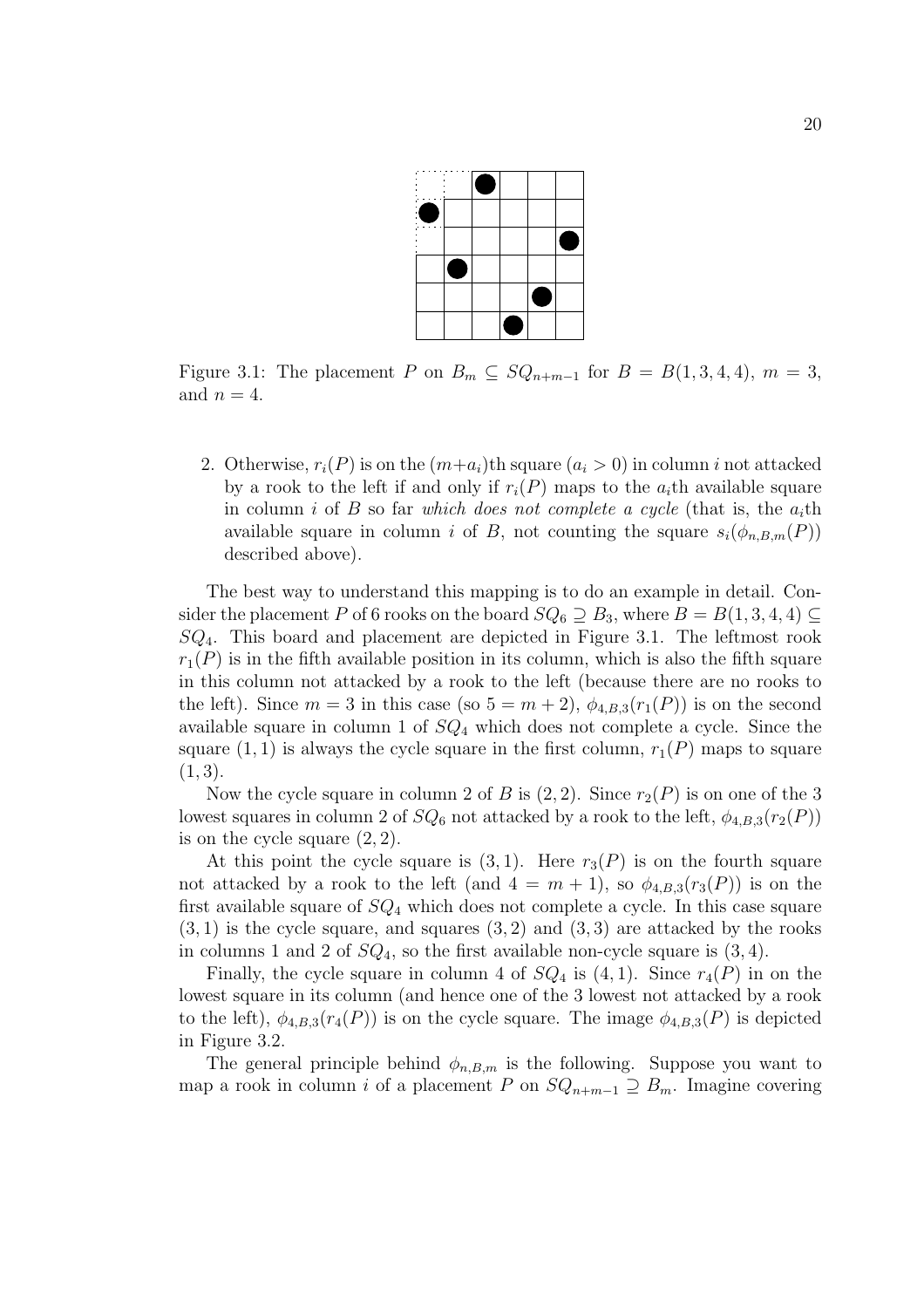



Figure 3.2: The image of  $P$  from Figure 3.1 under  $\phi_{4,B,3}$  at each step.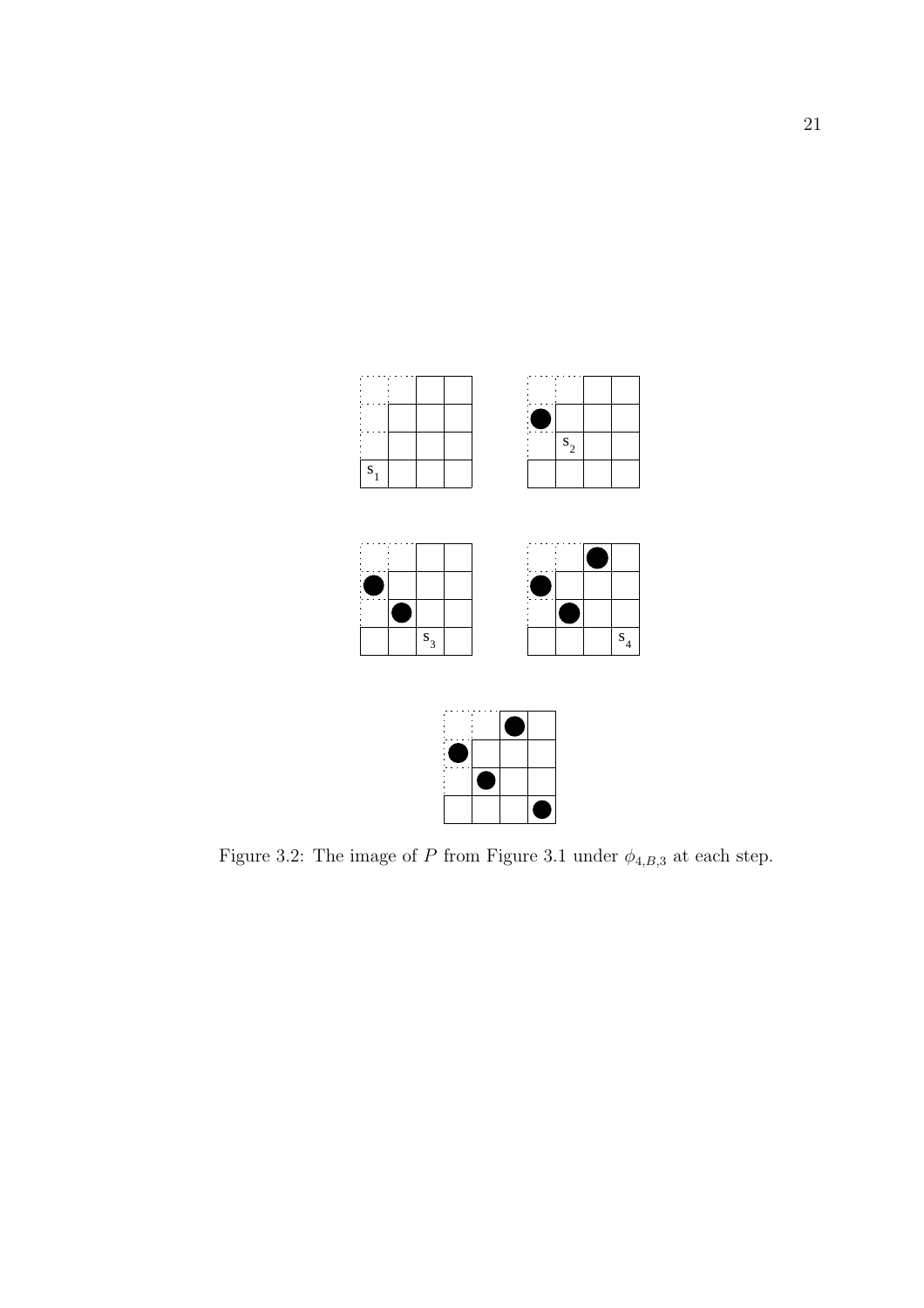

Figure 3.3: The idea behind the map  $\phi_{n,B,m}$  in the *i*th column.

columns  $i + 1$  through  $n + m - 1$  of  $SQ_{n+m-1}$ , so that only columns 1 through i can be seen. If  $r_i(P)$  is on one of the m lowest available squares in column i of this "covered" board, then  $r_i(P)$  maps to the square of  $SQ_n \supseteq B$  which completes a cycle in the image so far. The remaining  $(n+m-1)-(i-1)-m=n-i$  squares in column i of  $SQ_{n+m-1}$  are then mapped in order to the  $n - (i - 1) - 1 = n - i$ available non-cycle squares in column i of  $SQ_n$ . Figure 3.3 illustrates this idea further.

Note that in the definition of  $\phi_{n,B,m}$  we ignore the rooks from a placement  $P \in \mathcal{P}_{n+m-1}(B_m)$  in columns  $n+1$  through  $n+m-1$  of  $SQ_{n+m-1}$ . Thus for a fixed arrangement of n rooks in columns 1 through n of  $SQ_{n+m-1}$ , we see there will be  $(m-1)!$  total ways to arrange the rooks in the last  $m-1$  columns of  $SQ_{n+m-1}$ . Hence these  $(m-1)!$  placements will all map to the same placement of *n* rooks on  $SQ_n$ .

We have the following lemmas.

#### **Lemma 3.2.1.**  $\phi_{n,B,m}$  is surjective.

*Proof.* Given a placement  $Q \in \mathcal{P}_n(B)$ , we build a placement  $P \in \mathcal{P}_{n+m-1}(B)$  from left to right. If the rook from  $Q$  in the *i*th column is on the square which completes a cycle, then we choose  $r_i(P)$  to be on one of the m lowest available squares of  $SQ_{n+m-1}$  (so for each rook on a cycle square from Q, we will have m choices for the rook from P in the same column). If  $r_i(Q)$  is on the  $a_i$ th square in its column not attacked by a rook to the left and which does not complete a cycle, then  $r_i(P)$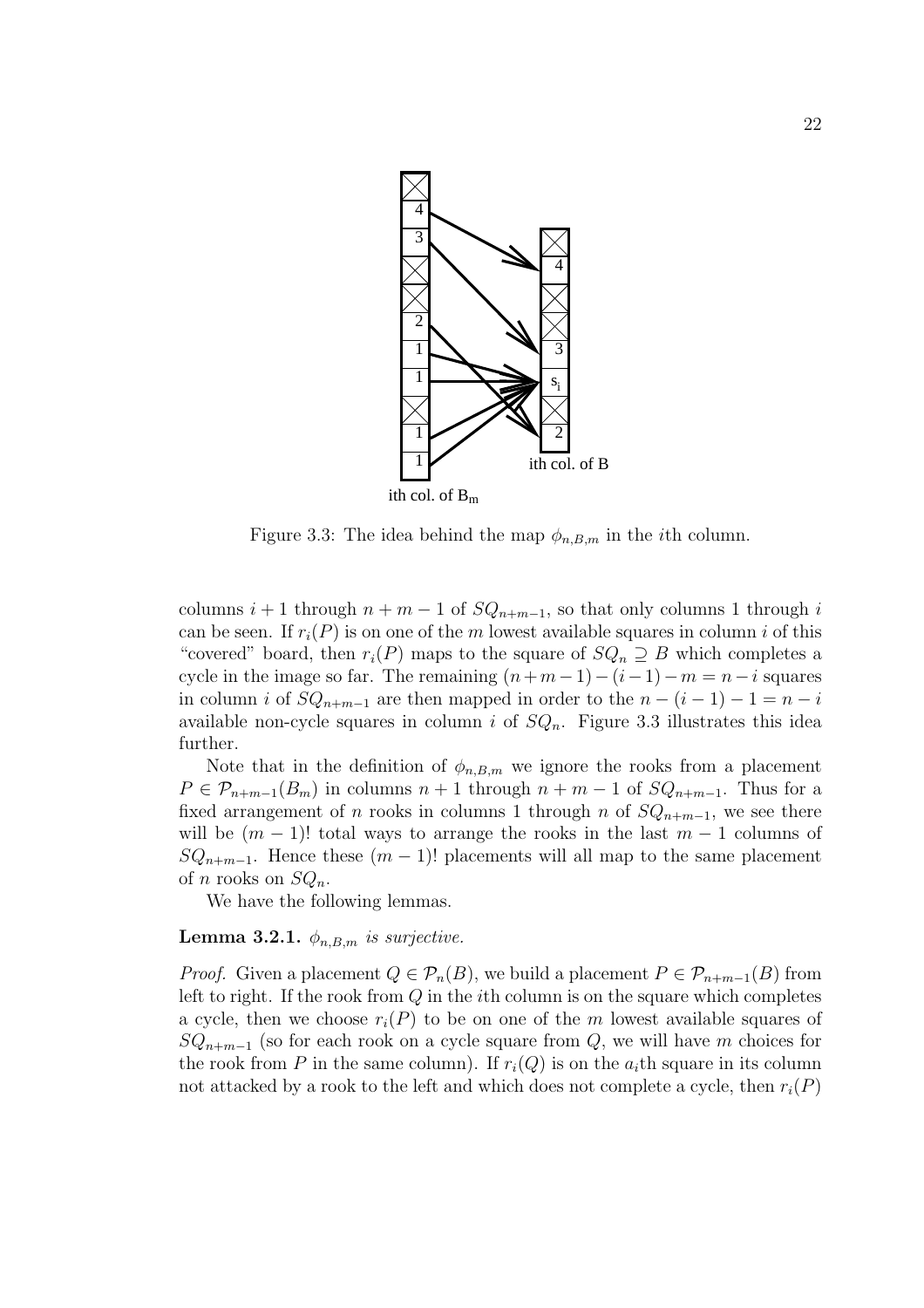must be on the  $(m + a_i)$ th available square in column i of  $SQ_{n+m-1}$ . Once the rooks in columns 1 through  $n$  are determined, we choose any arrangement of rooks in columns  $n+1$  through  $n+m-1$  which results in a non-attacking placement. It is clear that this procedure will result in a placement  $P \in \mathcal{P}_{n+m-1}(B)$ , and each rook from P was chosen to ensure that  $Q = \phi_{n,B,m}(P)$ .  $\Box$ 

**Lemma 3.2.2.** Let  $P \in \mathcal{P}_{n+m-1}(B_m)$ , and  $Q = \phi_{n,B,m}(P)$ . For  $1 \leq i \leq n$ ,  $r_i(P)$ is on  $B_m$  if and only if  $r_i(Q)$  is on B, and  $r_i(P)$  is off  $B_m$  on square  $(i, j_i + m-1)$ if and only if  $r_i(Q)$  is off B on square  $(i, j_i)$ .

*Proof.* Fix n, B and m; the proof is by induction on i. If  $i = 1$ , then by definition of  $\phi_{n,B,m}$  any rook on one of the m lowest squares in column 1 maps to the unique square in column 1 of  $B$  which completes a cycle, namely  $(1, 1)$ , and a rook on square  $(1, j + m - 1)$  (for  $j > 1$ ) maps to square  $(1, j)$ . Thus  $r_1(P)$  is on  $B_m$  if and only if  $r_1(Q)$  is on B, and  $r_1(P)$  is off  $B_m$  on square  $(1, j + m - 1)$  if and only if  $r_1(Q)$  is off B on square  $(1, j)$  as desired.

Now consider the rook  $r_i(P)$  in column i of P for  $i > 1$ . Let  $k_i$  denote the number of rooks from P in columns 1 through  $i-1$  which can attack a square on  $B_m$  in column *i*; that is,  $k_i$  is the number of rooks in columns 1 through  $i-1$  of  $SQ_{n+m-1}$  which are in rows 1 through  $b_i + m - 1$ , where  $b_i$  denotes the height of column i of B. Then we see that there are  $b_i + m - 1 - k_i$  available squares in column *i* of  $SQ_{n+m-1}$  which are on  $B_m$ .

By induction, any rook from P in columns 1 through  $i-1$  is on  $B_m$  if and only if this rook maps to a rook on B, and any rook is off  $B_m$  on square  $(s, j_s + m - 1)$ if and only if this rook maps to a rook off B on square  $(s, j_s)$ . These two facts imply that a rook in columns 1 through  $i-1$  in a row between 1 and  $b_i + m - 1$ of  $SQ_{n+m-1}$  maps to a rook in columns 1 through  $i-1$  of  $SQ_n$  in a row between 1 and  $b_i$ . Thus the number of rooks in columns 1 through  $i-1$  of  $SQ_n$  from Q which can attack a square on B in column i is also  $k_i$ , and hence there are  $b_i - k_i$ available squares in column i of  $SQ_n$  which are on B.

A rook on one of the lowest m available squares in column i of  $SQ_{n+m-1}$ will map to the unique square in column i of  $SQ_n$  which completes a cycle in Q. Since  $B$  is a regular Ferrers board, this square will lie on  $B$ . Thus there are  $(b_i + m - 1) - k_i - m = b_i - k_i - 1$  available squares on  $B_m$  in column i of  $SQ_{n+m-1}$  which do not map to  $s_i(Q)$ . On  $SQ_n$  we see that there is one square which completes a cycle in  $Q$ , and  $b_i - k_i - 1$  squares which do not complete a cycle. Hence by the definition of  $\phi_{n,B,m}$  the  $b_i - k_i - 1$  squares on  $B_m$  which do not map to  $s_i(Q)$  are in one to one correspondence with the  $b_i - k_i - 1$  available squares on B in column i, so  $r_i(P)$  is on  $B_m$  if and only if  $r_i(Q)$  is on B.

Finally, the remaining  $(n+m-1)-(b_i+m-1)-(i-1-k_i) = n-b_i-i+1+k_i$ available squares in column i of  $SQ_{n+m-1}$  off  $B_m$  are in one-to-one correspondence with the  $n - b_i - (i - 1 - k_i) = n - b_i - i + 1 + k_i$  available squares in column i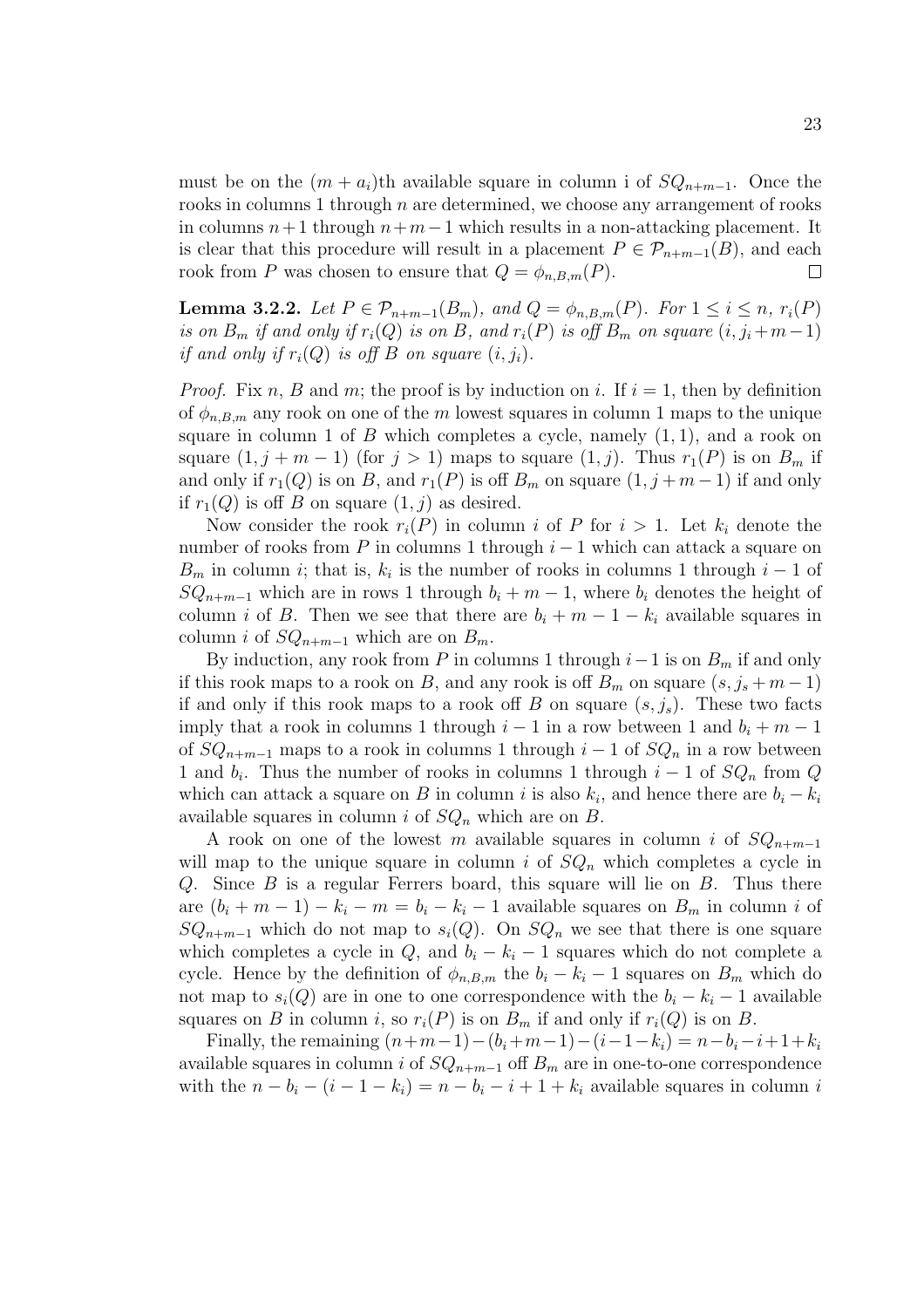of  $SQ_n$  off B. By induction a rook on square  $(s, j_s + m - 1)$  for  $1 \leq s \leq i - 1$ which is off  $B_m$  maps to a rook on square  $(s, j_s)$  which is off B. Thus we see that in column *i* a square  $(i, j_i + m - 1)$  off  $B_m$  is available if and only if the square  $(i, j_i)$  (which is off B) is available. Thus by definition of  $\phi_{n,B,m}$  we see that  $r_i(P)$ is off  $B_m$  on square  $(i, j_i + m - 1)$  if and only if  $r_i(Q)$  is off B on square  $(i, j_i)$ . □

Note that a corollary of Lemma 3.2.2 is that  $\phi_{n,B,m}|_{\mathcal{H}_{n+m-1,(n+m-1)-k}(B_m)}$  is actually a map from  $\mathcal{H}_{n+m-1,(n+m-1)-k}(B_m)$  to  $\mathcal{H}_{n,n-k}(B)$ .

Now let us weight a placement  $Q \in \mathcal{H}_{n,k}(B)$  by

$$
\sum_{P \in \phi_{n,B,m}^{-1}(Q)} q^{h_{n+m-1,B_m}(P)}, \tag{3.2}
$$

where  $h_{n+m-1,B_m}(P)$  is as described in Chapter 1. As was earlier discussed, the rooks from some  $P \in \mathcal{P}_{n+m-1}(B_m)$  in columns  $n+1$  through  $n+m-1$  will all lie on  $B_m$ . Thus by the definition of Haglund's statistic, if we fix the rooks in the first *n* columns and sum over all the possible  $(m-1)!$  placements of non-attacking rooks in the last  $m-1$  columns, we will generate  $[m-1]!$ .

Given a statistic *stat* which can be calculated for any rook placement  $R$  on a board  $SQ_d \supseteq F$ , we will denote by  $stat(R)_i$  the contribution to  $stat(R)$  coming from the *i*th column of  $SQ_d$ . Thus for  $Q \in \mathcal{H}_{n,k}(B)$ , we see that

$$
\sum_{P \in \phi_{n,B,m}^{-1}(Q)} q^{h_{n+m-1,B_m}(P)} = [m-1]! \sum_{P'} \prod_{i=1}^{n} q^{h_{n+m-1,B_m}(P)_i}
$$

where the second sum is over all placements  $P'$  of rooks in columns 1 through n of  $SQ_{n+m-1} \supseteq B_m$  which extend to a placement  $P \in \phi_{n,B,m}^{-1}(Q)$  and P is any one of these extensions of  $P'$ .

We have the following lemmas about this weighting.

**Lemma 3.2.3.** For a fixed placement  $Q \in \mathcal{H}_{n,k}(B)$ , suppose a rook  $r_i(Q)$  is on the square  $s_i(Q)$ . Then

$$
\sum_{P \in \phi_{n,B,m}^{-1}(Q)} q^{h_{n+m-1,B_m}(P)_i} = [m].
$$

*Proof.* If  $r_i(Q)$  is on  $s_i(Q)$ , then by definition for  $P \in \phi_{n,B,m}^{-1}(Q)$   $r_i(P)$  is on one of the  $m$  lowest squares in column  $i$  not attacked by a rook to the left. The lowest square gives a contribution from column  $i$  of 1, the second lowest a contribution of q, ..., the mth lowest a contribution of  $q^{m-1}$ . Thus we see that  $\sum_{ }^{ }$  $P \in \phi_{n,B,m}^{-1}(Q)$   $q^{h_{n+m-1,B_m}(P)_i} = [m].$  $\Box$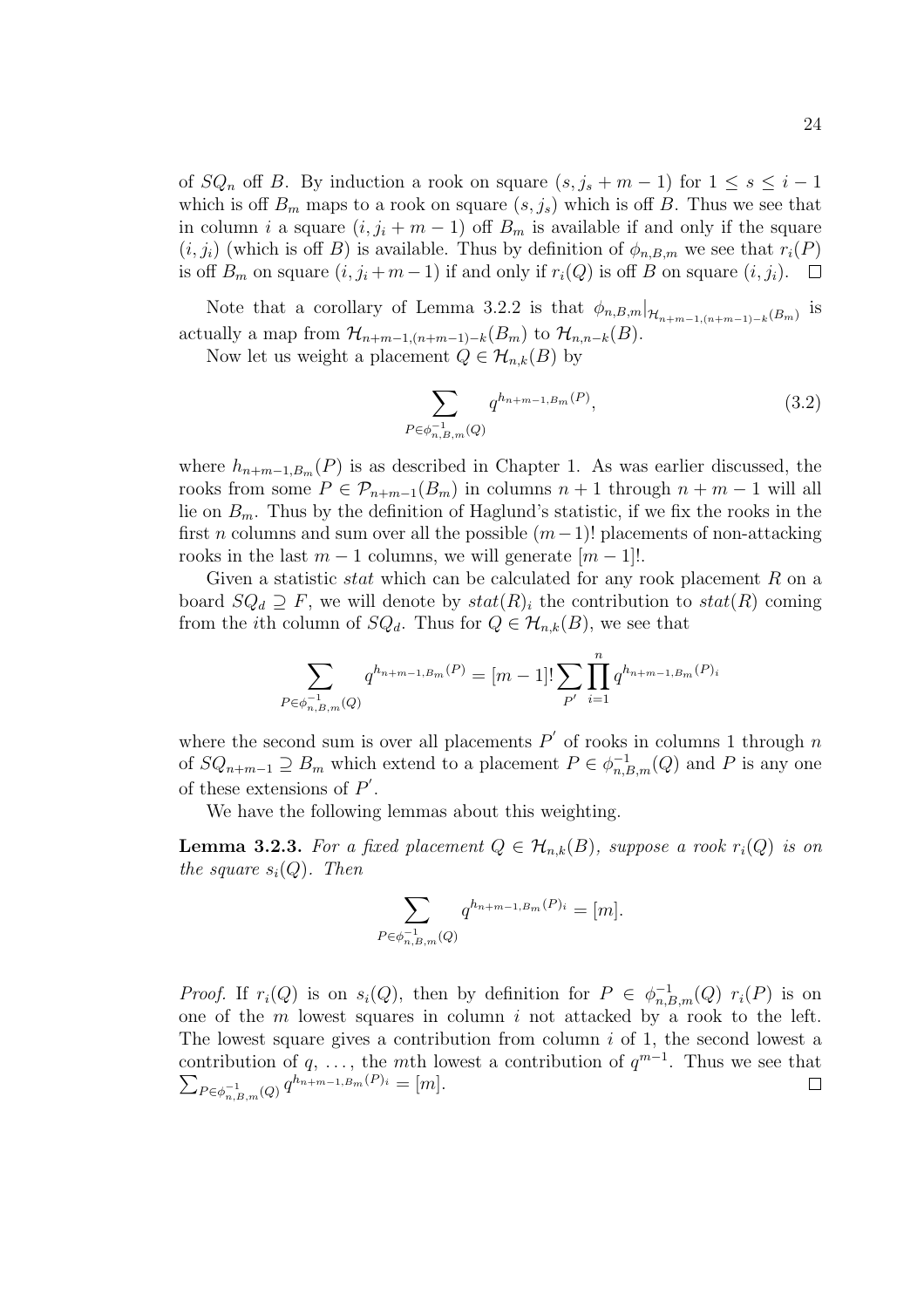**Lemma 3.2.4.** For a fixed placement  $Q \in \mathcal{H}_{n,k}(B)$ , suppose a rook  $r_i(Q)$  is below the square  $s_i(Q)$  on the  $a_i$ th square not attacked by a rook to the left. Then for every  $P \in \phi_{n,B,m}^{-1}(Q)$ ,  $r_i(P)$  contributes a factor of  $q^{m-1+a_i}$  to each summand of (3.2).

*Proof.*  $r_i(Q)$  is on the  $a_i$ th square not attacked by a rook to the left, which is also (since  $r_i(Q)$  is below  $s_i(Q)$ ) the  $a_i$ <sup>th</sup> square not attacked by a rook to the left which does not complete a cycle. Thus we see by the definition of  $\phi_{n,B,m}$  that  $r_i(P)$  must be on the  $(m + a_i)$ th square in column i of  $SQ_{n+m-1}$  not attacked by a rook to the left. Since  $r_i(Q)$  is below  $s_i(Q)$  it must be on B, so by Lemma 3.2.2  $r_i(P)$  is on  $B_m$ . Thus  $r_i(P)$  has  $m-1+a_i$  uncancelled squares below it, so it contributes  $m-1 + a_i$  to  $h_{n+m-1,B_m}(P)$  and hence a factor of  $q^{m-1+a_i}$  to each summand of  $(3.2)$ .  $\Box$ 

**Lemma 3.2.5.** For a fixed placement  $Q \in \mathcal{H}_{n,k}(B)$ , suppose a rook  $r_i(Q)$  on B is above the square  $s_i(Q)$ , and on the  $a_i$ th square not attacked by a rook to the left. Then for every  $P \in \phi_{n,B,m}^{-1}(Q)$ ,  $r_i(P)$  contributes a factor of  $q^{m-1+a_i-1}$  to each summand of (3.2).

*Proof.*  $r_i(Q)$  is on the  $a_i$ th square not attacked by a rook to the left, which is (since  $r_i(Q)$  is above  $s_i(Q)$ ) the  $(a_i - 1)$ th square not attacked by a rook to the left which does not complete a cycle. Thus we see by the definition of  $\phi_{n,B,m}$  that  $r_i(P)$  must be on the  $(m + a_i - 1)$ th square in column i of  $SQ_{n+m-1}$  not attacked by a rook to the left. Again by Lemma 3.2.2, since  $r_i(Q)$  is on B  $r_i(P)$  must be on  $B_m$ . Thus  $r_i(P)$  has  $m-1+a_i-1$  uncancelled squares below it, so it contributes  $m-1+a_i-1$  to  $h_{n+m-1,B_m}(P)$  and hence a factor of  $q^{m-1+a_i-1}$  to each summand of (3.2).  $\Box$ 

**Lemma 3.2.6.** For a fixed placement  $Q \in \mathcal{H}_{n,k}(B)$ , suppose a rook  $r_i(Q)$  is off B. Then for every  $P \in \phi_{n,B,m}^{-1}(Q)$ ,  $r_i(P)$  contributes a factor of  $q^{m-1+h_{n,B}(Q)_i}$  to each summand of (3.2).

*Proof.* By Lemma 3.2.2 and its proof, we see that if  $r_i(Q)$  is on  $(i, j)$  then  $r_i(P)$  is on  $(i, j + m - 1)$  and the number of rooks below and to the left of  $r_i(Q)$  is equal to the number of rooks below and to the left of  $r_i(P)$ . Thus the number of squares coming from column i when calculating  $h_{n+m-1,B_m}(P)$  is the same as the number of squares from column i when calculating  $m - 1 + h_{n,B}(Q)$ , hence such a rook contributes a factor of  $q^{m-1+h_{n,B}(Q)_i}$  to each summand of (3.2).  $\Box$ 

Note that for  $Q \in \mathcal{P}_n(B)$  and  $r_i(Q)$  not on the cycle square but on the  $a_i$ th square not attacked by a rook to the left,  $a_i = h_{n,B}(Q)_i + 1$ . Thus for a rook below the cycle square in column i we have that  $q^{m-1+a_i} = q^{m-1+h_{n,B}(Q)_i+1}$ , and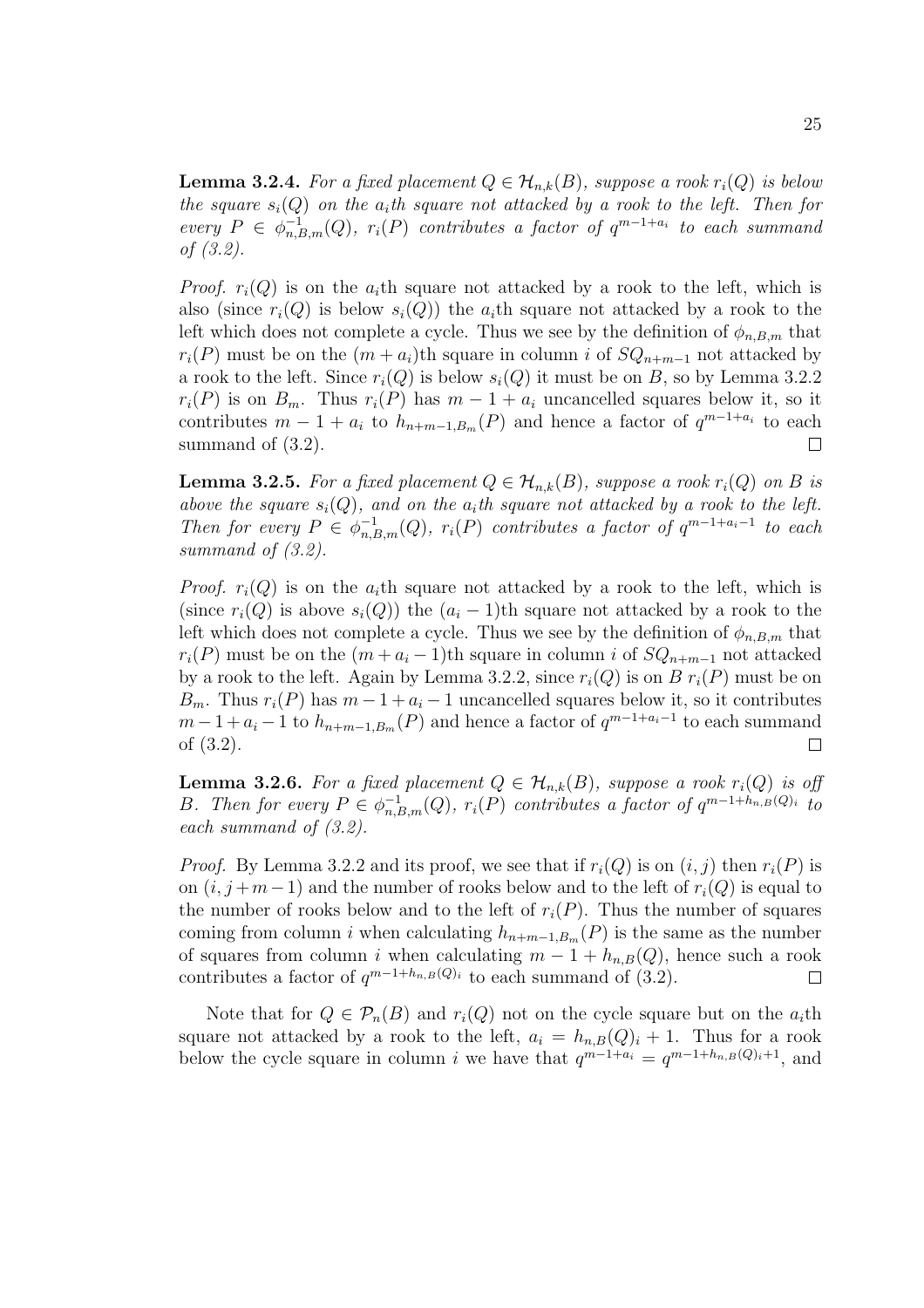for a rook on B above the cycle square in column i,  $q^{m-1+a_i-1} = q^{m-1+h_{n,B}(Q)_i}$ . Now we see that

$$
A_{n,k}(m, q, B) = \frac{1}{[m-1]!} A_{n+m-1,k}(q, B_m) =
$$
  
\n
$$
\frac{1}{[m-1]!} \sum_{P \in \mathcal{H}_{n+m-1,(n+m-1)-k}(B_m)} q^{h_{n+m-1,B_m}(P)} =
$$
  
\n
$$
\frac{1}{[m-1]!} \sum_{Q \in \mathcal{H}_{n,n-k}(B)} \left\{ \sum_{P \in \phi_{n,B,m}^{-1}(Q)} q^{h_{n+m-1,B_m}(P)} \right\} =
$$
  
\n
$$
\frac{1}{[m-1]!} [m-1]! \sum_{Q \in \mathcal{H}_{n,n-k}(B)} \left\{ \sum_{P' \text{ which extend to some } P \in \phi_{n,B,m}^{-1}(Q)} \prod_{i=1}^{n} q^{h_{n+m-1,B_m}(P)_i} \right\} =
$$
  
\n
$$
\sum_{Q \in \mathcal{H}_{n,n-k}(B)} [m]^{cyc(Q)} \prod_{r_i(Q) \text{ below } s_i(Q)} q^{m-1+a_i(Q) \times r_i(Q) \text{ above } s_i(Q) \text{ of } B}
$$
  
\n
$$
\sum_{r_i(Q) \text{ above } s_i(Q) \text{ on } B} q^{m-1+a_i(Q)-1} \prod_{r_i(Q) \text{ above } s_i(Q) \text{ of } B} q^{m-1+h_{n,B}(Q)_i} =
$$
  
\n
$$
\sum_{Q \in \mathcal{H}_{n,n-k}(B)} [m]^{cyc(Q)} \prod_{r_i(Q) \text{ below } s_i(Q)} q^{(m-1)+h_{n,B}(Q)_i+1} \prod_{r_i(Q) \text{ above } s_i(Q)} q^{(m-1)+h_{n,B}(Q)_i} =
$$
  
\n
$$
\sum_{Q \in \mathcal{H}_{n,n-k}(B)} [m]^{cyc(Q)} q^{(n-cyc(Q))(m-1)+b_{n,B}(Q)+E(Q)}, \qquad (3.3)
$$

where  $b_{n,B}(Q)$  is defined as the number of squares on  $SQ_n$  which neither contain a rook from P nor are cancelled, after applying the following cancellation scheme:

- 1. Each rook cancels all squares to the right in its row;
- 2. each rook on B cancels all squares above it in its column (squares both on  $B$  and strictly above  $B$ );
- 3. each rook on B on a cycle square cancels all squares below it in its column as well;
- 4. each rook off B cancels all squares below it but above B.

Note that if we let  $m = 1$  in (3.3), then we obtain a statistic to generate the q-hit numbers. That is,

$$
A_{n,k}(q, B) = \sum_{Q \in \mathcal{H}_{n,n-k}(B)} q^{b_{n,B}(Q) + E(Q)}.
$$

While this new statistic is equal to neither that of Haglund [12] nor Dworkin [4], it is a member of the family of statistics discussed by Haglund and Remmel [13, p. 479].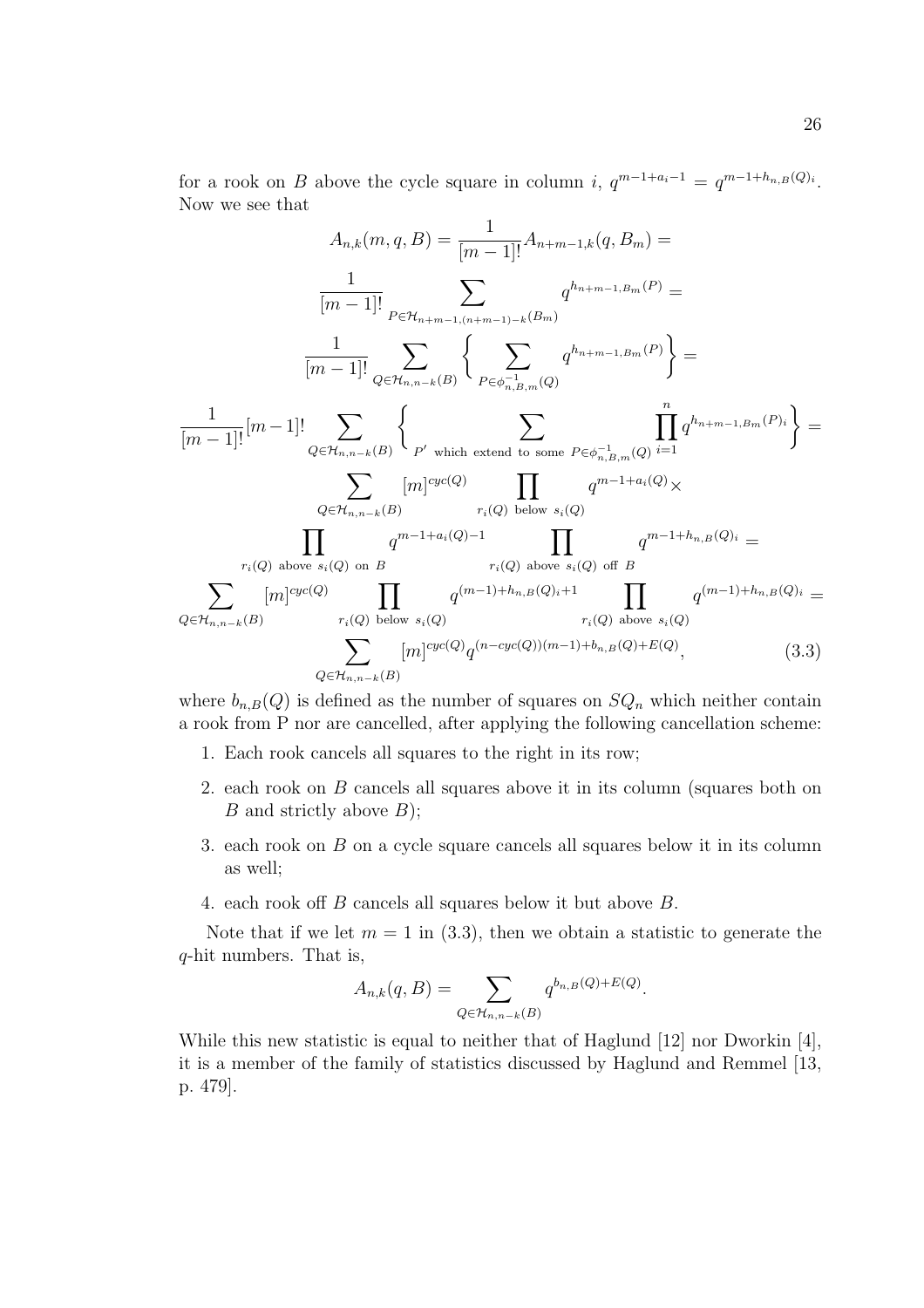### 3.3 The main theorem and a corollary

We can now define

$$
\tilde{A}_{n,k}(y,q,B) = \sum_{P \in \mathcal{H}_{n,n-k}(B)} [y]^{cyc(P)} q^{(n-cyc(P))(y-1) + b_{n,B}(P) + E(P)}
$$

and prove the following.

Theorem 3.3.1. For any regular Ferrers board B,

$$
A_{n,k}(y,q,B) = \tilde{A}_{n,k}(y,q,B)
$$

for  $0 \leq k \leq n$ .

*Proof.* Both of the above expressions are polynomials in the variable  $q<sup>y</sup>$  over the field  $\mathbb{Q}(q)$  of fixed degree. By the previous section,  $A_{n,k}(m,q,B) = \tilde{A}_{n,k}(m,q,B)$ for any  $m \in \mathbb{N}$ . Thus these two polynomials have infinitely many common values, hence must be equal for all y.  $\Box$ 

A permutation statistic s is called Mahonian if

$$
\sum_{\sigma \in S_n} q^{s(\sigma)} = [n]!
$$

We shall say that a pair  $(s_1, s_2)$  of statistics is cycle-Mahonian if

$$
\sum_{\sigma \in S_n} [y]^{s_1(\sigma)} q^{s_2(\sigma, y)} = [y][y+1] \cdots [y+n-1].
$$

Note that the statistic  $s_2$  may depend on both  $\sigma$  and y. This notion generalizes that of a Mahonian statistic, since letting  $y = 1$  in the definition of cycle-Mahonian gives  $\overline{\phantom{a}}$ 

$$
\sum_{\sigma \in S_n} q^{s_2(\sigma,1)} = [1][2] \cdots [n] = [n]!
$$

We can associate to a permutation  $\sigma \in S_n$  the placement  $P_{\sigma}$  of n rooks on  $SQ_n$ consisting of the squares  $\{(i, j) | \sigma(i) = j\}$ . We can then make any statistic stat defined for placements of n rooks on  $SQ_n$  into a permutation statistic by letting

$$
stat(\sigma) = stat(P_{\sigma}).
$$

In light of this definition, we have the following.

Corollary 3.3.2. The pair  $(cyc(-), (n - cyc(-))(y - 1) + b_{n,B}(-) + E(-))$  is cycle-Mahonian for any regular Ferrers board  $B \subseteq SQ_n$ .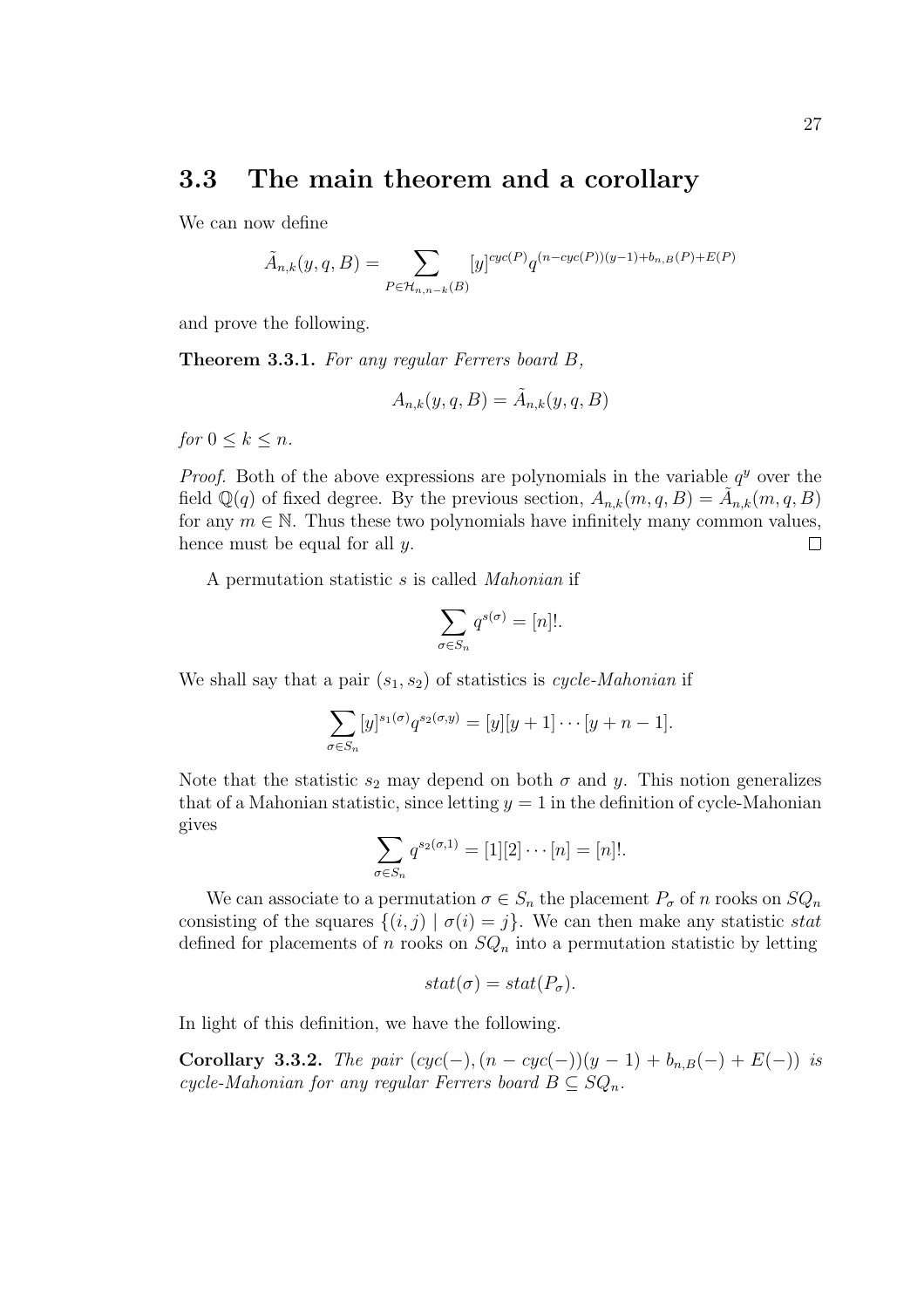Proof. By definition,

$$
\sum_{\sigma \in S_n} [y]^{cyc(\sigma)} q^{(n-cyc(\sigma))(y-1) + b_{n,B}(\sigma) + E(\sigma)} = \sum_{\sigma \in S_n} [y]^{cyc(P_{\sigma})} q^{(n-cyc(P_{\sigma}))(y-1) + b_{n,B}(P_{\sigma}) + E(P_{\sigma})}.
$$

By Theorem 3.3.1 we know that

$$
\sum_{\sigma \in S_n} [y]^{cyc(P_{\sigma})} q^{(n-cyc(P_{\sigma}))(y-1) + b_{n,B}(P_{\sigma}) + E(P_{\sigma})} = \sum_{k=0}^n A_{n,k}(y,q,B).
$$

Finally, it is known [11] that for any regular Ferrers board  $B \subseteq SQ_n$ ,

$$
\sum_{k=0}^{n} A_{n,k}(y, q, B) = [y][y+1] \cdots [y+n-1]. \tag{3.4}
$$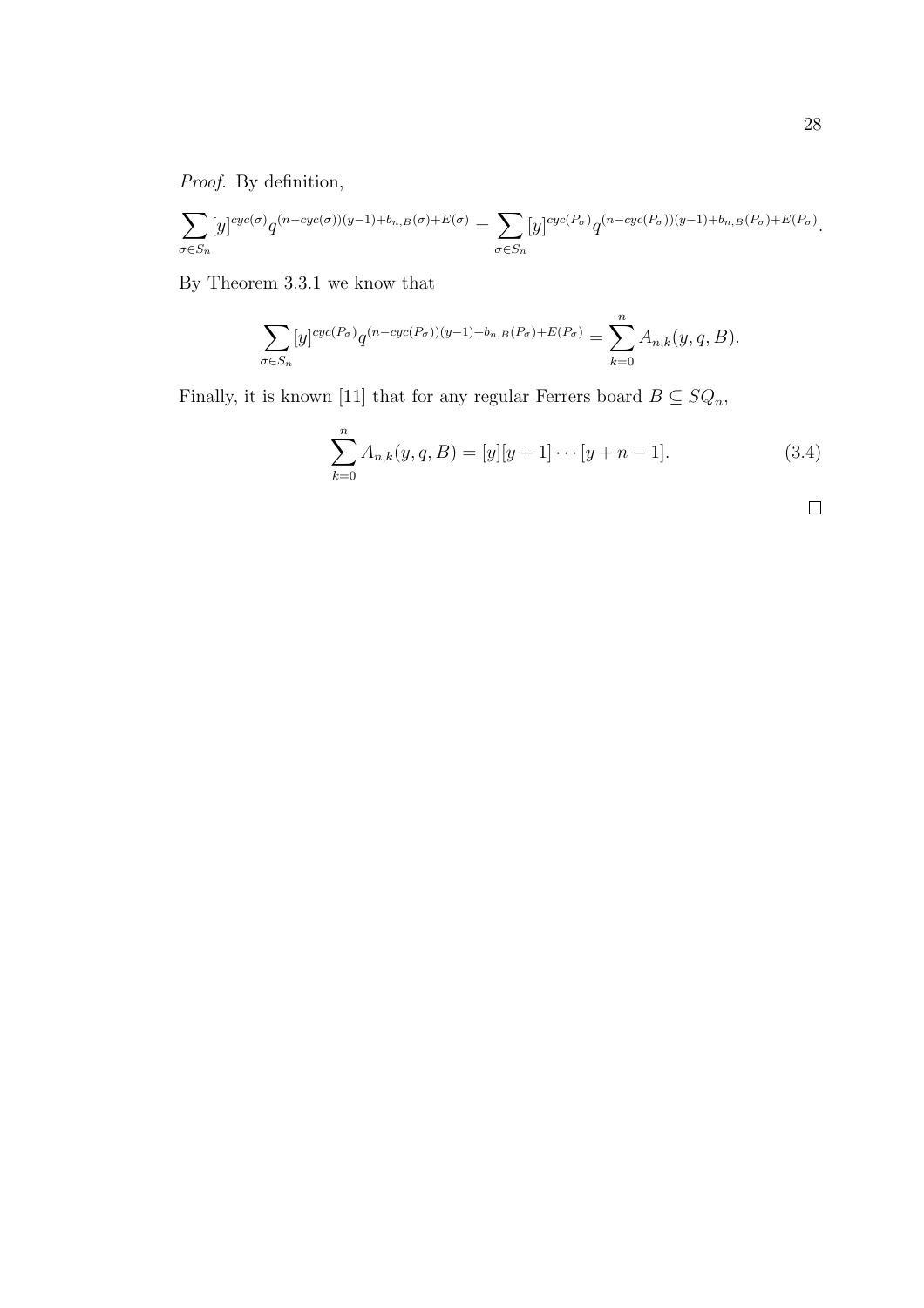## Chapter 4

## The Cycle-Counting  $q$ -Eulerian Numbers

In this chapter, we apply the statistic from Chapter 3 for the triangular board  $\mathbb{T}_n$ to study a cycle-counting version of the  $q$ -Eulerian numbers. We finish the chapter by defining a generalization of the notion of an Euler-Mahonian permutation statistic, and providing an example.

### 4.1 The algebraic  $q, y$ -Eulerian numbers

Let  $\mathbb{T}_n$  denote the triangular board  $B(1, 2, \ldots, n)$  with column heights  $1, 2, \ldots, n$ . Recall the following permutation statistics for a permutation  $\sigma = \sigma_1 \sigma_2 \cdots \sigma_n \in S_n$ 

$$
des(\sigma) = |\{i | \sigma_i > \sigma_{i+1}\}|
$$
 and  $maj(\sigma) = \sum_{\sigma_i > \sigma_{i+1}} i$ ,

called the number of descents and the major index, respectively, of the permutation σ. The q-Eulerian numbers are then defined by the equation

$$
E_{n,k}(q) = \sum_{\sigma \in S_n, \ des(\sigma) = k-1} q^{maj(\sigma)}.
$$
\n(4.1)

It is known [12] that  $E_{n,k}(q) = A_{n,k-1}(q, \mathbb{T}_n)$ , hence we obtain a q, y-version of the Eulerian numbers, which we call the *algebraic*  $q$ ,  $y$ -Eulerian numbers, via the equation

$$
E_{n,k}(y,q) = A_{n,k-1}(y,q,\mathbb{T}_n).
$$

We have the following easy lemma about the algebraic  $q$ , y-Eulerian numbers.

Lemma 4.1.1. We have

$$
E_{n,k}(y,q) = [y + k - 1]E_{n-1,k}(y,q) = q^{y+k-2}[n - k + 1]E_{n-1,k-1}(y,q)
$$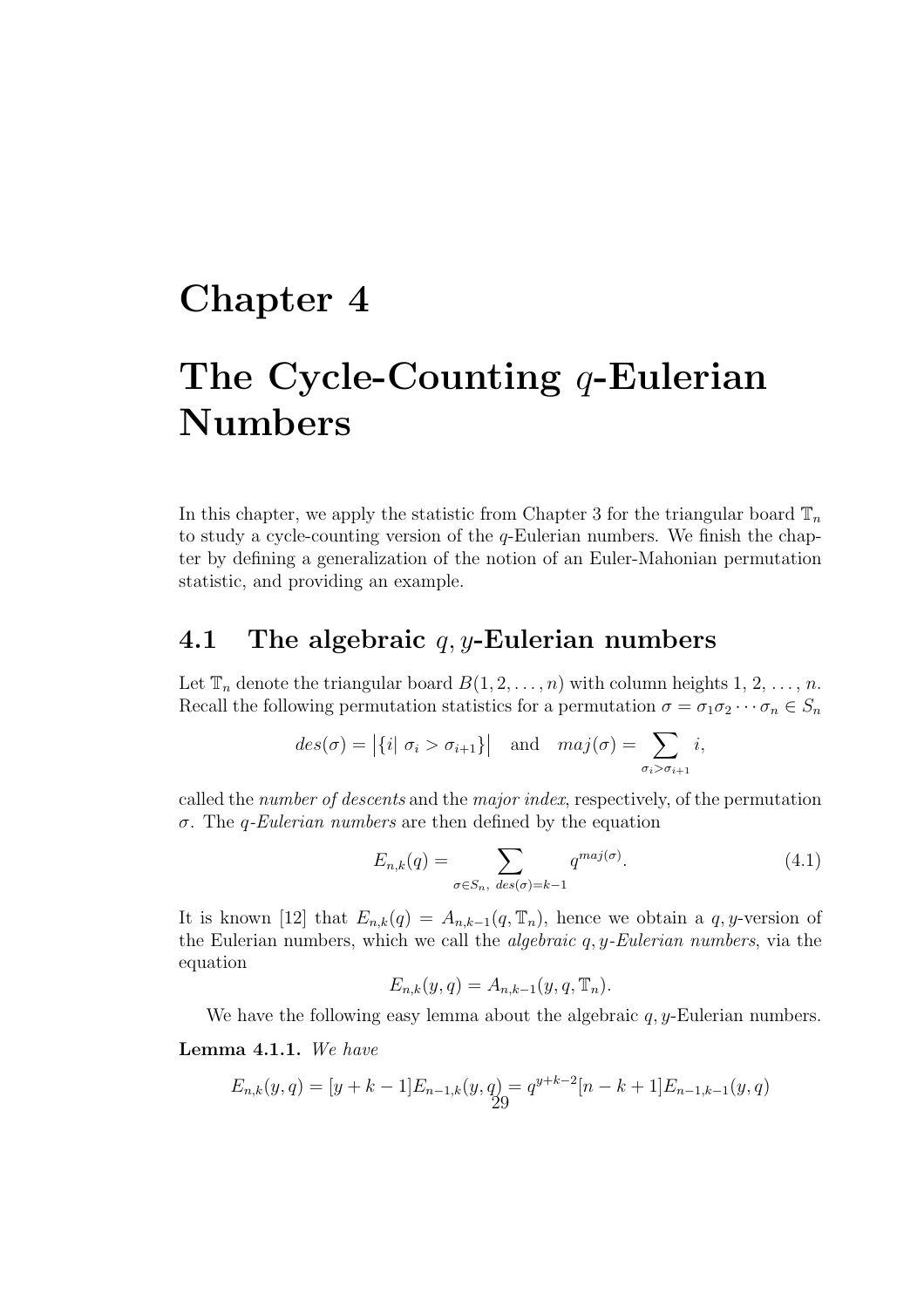for  $n, k \in \mathbb{N}$ .

*Proof.* Let  $B = \mathbb{T}_n$  in Lemma 3.1.2.

### 4.2 The combinatorial  $q, y$ -Eulerian numbers

Our goal in this section is to combinatorially define a  $q, y$ -version of the  $E_{n,k}(q)$ , involving des and maj, which reduces to  $(4.1)$  when  $y = 1$ . To this end, suppose  $\sigma = \sigma_1 \sigma_2 \cdots \sigma_n \in S_n$ . If  $\sigma_{j_1} = 1$ , let  $y_1$  be the cycle  $(\sigma_1 \cdots \sigma_{j_1})$ . If  $\alpha$  is the smallest integer not contained in  $y_1$ , and  $\sigma_{j_2} = \alpha$ , let  $y_2$  be the cycle  $(\sigma_{j_1+1} \cdots \sigma_{j_2})$ , etc. If the result of the above procedure is the product of cycles  $y_1y_2 \cdots y_p$ , we will let  $p = \ell rmin(\sigma)$ , called the number of *left-to-right minima* of  $\sigma$ . For example, the permutation 72165834 breaks into cycles under the above procedure as  $(721)(6583)(4)$ , so  $\ell rmin(72165834) = 3$ . We can now define the *combinatorial* q, y-Eulerian numbers by the equation

$$
\tilde{E}_{n,k}(y,q) = \sum_{\sigma \in S_n, \ des(\sigma) = k-1} [y]^{lrmin(\sigma)} q^{(n-lrmin(\sigma))(y-1) + maj(\sigma)}
$$

and prove the following.

**Proposition 4.2.1.** For any n,  $k \in \mathbb{N}$  we have that

$$
\tilde{E}_{n,k}(y,q) = [y + k - 1]\tilde{E}_{n-1,k}(y,q) + q^{y+k-2}[n - k + 1]\tilde{E}_{n-1,k-1}(y,q).
$$

*Proof.* We mimic the well known proof of the  $y = 1$  case (that is, the regular q-Eulerian numbers  $E_{n,k}(q)$ . Any permutation in  $S_n$  with  $k-1$  descents can be built from one in  $S_{n-1}$  with either  $k-1$  or  $k-2$  descents in the following way.

First suppose  $\sigma \in S_{n-1}$  has  $k-1$  descents, occurring at positions  $i_1, i_2, \ldots i_{k-1}$ . Thus  $\sigma = \sigma_1 \cdots \sigma_{i_1} \cdots \sigma_{i_{k-1}} \cdots \sigma_{n-1}$ , where

$$
\sigma_1<\sigma_2\cdots<\sigma_{i_1}>\sigma_{i_1+1}<\cdots<\sigma_{i_{k-1}}>\sigma_{i_{k-1}+1}<\cdots<\sigma_{n-1}.
$$

This permutation will contribute

$$
[y]^{\ell r min(\sigma)} q^{((n-1)-\ell r min(\sigma))(y-1)+maj(\sigma)}
$$

to  $\tilde{E}_{n-1,k}(y,q)$ .

We can place n in any of the  $k-1$  positions of  $\sigma$  where a descent occurs, thereby creating a new permutation  $\sigma'$  in  $S_n$  which still has only k-1 descents. If we place n in the  $(i_1 + 1)$ th position, all the descents are moved one position to the right,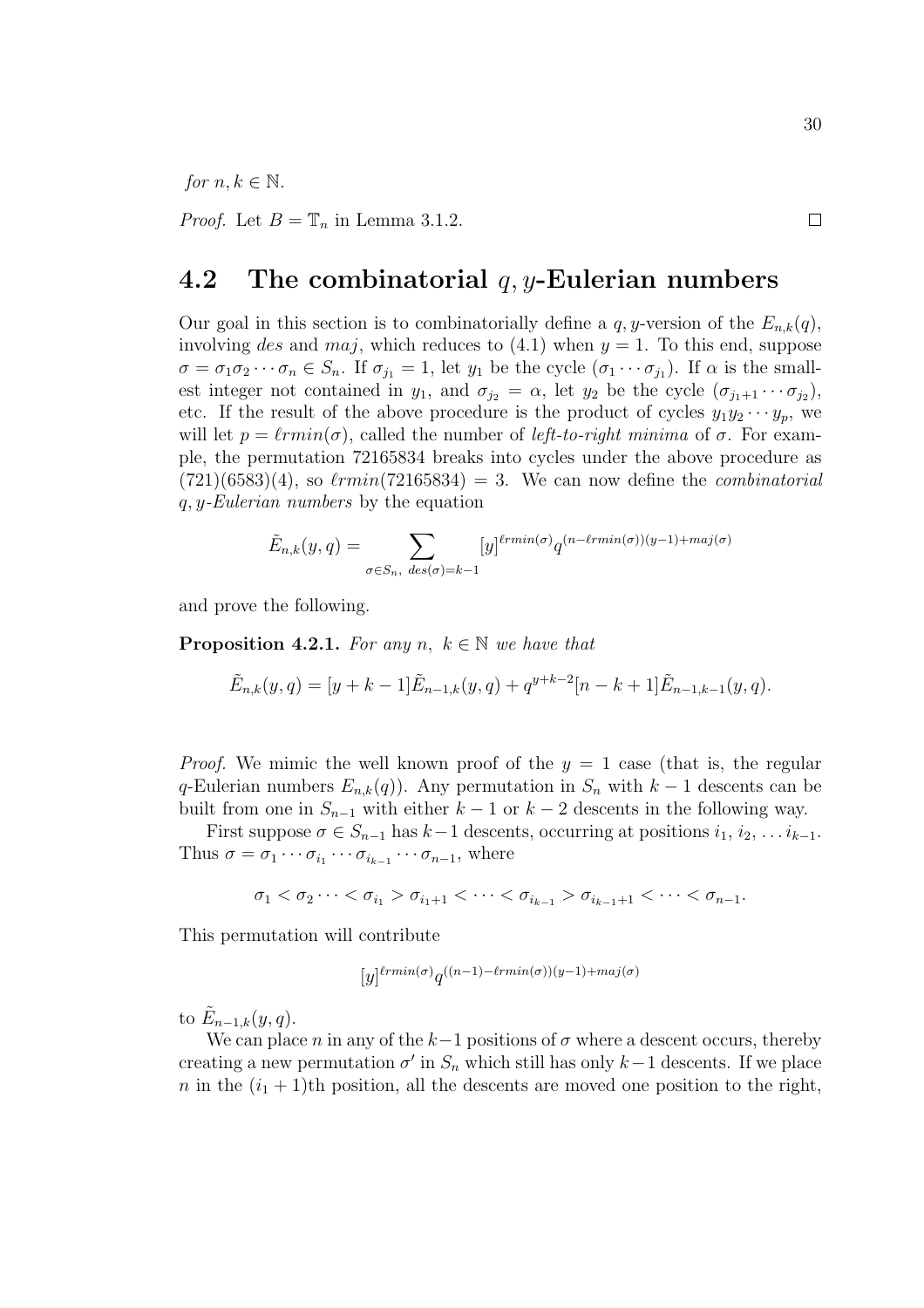thus increasing maj by  $k-1$ . Here we see that  $\ell rmin(\sigma) = \ell rmin(\sigma')$ , since there will clearly be a number to the right of where we have placed  $n$  which is smaller than n. However, we have increased the number of letters in the permutation from  $n-1$  to n. Thus

$$
[y]^{lrmin(\sigma')}q^{(n-lrmin(\sigma'))(y-1)+maj(\sigma')} =
$$
  

$$
{q^{(y-1)+(k-1)}} \times [y]^{lrmin(\sigma)}q^{((n-1)-lmin(\sigma))(y-1)+maj(\sigma)}.
$$

Next we see that if we place n in the  $(i_2 + 1)$ th position, this time maj will increase by  $k-2$ , and again  $\ell rmin(\sigma') = \ell rmin(\sigma)$  but the number of letters in the permutation increases by one. Therefore in this case, we gain a factor of  $q^{(y-1)+(k-2)}$ .

Continuing in this manner we proceed from left to right. Placing  $n$  in the  $(i_{k-1}+1)$ th position gives a factor of  $q^{(y-1)+1}$ , so the sum of all of these factors is  $q^{y+k-2} + q^{y+k-3} + \cdots + q^{y+1} + q^y$ . There is one last position where we can place  $n$  and not increase *des*, and that is the *n*th position. This will also not increase maj, however  $\ell rmin(\sigma')$  will now be  $\ell rmin(\sigma) + 1$ . We have also increased the total number of letters from  $n-1$  to n, but since  $\ell rmin(\sigma') = \ell rmin(\sigma) + 1$  we have that  $(n-1) - \ell r min(\sigma) = n - \ell r min(\sigma')$ . Thus this last placement of n just contributes [y], and summing over all positions for n which do not increase  $des(\sigma)$ gives  $[y] + q^y + q^{y+1} + \cdots + q^{y+k-2}$ , which is equal to  $[y+k-1]$ . Summing again, over all  $\sigma \in S_{n-1}$  with  $k-1$  descents yields the first term in the recurrence.

Now suppose  $\sigma \in S_{n-1}$  has  $k-2$  descents, occurring at positions  $i_1, i_2, \ldots i_{k-2}$ . Thus  $\sigma = \sigma_1 \cdots \sigma_{i_1} \cdots \sigma_{i_{k-2}} \cdots \sigma_{n-1}$ , where

$$
\sigma_1<\sigma_2<\cdots<\sigma_{i_1}>\sigma_{i_1+1}<\cdots<\sigma_{i_{k-2}}>\sigma_{i_{k-2}+1}<\cdots<\sigma_{n-1}.
$$

This permutation will contribute

$$
[y]^{\ell r min(\sigma)} q^{((n-1)-\ell r min(\sigma))(y-1)+maj(\sigma)}
$$

to  $\tilde{E}_{n-1,k-1}(y,q)$ .

We can place n in any of the  $n-(k-1)$  positions which will create an additional descent in our new permutation  $\sigma'$ . If we place n in the first position, this new descent will add 1 to  $maj$ , and it will move each of the  $k-2$  descents to the right of it one position to the right, adding another  $k - 2$  to maj. Thus maj will increase by a total of  $k-1$ . As argued in the above case,  $\ell rmin(\sigma') = \ell rmin(\sigma)$ , but since we have increased the number of letters in the permutation from  $n-1$ to *n*, the quantity  $n - \ell rmin(\sigma') = \{(n-1) - \ell rmin(\sigma)\} + 1$ . Thus we also obtain an extra  $q^{y-1}$ , and hence

$$
[y]^{\ell r min(\sigma')} q^{(n - \ell r min(\sigma'))(y - 1) + maj(\sigma')} =
$$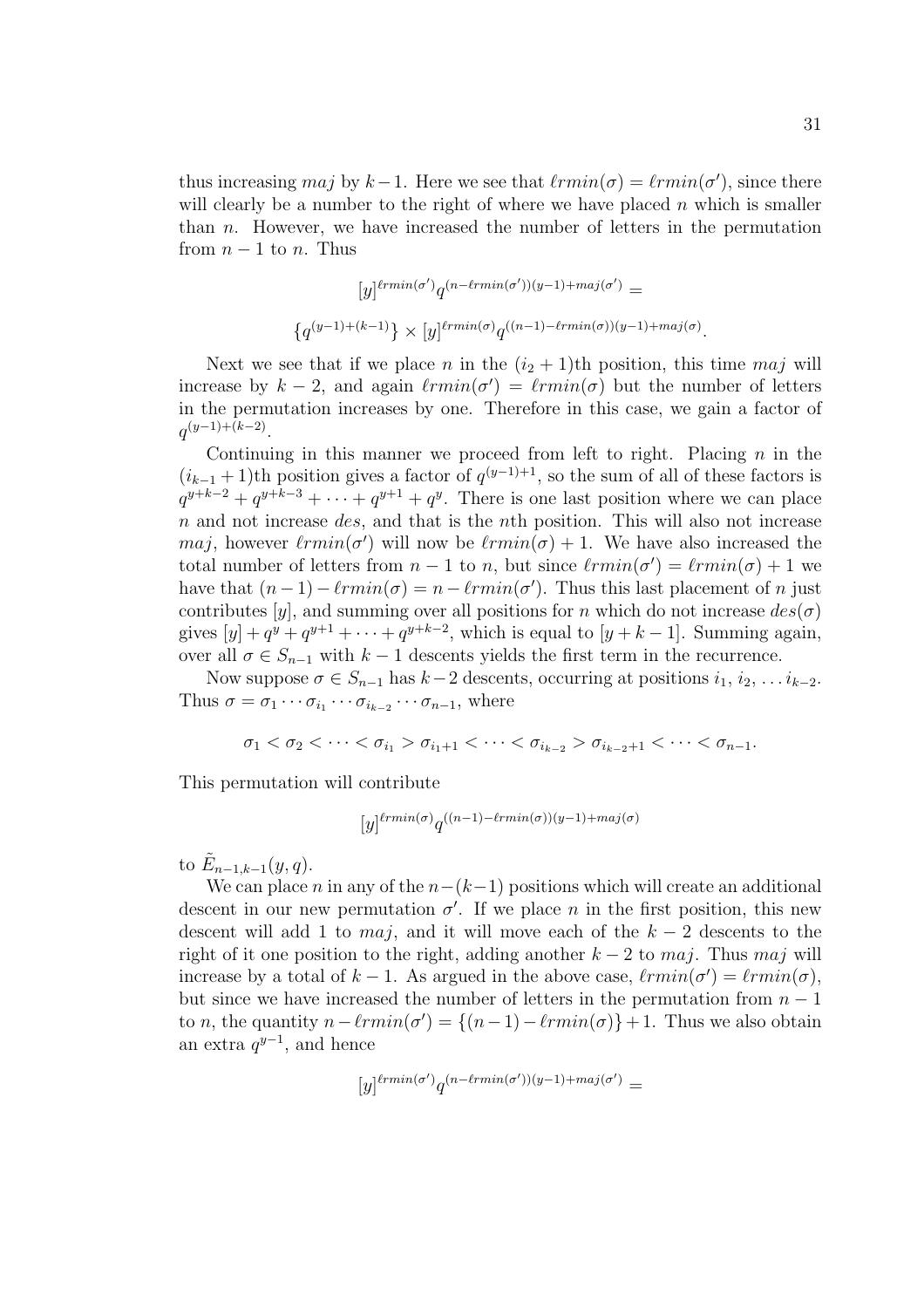$$
\left\{q^{(y-1)+(k-1)}\right\} \times [y]^{l r min(\sigma)} q^{((n-1)-l r min(\sigma))(y-1)+m a j(\sigma)}.
$$

Continuing in this manner until the first descent at position  $i_1$ , we obtain factors of  $q^{(y-1)+(k-1)}$ ,  $q^{(y-1)+k}$ , ...  $q^{(y-1)+k-2+i_1}$ . We do not place n in the  $(i_1+1)$ th position, as this will not create a new descent. Instead, we skip over this position and move to the  $(i_1+2)$ th position. The new descent created will contribute  $i_1+2$ to maj. Now there will be only k−3 descents to the right of where we have placed n, which will each be moved one position to the right increasing maj by  $k-3$ . As argued in the previous paragraph, we will gain a factor of  $q^{(y-1)+k-3+i_1+2}$ .

We continue the above placement scheme, skipping over positions where descents are already in  $\sigma$ . The last position will contribute  $q^{(y-1)+n-1}$ , and the sum over all positions for *n* in  $\sigma$  which increase des yields  $q^{y+k-2}+q^{y+k-1}+\cdots+q^{y+n-2}$  $q^{y+k-2} \times \{1+q+q^2+\cdots+q^{n-k}\} = q^{y+k-2}[n-k+1]$ . Now summing over all  $\sigma \in S_{n-1}$  with  $k-2$  descents yields the second term in the recurrence.

We can now prove the following theorem.

**Theorem 4.2.2.** For any  $n, k \in \mathbb{N}$  we have that  $\tilde{E}_{n,k}(y,q) = E_{n,k}(y,q)$ .

*Proof.* It is clear that  $\tilde{E}_{1,1}(y,q) = [y]$ , and it is easy to check by definition of  $A_{1,1}(y,q,\mathbb{T}_1)$  that  $E_{1,1}(y,q) = [y]$ . Thus the  $\tilde{E}_{n,k}(y,q)$  and the  $E_{n,k}(y,q)$  satisfy the same initial conditions, and by Lemma 4.1.1 and Proposition 4.2.1 they also satisfy the same recurrence. Thus  $\tilde{E}_{n,k}(y,q) = E_{n,k}(y,q)$  for all  $n, k \in \mathbb{N}$  as desired.  $\Box$ 

A number of algebraic identities about the  $A_{n,k}(y, q, B)$  for B a regular Ferrers board are proven in [11]. Thus in light of Theorem 4.2.2, we obtain the following identities for the  $\tilde{E}_{n,k}(y,q)$ .

**Corollary 4.2.3.** For  $n, k \in \mathbb{N}$  and  $1 \leq k \leq n$  we have that

$$
\tilde{E}_{n,k}(y,q) = \sum_{j=0}^{k-1} \begin{bmatrix} n+y \\ k-1-j \end{bmatrix} \begin{bmatrix} y+j-1 \\ j \end{bmatrix} (-1)^{k-1-j} q^{\binom{k-1-j}{2}} [j+y]^{n}.
$$

*Proof.* Let  $x = y$  and  $B = \mathbb{T}_n$  in Lemma 5.1 of [11].

**Corollary 4.2.4.** Let  $(w)_{\infty}$  denote the product  $\prod_{i=0}^{\infty} (1 - wq^i)$ . Then

$$
\frac{(z)_{\infty}}{(q^{y+n})_{\infty}}\sum_{k=0}^{\infty}\binom{y+k-1}{k}[y+k]^{n}z^{k} = \sum_{k=1}^{n}\tilde{E}_{n,k}(y,q)z^{k-1}.
$$

*Proof.* Let  $x = y$  and  $B = \mathbb{T}_n$  in the equation in [11, p. 455], and note that  $A_{n,n}(y,q,\mathbb{T}_n)=0.$  $\Box$ 

$$
\qquad \qquad \Box
$$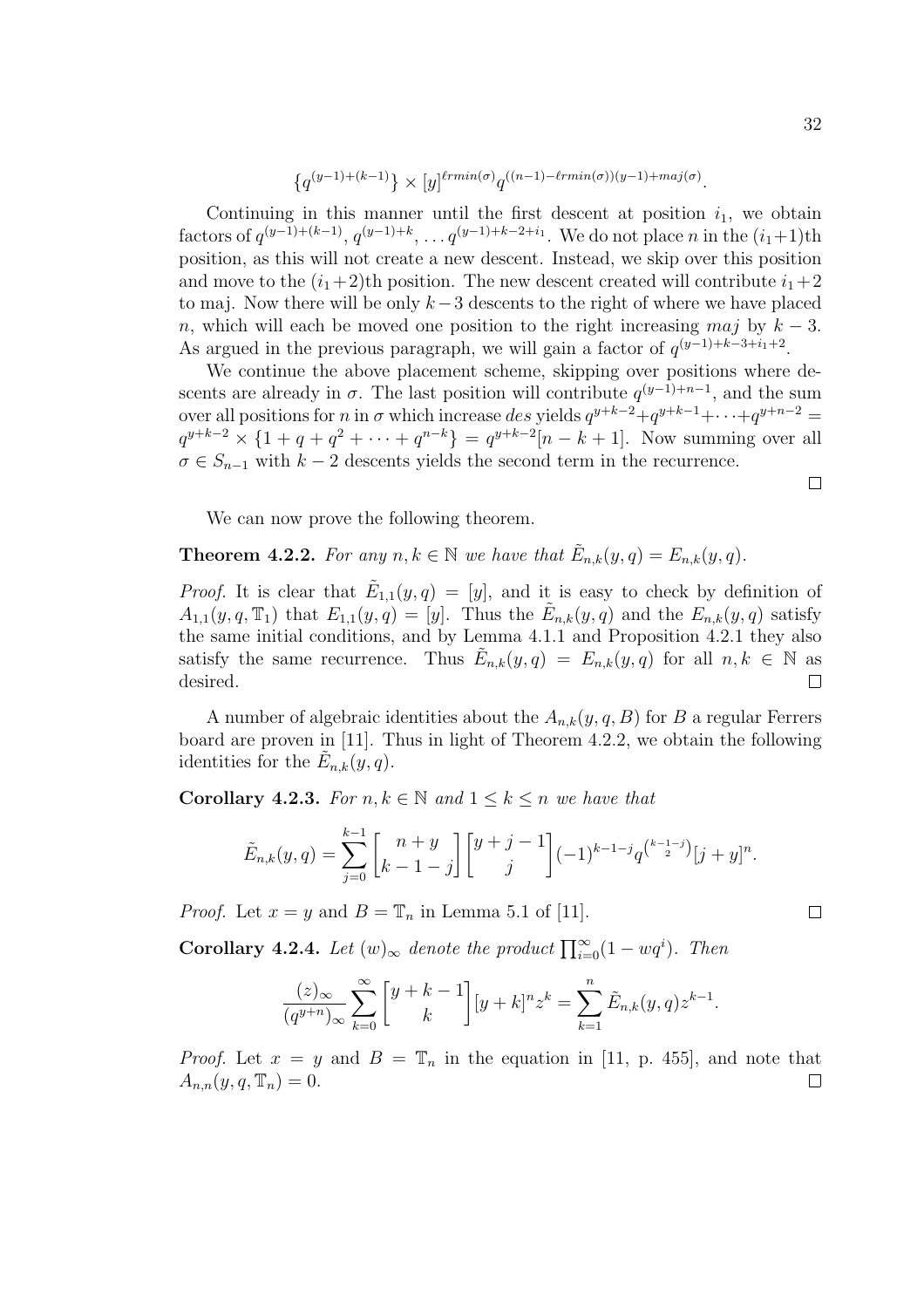### 4.3 Cycle-Euler-Mahonian permutation statistics

Another direct corollary of Theorem 4.2.2 is the following.

**Proposition 4.3.1.** The pair  $(l rmin(-), (n - l rmin(-))(y - 1) + maj(-))$  is cycle-Mahonian.

Proof. By definition,

$$
\sum_{\sigma \in S_n} [y]^{\ell r min(\sigma)} q^{(n - \ell r min(\sigma))(y - 1) + maj(\sigma)} = \sum_{k=1}^n \tilde{E}_{n,k}(y, q)
$$

By Theorem 4.2.2,

$$
\sum_{k=1}^{n} \tilde{E}_{n,k}(y,q) = \sum_{k=1}^{n} E_{n,k}(y,q).
$$

Again by definition,

$$
\sum_{k=1}^{n} E_{n,k}(y,q) = \sum_{k=1}^{n} A_{n,k-1}(y,q,\mathbb{T}_n),
$$

which is equal to  $[y][y + 1] \cdots [y + n - 1]$  by (3.4) (since  $A_{n,n}(y, q, \mathbb{T}_n) = 0$ ).  $\Box$ 

Note we can bijectively associate the set of permutations in  $S_n$  with k descents to the set of placements of n rooks on  $SQ_n$  such that exactly k rooks lie off  $\mathbb{T}_n$  in the following way (first noted in [14]). Suppose  $\sigma = \sigma_1 \sigma_2 \cdots \sigma_n$  has k descents. First, we find the product  $y_1y_2 \cdots y_p$  of cycles as was done when computing  $\ell rmin(-)$  in Section 4.2. Then we place a rook on square  $(i, j)$  of  $SQ_n$  if and only if i follows j in one of the cycles  $y_{\ell}$ . It is easy to verify that this placement will have exactly k rooks off  $\mathbb{T}_n$ , and that this procedure can be reversed. This placement is the descent graph of  $\sigma$ , which we will denote  $DG(\sigma)$ . For example,  $DG(72165834)$ is pictured in Figure 4.1. Note that  $des(72165834) = 4$ , which is the number of rooks off  $\mathbb{T}_n$  in  $DG(72165834)$ . Note now that by Theorem 3.3.1 and the above discussion, we have that

$$
E_{n,k}(y,q) = \sum_{\sigma \in S_n, \ des(\sigma) = k-1} [y]^{cyc(DG(\sigma))} q^{(n-cyc(DG(\sigma))(y-1) + b_{n,T_n}(DG(\sigma)) + E(DG(\sigma))}.
$$

We can now prove the following.

Theorem 4.3.2. We have

$$
\sum_{\sigma \in S_n, \text{ } des(\sigma) = k, \text{ } cyc(DG(\sigma)) = \ell} q^{b_{n,\mathbb{T}_n}(DG(\sigma)) + E(DG(\sigma))} = \sum_{\sigma \in S_n, \text{ } des(\sigma) = k, \text{ } \ell r min(\sigma) = \ell} q^{maj(\sigma)}
$$

for any  $n, k, \ell \in \mathbb{N}$ .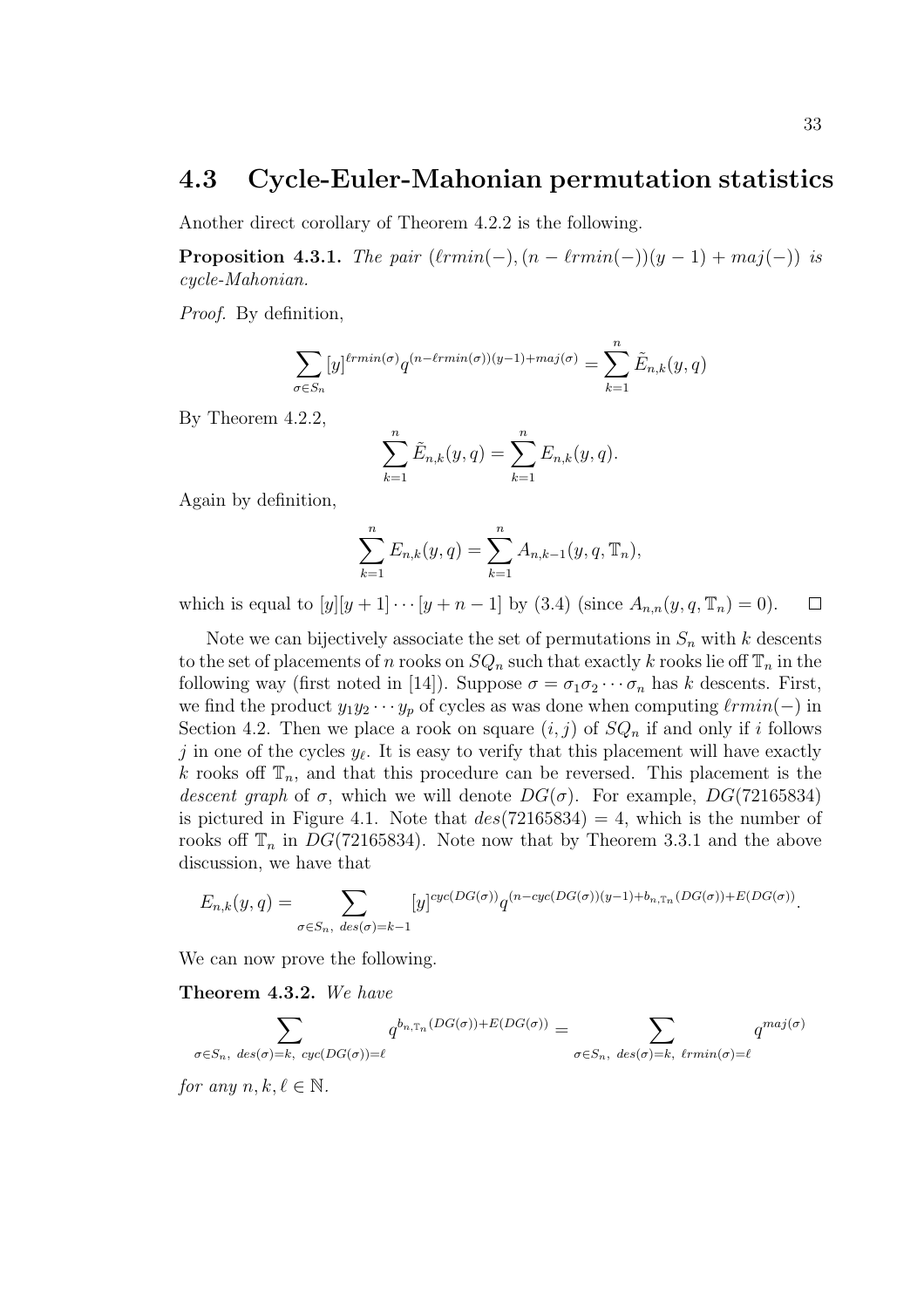

Figure 4.1: The descent graph for 72165834.

Proof. We know by the above discussion that

$$
\sum_{\sigma \in S_n, \deg(\sigma) = k} [y]^{cyc(DG(\sigma))} q^{(n - cyc(DG(\sigma))(y-1) + b_{n, \mathbb{T}_n}(DG(\sigma)) + E(DG(\sigma)))} = E_{n, k+1}(y, q).
$$
\n(4.2)

By Theorem 4.2.2, (4.2) is equal to  $\tilde{E}_{n,k+1}(y,q)$ , where

$$
\tilde{E}_{n,k+1}(y,q) = \sum_{\sigma \in S_n, \ des(\sigma) = k} [y]^{lrmin(\sigma)} q^{(n-lrmin(\sigma))(y-1) + maj(\sigma)},
$$

and hence

$$
\sum_{\sigma \in S_n, \deg(\sigma) = k} [y]^{cyc(DG(\sigma))} q^{(n - cyc(DG(\sigma))(y-1) + b_{n, \mathbb{T}_n}(DG(\sigma)) + E(DG(\sigma)))} =
$$

$$
\sum_{\sigma \in S_n, \ des(\sigma) = k} [y]^{l r min(\sigma)} q^{(n - l r min(\sigma))(y - 1) + maj(\sigma)}.
$$
\n(4.3)

If we let  $z = [y]q^{-(y-1)}$  in (4.3), then we have that

$$
q^{n(y-1)}\sum_{\sigma\in S_n, \ des(\sigma)=k} z^{cyc(DG(\sigma))} q^{b_{n,T_n}(DG(\sigma))+E(DG(\sigma))} =
$$

$$
q^{n(y-1)}\sum_{\sigma\in S_n, \ des(\sigma)=k} z^{\ell r min(\sigma)} q^{maj(\sigma)}.
$$

Thus

$$
\sum_{\sigma \in S_n, \ des(\sigma) = k} z^{cyc(DG(\sigma))} q^{b_{n,\mathbb{T}_n}(DG(\sigma)) + E(DG(\sigma))}
$$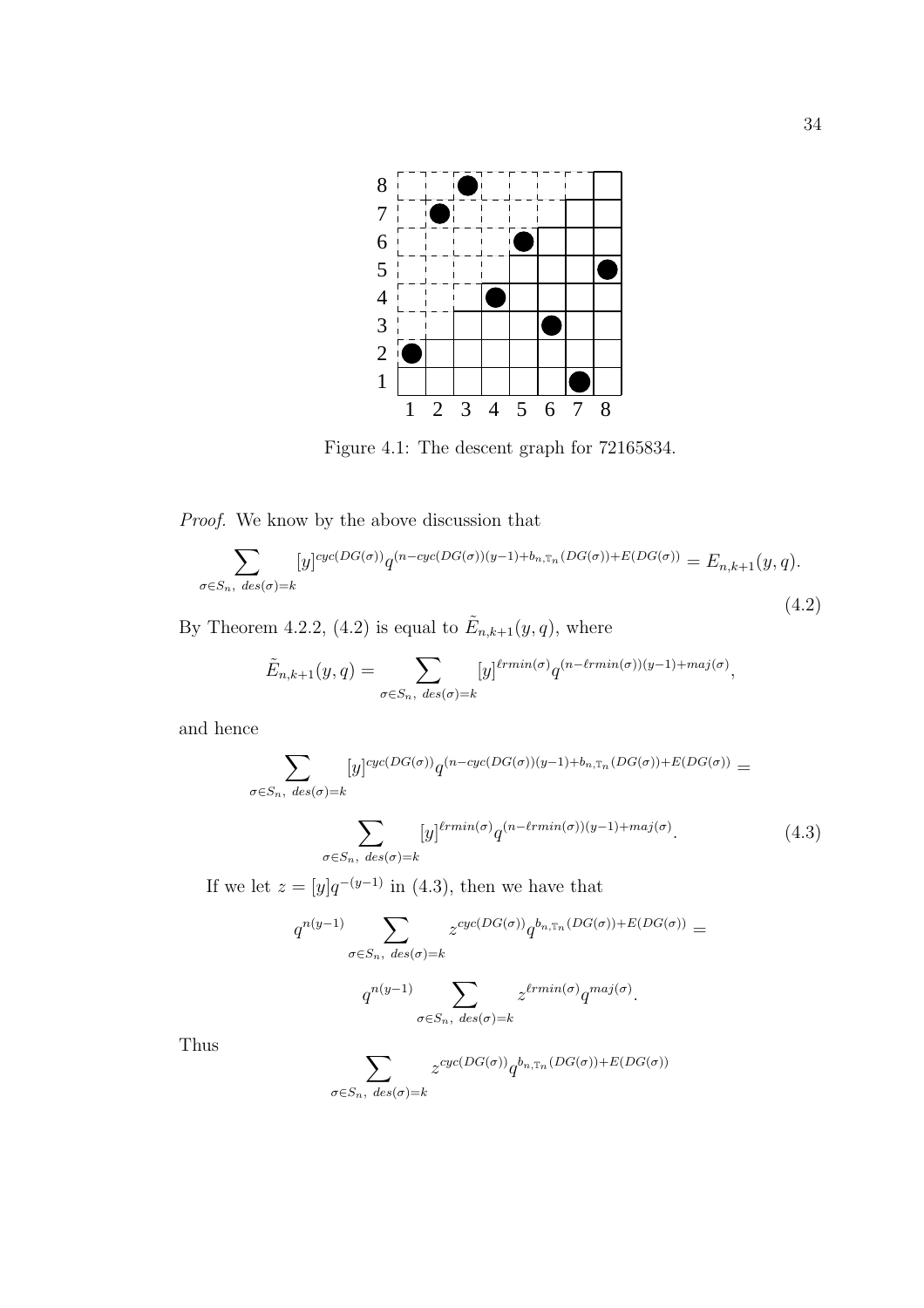and

$$
\sum_{\sigma \in S_n, des(\sigma) = k} z^{\ell r min(\sigma)} q^{maj(\sigma)}
$$

are equal polynomials in the variable z over  $\mathbb{N}[q]$ , and hence equal powers of z must have equal coefficients. In particular the coefficient of  $z^{\ell}$  in each must be equal. That is

$$
\sum_{\sigma \in S_n, \text{ des}(\sigma) = k, \text{ cyc}(DG(\sigma)) = \ell} q^{b_{n, \text{tn}}(DG(\sigma)) + E(DG(\sigma))} = \sum_{\sigma \in S_n, \text{ des}(\sigma) = k, \text{ \text{trmin}}(\sigma) = \ell} q^{\text{maj}(\sigma)}
$$

as desired.

 $\Box$ 

Recall that a permutation statistic s on  $S_n$  is called *Euler-Mahonian* if the pairs  $(ds, s)$  and  $(ds, maj)$  have the same distribution on  $S_n$ , that is,

$$
\sum_{\sigma \in S_n, \ des(\sigma) = k} q^{s(\sigma)} = \sum_{\sigma \in S_n, \ des(\sigma) = k} q^{maj(\sigma)}
$$

for all values of  $k$ . Theorem 4.3.2 leads us to define the following generalization. We will say a pair of permutation statistics  $(s_1(-), s_2(-, y))$  is cycle-Euler-Mahonian if it is cycle-Mahonian as defined in Section 3.3, and

$$
\sum_{\sigma \in S_n, \text{ des}(\sigma) = k, \text{ s}_1(\sigma) = \ell} q^{s_2(\sigma, 1)} = \sum_{\sigma \in S_n, \text{ des}(\sigma) = k, \text{ \ell} \text{rmin}(\sigma) = \ell} q^{\text{maj}(\sigma)}.
$$
 (4.4)

This definition generalizes that of Euler-Mahonian, because if  $(s_1(-), s_2(-, y))$ satisfies (4.4) then

$$
\sum_{\sigma \in S_n, \, des(\sigma) = k} q^{s_2(\sigma, 1)} = \sum_{\ell} \left\{ \sum_{\sigma \in S_n, \, des(\sigma) = k, \, s_1(\sigma) = \ell} q^{s_2(\sigma, 1)} \right\} =
$$

$$
\sum_{\ell} \left\{ \sum_{\sigma \in S_n, \, des(\sigma) = k, \, \ell r min(\sigma) = \ell} q^{maj(\sigma)} \right\} = \sum_{\sigma \in S_n, \, des(\sigma) = k} q^{maj(\sigma)}.
$$

Thus if  $(s_1(-), s_2(-, y))$  is cycle-Euler-Mahonian, this implies that  $s_2(-, 1)$  is Euler Mahonian.

By Corollary 3.3.2  $(cyc(DG(-)), (n-cyc(DG(-)))(y-1) + b_{n,\mathbb{T}_n}(DG(-))$  +  $E(DG(-))$  is cycle-Mahonian, and by Theorem 4.3.2 we see that

$$
(des(-), cyc(DG(-)), b_{n,\mathbb{T}_n}(DG(-))+E(DG(-)))
$$

and

$$
(des(-), \ell rmin(-), maj(-))
$$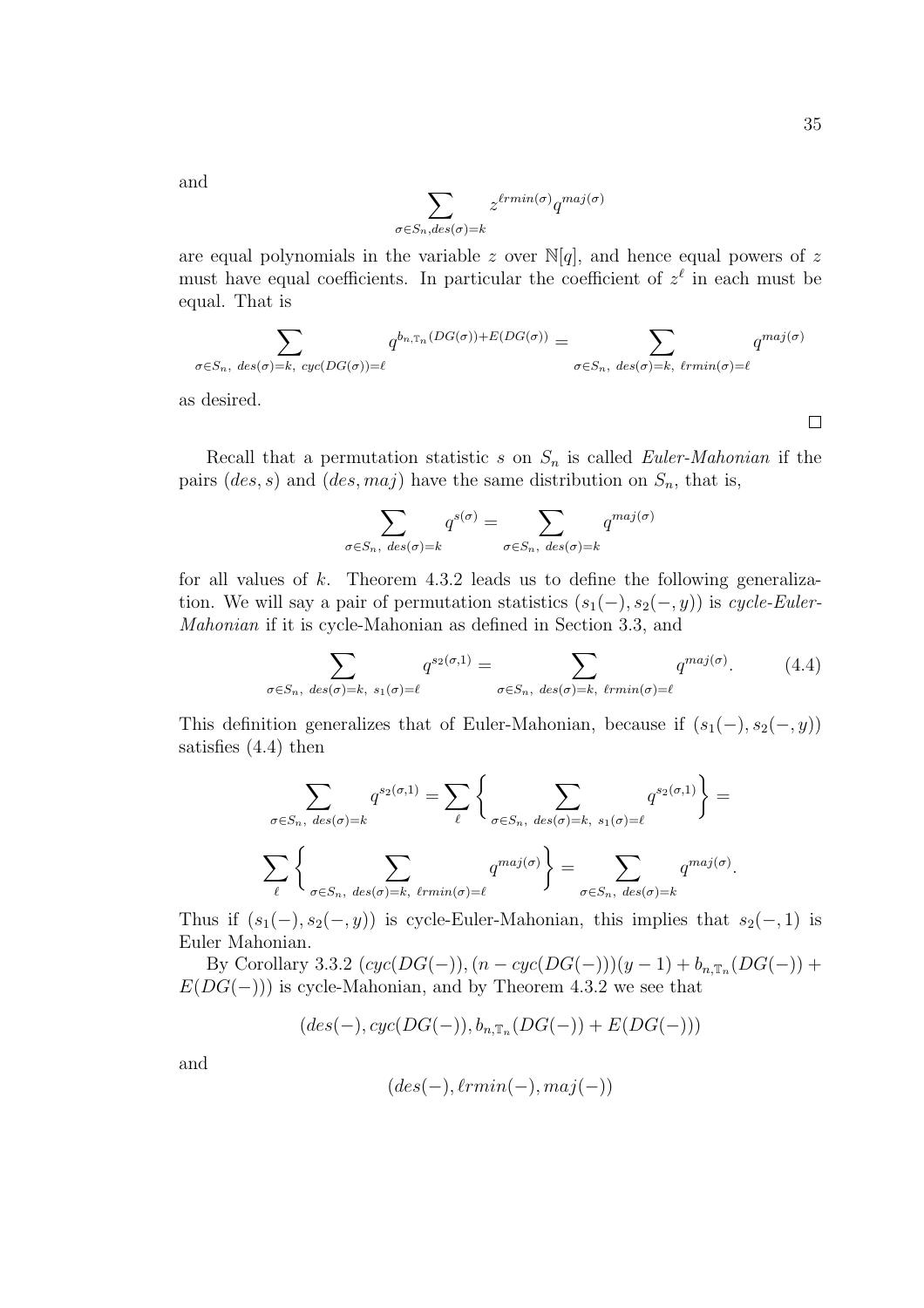have the same distribution. Thus

$$
(cyc(DG(-)), (n-cyc(DG(-)))(y-1) + b_{n,\mathbb{T}_n}(DG(-)) + E(DG(-)))
$$

is an example of a cycle-Euler-Mahonian pair of statistics on  $\mathcal{S}_n.$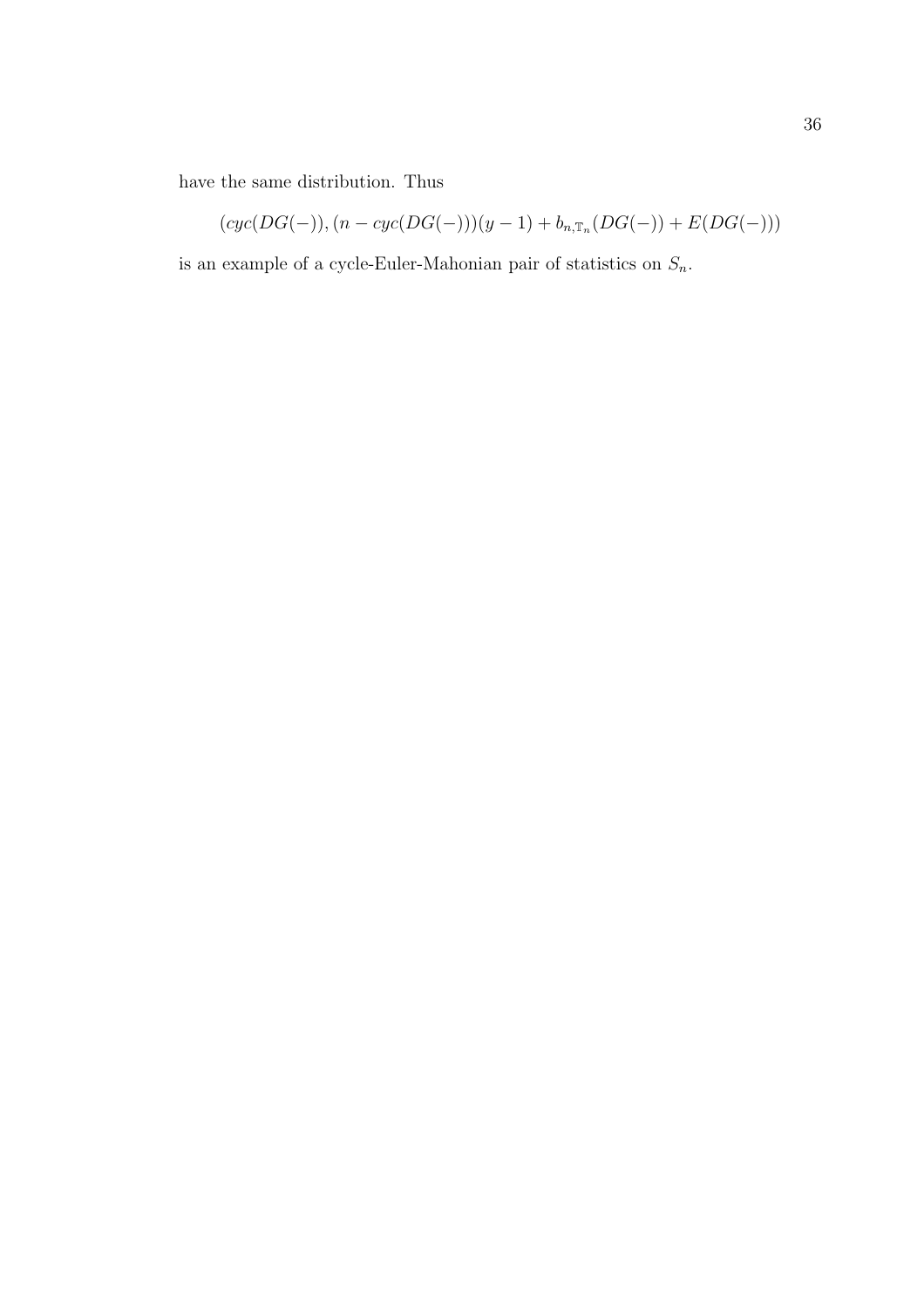# Chapter 5 Other Rook Theory Models

In this chapter, we present two other models which generalize classical rook theory.

### 5.1 Cycle-counting  $p, q$ -rook theory

In this section, we describe a model which generalizes both the  $R_k(y, q, B)$  and the p, q-analog of the rook numbers introduced in [15]. A p, q-analog of a number is an expression such that setting  $p = 1$  yields a q-analog of that number. For example, the  $p$ ,  $q$ -analog of the integer  $n$  is given by the equation

$$
[n]_{p,q} = \frac{p^n - q^n}{p - q} = p^{n-1} + p^{n-2}q + \dots + pq^{n-2} + q^{n-1}.
$$

More generally, the p, q analog of the real number y, denoted  $[y]_{p,q}$ , is

$$
\frac{p^y - q^y}{p - q}.
$$

Let  $B = B(b_1, \ldots, b_n)$  be a Ferrers board, P a placement of rooks on B. As in [15], we let any rook in  $P$   $p$ ,  $q$ -cancel all squares to its right, and let

1.  $\alpha_B(P)$  be the number of uncancelled squares above a rook on B,

2.  $\beta_B(P)$  the number of uncancelled squares below a rook on B, and

3.  $\epsilon_B(P)$  the number of uncancelled squares in an empty column of B.

We can then define the kth cycle-counting  $p$ ,  $q$ -rook number of  $B$  by the equation

$$
R_k(y, p, q, B) = \sum_{P \in \mathcal{R}_k(B)} [y]_{p,q}^{cyc(P)} q^{\alpha_B(P) + \epsilon_B(P) + E(P)(y-1)} p^{\beta_B(P) - (c_1 + \dots + c_k) + A(P)(y-1)},
$$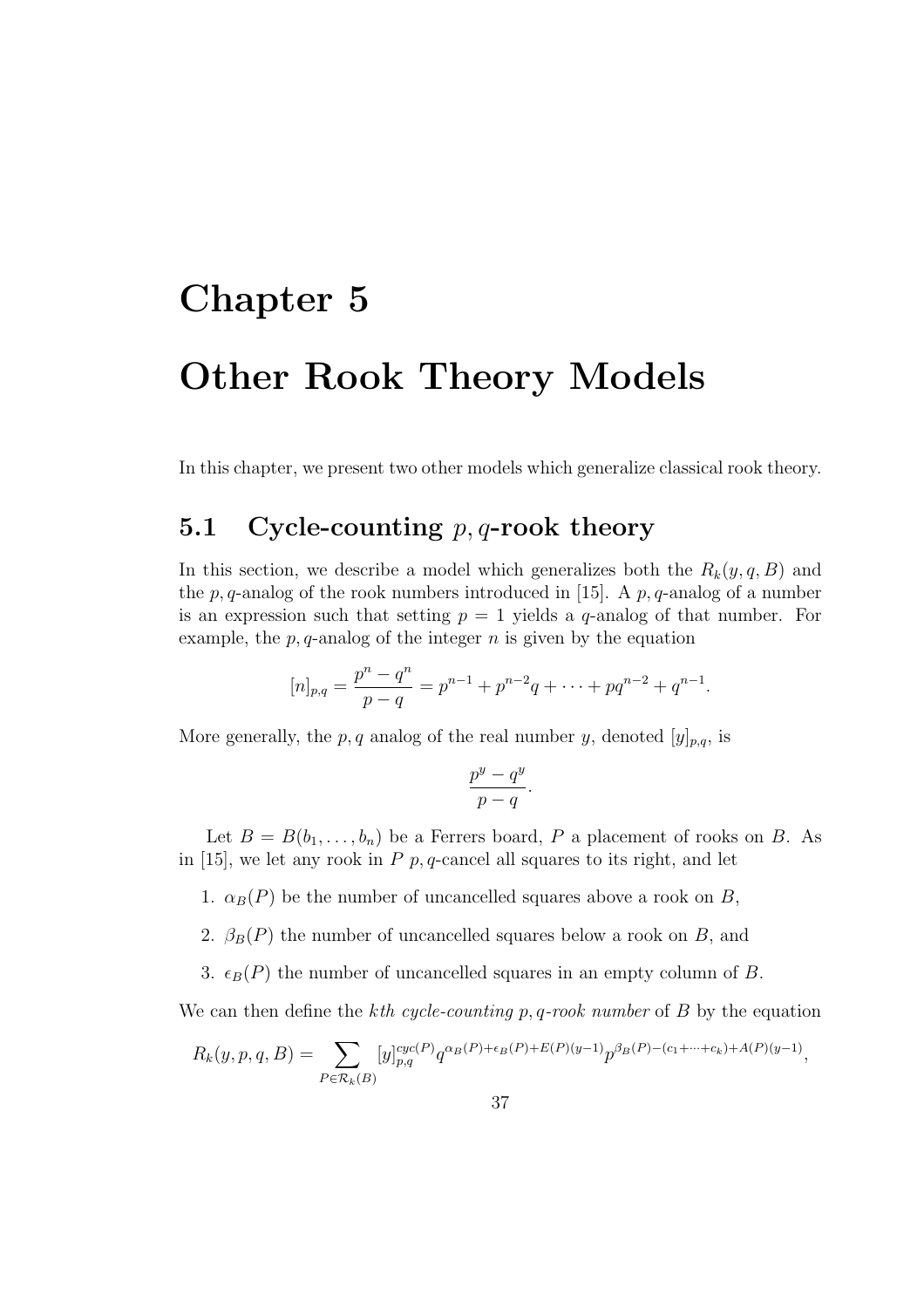where the leftmost rook from P is in column  $c_1$ , the second in column  $c_2, \ldots$ , the kth in column  $c_k$ ,  $E(P)$  is as defined in Section 1.3, and  $A(P)$  is the number of i such that  $b_i \geq i$  and there is a rook from P in column i strictly above the square  $s_i(P)$ .

We will see that these numbers satisfy a version of the recurrence that the q-rook numbers were shown to satisfy in [6]. Let us first prove a useful lemma.

**Lemma 5.1.1.** For any  $k, j \in \mathbb{N}$  with  $j \leq k$ , we have that

$$
p^{y+k-1} + p^{y+k-2}q + \dots + p^{y+k-j}q^{j-1} + p^{k-j}q^j[y]_{p,q} + p^{k-j-1}q^{y+j} + \dots
$$

$$
+ pq^{y+k-2} + q^{y+k-1} = [y+k]_{p,q}.
$$

Proof. Putting the left hand side of the above expression over a common denominator yields  $\overline{a}$ 

$$
{p^{y+k-1}(p-q) + p^{y+k-2}q(p-q) + \cdots + p^{y+k-j}q^{j-1}(p-q) + p^{k-j}q^j(p^y - q^y) + p^{k-j-1}q^{y+j}(p-q) + \cdots + pq^{y+k-2}(p-q) + q^{y+k-1}(p-q) \}/(p-q),
$$

which is

$$
\{p^{y+k} - p^{y+k-1}q + p^{y+k-1}q - \cdots
$$
  
+ $p^{y+k-j+1}q^{j-1} - p^{y+k-j}q^j + p^{y+k-j}q^j - p^{k-j}q^{y+j} + p^{k-j}q^{y+j} - \cdots$   
+ $p^2q^{y+k-2} - pq^{y+k-1} + pq^{y+k-1} - q^{y+k}\}/(p-q).$ 

All the middle terms cancel, and we are left with

$$
\frac{p^{y+k} - q^{y+k}}{p-q} = [y+k]_{p,q}
$$

as desired.

**Proposition 5.1.2.** Let  $B = B(b_1, \ldots, b_{n-1}, b_n)$  be a Ferrers board, and let  $B' =$  $B(b_1, \ldots, b_{n-1})$ . (a) If  $b_n < n$ , then

$$
R_k(y, p, q, B) = q^{b_n-k} R_k(y, p, q, B') + p^{-n} [b_n - k + 1]_{p,q} R_{k-1}(y, p, q, B').
$$

(b) If  $b_n \geq n$ , then

$$
R_k(y, p, q, B) = q^{b_n - k + y - 1} R_k(y, p, q, B') + p^{-n} [b_n - k + y]_{p,q} R_{k-1}(y, p, q, B').
$$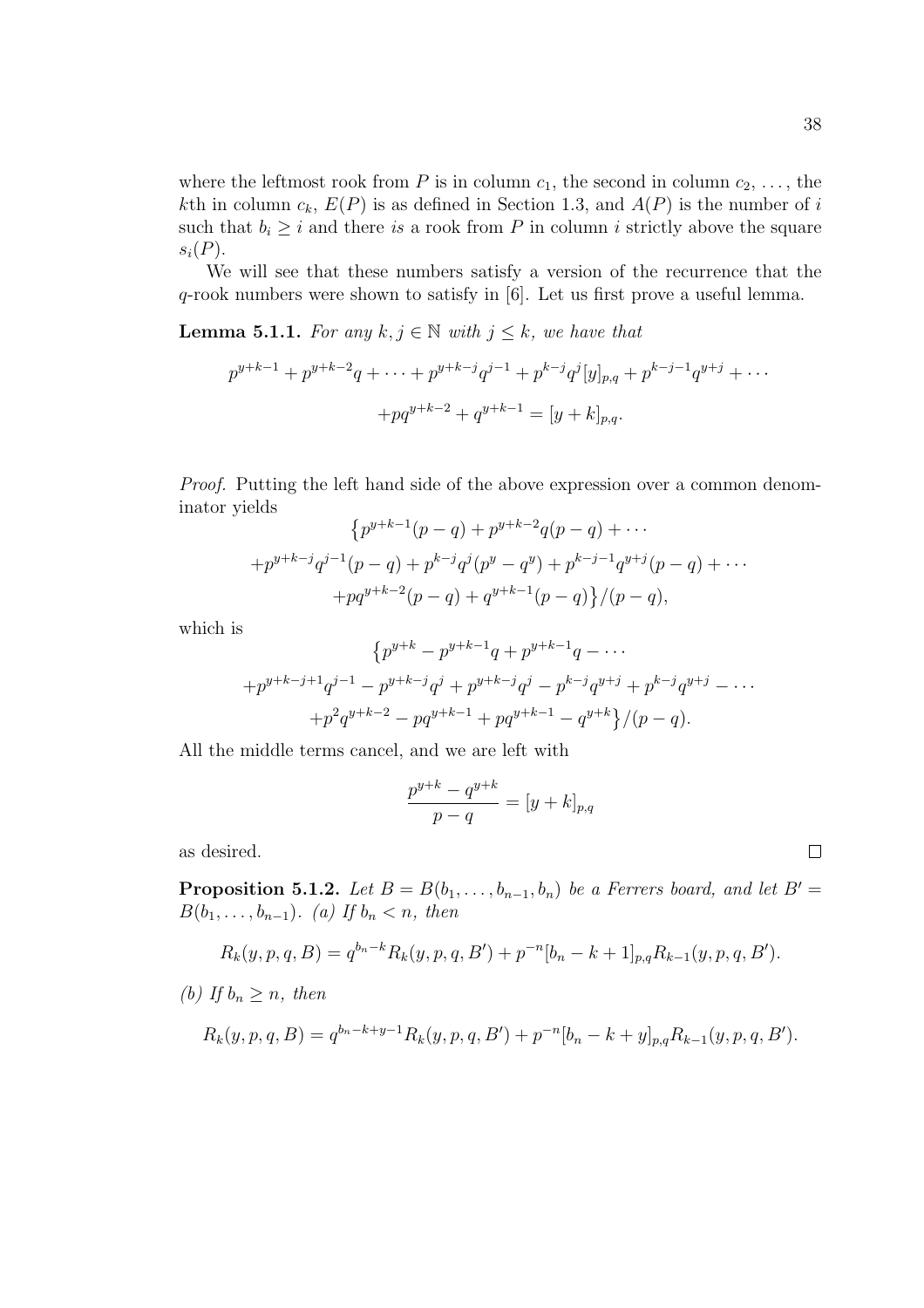*Proof.* Case (a): A placement P of k rooks on B can be broken into either a placement of k rooks on  $B'$  and no rooks in the last column of B, or a placement of  $k - 1$  rooks on B' and one rook in the last column of B.

If P comes from a placement  $P'$  of k rooks on  $B'$ , then we have an additional  $b_n - k$  uncancelled squares in the last column. Since the last column does not contain a rook, we have that  $\epsilon_B(P) = \epsilon_{B'}(P') + b_n - k$ , while  $\alpha_B(P) = \alpha_{B'}(B')$ and  $\beta_B(P) = \beta_{B}(P')$ . Also, since  $b_n < n$  we have that  $cyc(P)$ ,  $E(P)$  and  $A(P)$ remain unchanged. Thus

$$
[y]_{p,q}^{cyc(P)}q^{\alpha_B(P)+\epsilon_B(P)+E(P)(y-1)}p^{\beta_B(P)-(c_1+\cdots+c_k)+A(P)(y-1)}
$$

is equal to

$$
q^{b_n-k}\times\bigg\{[y]_{p,q}^{cyc(P')}q^{\alpha_{B'}(P')+{\epsilon_{B'}}(P')+E(P')(y-1)}p^{\beta_{B'}(P')-(c_1+\cdots+c_k)+A(P')(y-1)}\bigg\}.
$$

Summing over all  $P'$  of the first type above yields the first term in the (a) recurrence.

If P comes from a placement P' of  $k-1$  rooks on B', then we have  $b_n - k + 1$ available squares where to place the kth rook in the last column. Again since  $b_n < n$ ,  $cyc(P) = cyc(P')$ ,  $E(P) = E(P')$ , and  $A(P) = A(P')$ . Putting a rook in any position in the last column will add a factor of  $p^{-n}$  (since in this case  $c_k = n$ ).

Putting a rook in the top available square increases  $\beta_{B}(P')$  by  $b_n - k$  adding a factor of  $p^{b_n-k}$ . A rook in the second available square from the top increases  $\alpha_{B'}(P')$  by 1 and  $\beta_{B'}(P')$  by  $b_n-k-1$ , adding a factor of  $p^{b_n-k-1}q$ . We continue in this manner until we reach the bottom available square, which does not increase  $\beta_{B'}(P')$  and increases  $\alpha_{B'}(P')$  by  $b_n - k$ , giving a factor of  $q^{b_n-k}$ . Adding all of these factors together gives

$$
p^{b_n-k} + p^{b_n-k-1}q + \cdots + pq^{b_n-k-1} + q^{b_n-k} = [b_n - k + 1]_{p,q},
$$

so we see that

$$
\sum_{P \in \mathcal{R}_k(B), \ P \cap B'=P'} [y]_{p,q}^{cyc(P)} q^{\alpha_B(P) + \epsilon_B(P) + E(P)(y-1)} p^{\beta_B(P) - (c_1 + \dots + c_k) + A(P)(y-1)}
$$

is equal to

$$
p^{-n}[b_n - k + 1]_{p,q} \times [y]_{p,q}^{cyc(P')} q^{\alpha_{B'}(P')+ \epsilon_{B'}(P')+E(P')(y-1)} p^{\beta_{B'}(P') - (c_1 + \dots + c_{k-1}) + A(P')(y-1)}.
$$

Summing over all  $P'$  of the second type yields the second term in the recurrence.

Case (b): This case is very similar to (a), except now there will be a square in the last column which completes a cycle, and hence  $cyc$ , E and A can increase. If P on B comes from a placement  $P'$  of k rooks on  $B'$ , we see that there are again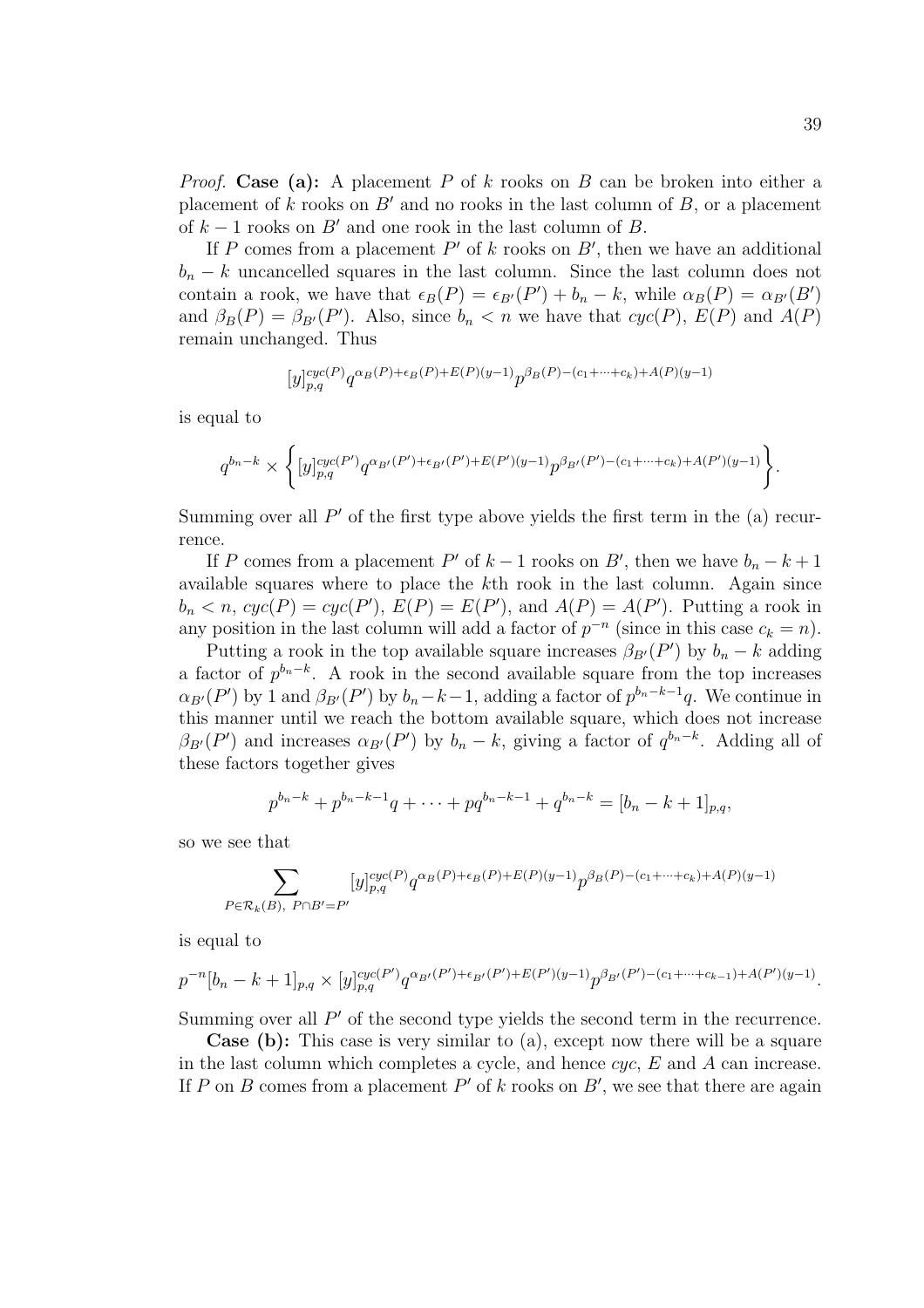$b_n - k$  uncancelled squares in the last column, adding  $b_n - k$  to  $\epsilon_{B'}(P')$ . Also since  $b_n \geq n$ ,  $E(P) = E(P') + 1$ , and A and cyc do not increase. Hence we obtain a factor of  $q^{b_n-k+y-1}$ , and when we sum over all placements of the first type we get the first term in the (b) recurrence.

If P comes from a placement P' of  $k-1$  rooks on B', there are  $b_n - k + 1$ places to put a rook in the last column. Again, any such placement adds a factor of  $p^{-n}$ . Say the *j*th available square from the top completes a cycle.

A rook in the top square increases  $\beta_{B}(P')$  by  $b_n-k$ ,  $A(P')$  by 1, and everything else stays the same. Hence we gain a factor of  $p^{b_n-k+y-1}$ . The second position adds a factor of  $p^{b_n-k-1+y-1}q$ . We proceed in this manner until we reach the jth available square from the top, which increases  $cyc(P')$  by 1,  $\alpha_{B'}(P')$  by  $j-1$ ,  $\beta_{B'}(P')$  by  $b_n - k + 1 - j$ , and everything else stays the same. Hence we gain a factor of  $[y]_{p,q} p^{b_n-k+1-j} q^{j-1}$ . The  $(j+1)$ th square increases  $\alpha_{B'}(P')$  by j,  $\beta_{B'}(P')$ by  $b_n - k - j$ ,  $E(P')$  by 1, and everything else stays the same. Hence here we get a factor of  $p^{b_n-k-j}q^{j+y-1}$ . We continue in this manner until we reach the bottom available square, which increases  $\alpha_{B}(P')$  by  $b_n - k$ ,  $E(P')$  by 1 and everything else stays the same, adding a factor of  $q^{b_n-k+y-1}$ .

Summing we obtain a total factor of

$$
p^{b_n-k+y-1} + p^{b_n-k-1+y-1}q + \cdots + [y]_{p,q}p^{b_n-k+1-j}q^{j-1} +
$$
  

$$
p^{b_n-k-j}q^{j+y-1} + \cdots + q^{b_n-k+y-1},
$$

which equals  $[b_n - k + y]_{p,q}$  by Lemma 5.1.1. Hence

$$
\sum_{P \in \mathcal{R}_k(B), \ P \cap B'=P'} [y]_{p,q}^{cyc(P)} q^{\alpha_B(P)+\epsilon_B(P)+E(P)(y-1)} p^{\beta_B(P)-(c_1+\cdots+c_k)+A(P)(y-1)}
$$

is equal to

$$
p^{-n}[b_n - k + y]_{p,q} \times [y]_{p,q}^{cyc(P')} q^{\alpha_{B'}(P')+ \epsilon_{B'}(P')+E(P')(y-1)} p^{\beta_{B'}(P') - (c_1 + \dots + c_{k-1}) + A(P')(y-1)},
$$

and summing over all  $P'$  of this second type yields the second term in the (b)  $\Box$ recurrence.

Note that if we let  $p = 1$  in Proposition 5.1.2, we obtain a useful recurrence for the  $R_k(y, q, B)$ . The p, q, y-rook numbers also satisfy the following version of the factorization theorem proven for the q-rook numbers in [6], the  $q$ , y-rook numbers in [5], and the  $p, q$ -rook numbers in [1].

**Theorem 5.1.3.** Let  $B = B(b_1, \ldots, b_n)$  be a Ferrers board. Then

$$
\sum_{k=0}^{n} R_{n-k}(y, p, q, B) p^{kz + \binom{k+1}{2}} [z]_{p,q} [z-1]_{p,q} \cdots [z-k+1]_{p,q} =
$$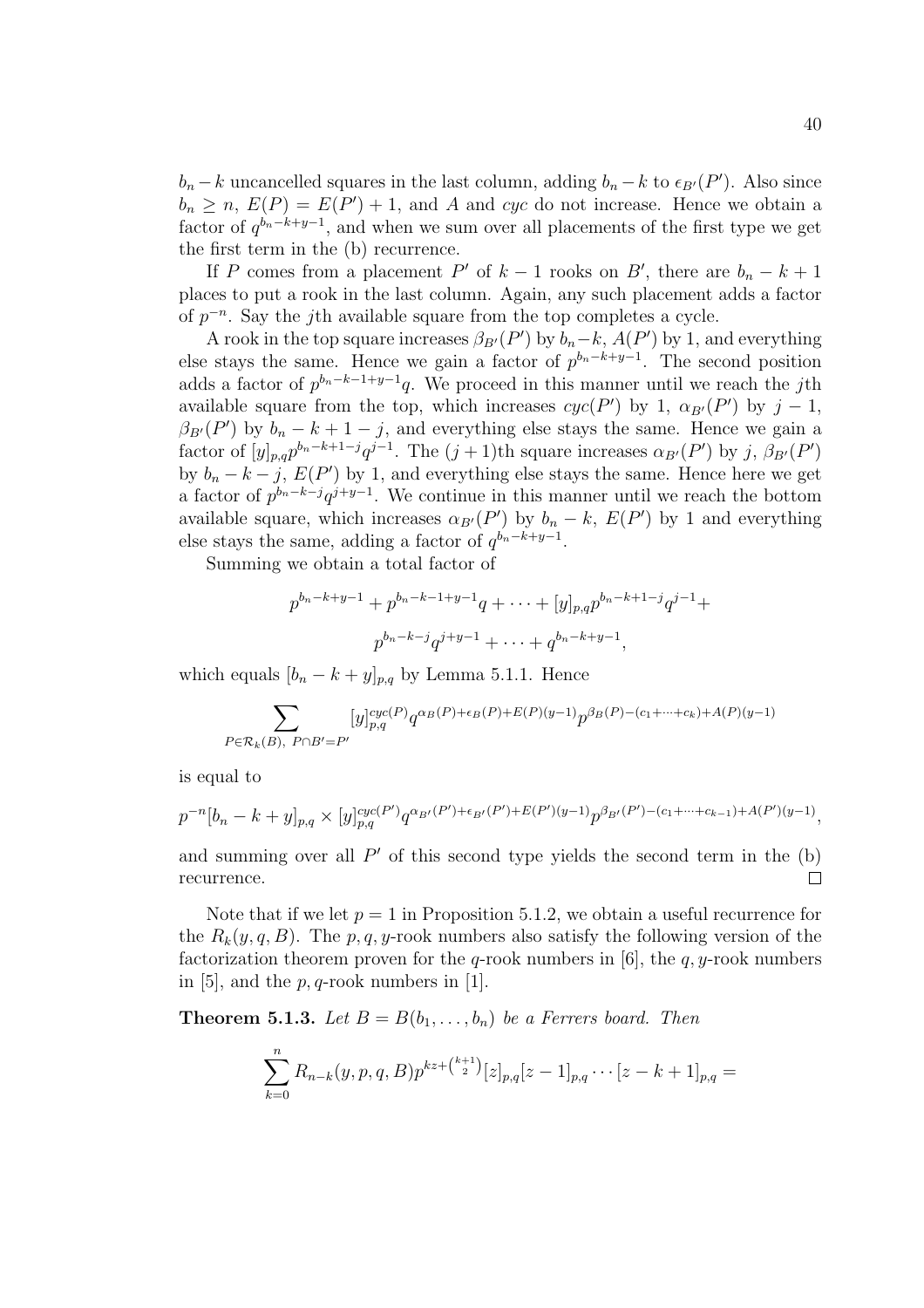$$
\prod_{i \text{ with } b_i \ge i} [z + b_i - i + y]_{p,q} \prod_{i \text{ with } b_i < i} [z + b_i - i + 1]_{p,q}.
$$

*Proof.* We mimic the proof in [1]. Assume  $z \in \mathbb{N}, z \geq n$ , and let  $B_z$  denote the board  $B(z + b_1, z + b_2, \ldots, z + b_n)$ . We show that both sides of the expression count  $\overline{\phantom{a}}$ 

$$
\sum_{P \in \mathcal{R}_n(B_z)} [y]_{p,q}^{cyc(P)} q^{\alpha_{B_z}(P) + E(P)(y-1)} p^{\beta_{B_z}(P) + A(P)(y-1)},
$$

as follows.

**First way of counting:** We place rooks in each column of  $B<sub>z</sub>$  from left to right. Start in the leftmost column of  $B_z$ , where the square cycle square  $s_1(P)$  =  $(1, 1)$  is on B, assuming  $b_1 \geq 1$ . If we place a rook in the top position, we will gain a factor of  $p^{b_1+z-1+y-1}$ , second from the top gives  $p^{b_1+z-2+y-1}q$ , etc., until we reach the square  $(1, 1)$ , which gives a factor of  $[y]_{p,q} p^{b_1-1} q^z$ . Continuing, the first square on  $B_z \backslash B$  gives a factor of  $p^{b_1}q^{z-1+y-1}$ , the second a factor of  $p^{b_1-1}q^{z+y-1}$ , etc., until we reach the bottom, which gives a factor of  $q^{b_1+z-1+y-1}$ . Adding all of these factors gives

$$
p^{b_1+z-1+y-1} + p^{b_1+z-2+y-1}q + \cdots + [y]_{p,q} p^{b_1-1} q^z + p^{b_1} q^{z-1+y-1} +
$$
  

$$
p^{b_1-1} q^{z+y-1} + \cdots + q^{b_1+z-1+y-1},
$$

which is equal to  $[z + b_1 - 1 + y]_{p,q}$  by Lemma 5.1.1. If  $b_1 = 0$ , a similar argument shows that we gain a factor of  $[z + b_1]_{p,q}$ .

Now suppose we are placing rooks in the *i*th column of  $B<sub>z</sub>$ . Since there are already  $i-1$  rooks in the previous  $i-1$  columns, there are  $z + b_i - i + 1$  available squares in this column of  $B_z$ . There are now two cases.

- 1.  $b_i \geq i$ , in which case there is a cycle square in this column. Suppose the square  $s_i(P)$  is the j<sup>th</sup> available square from the top of the column. A rook in the top position gives a factor of  $p^{z+b_i-i+y-1}$ , the second  $p^{z+b_i-i-1+y-1}q$ , ..., the *j*th a factor of  $[y]_{p,q}p^{z+b_i-i+1-j}q^{j-1}, \ldots$ , the bottom a factor of  $q^{z+b_i-i+y-1}$ , which when summed gives  $[z + b_i - i + y]_{p,q}$ .
- 2.  $b_i < i$ , in which case there is no cycle square in this column, hence no placement of a rook in this column will affect  $cyc(P)$ ,  $E(P)$ , or  $A(P)$ . Placing a rook in the top position gives a factor of  $p^{z+b_i-i+1-1}$ , the second  $p^{z+b_i-i+1-2}q$ , ..., the second from the bottom a factor of  $pq^{z+b_i-i+1-2}$ , the bottom a factor of  $q^{z+b_i-i+1-1}$ , which when summed gives  $[z + b_i - i + 1]_{p,q}$ .

Finally, summing over all columns gives

$$
\prod_{i \text{ with } b_i \ge i} [z + b_i - i + y]_{p,q} \prod_{i \text{ with } b_i < i} [z + b_i - i + 1]_{p,q}.
$$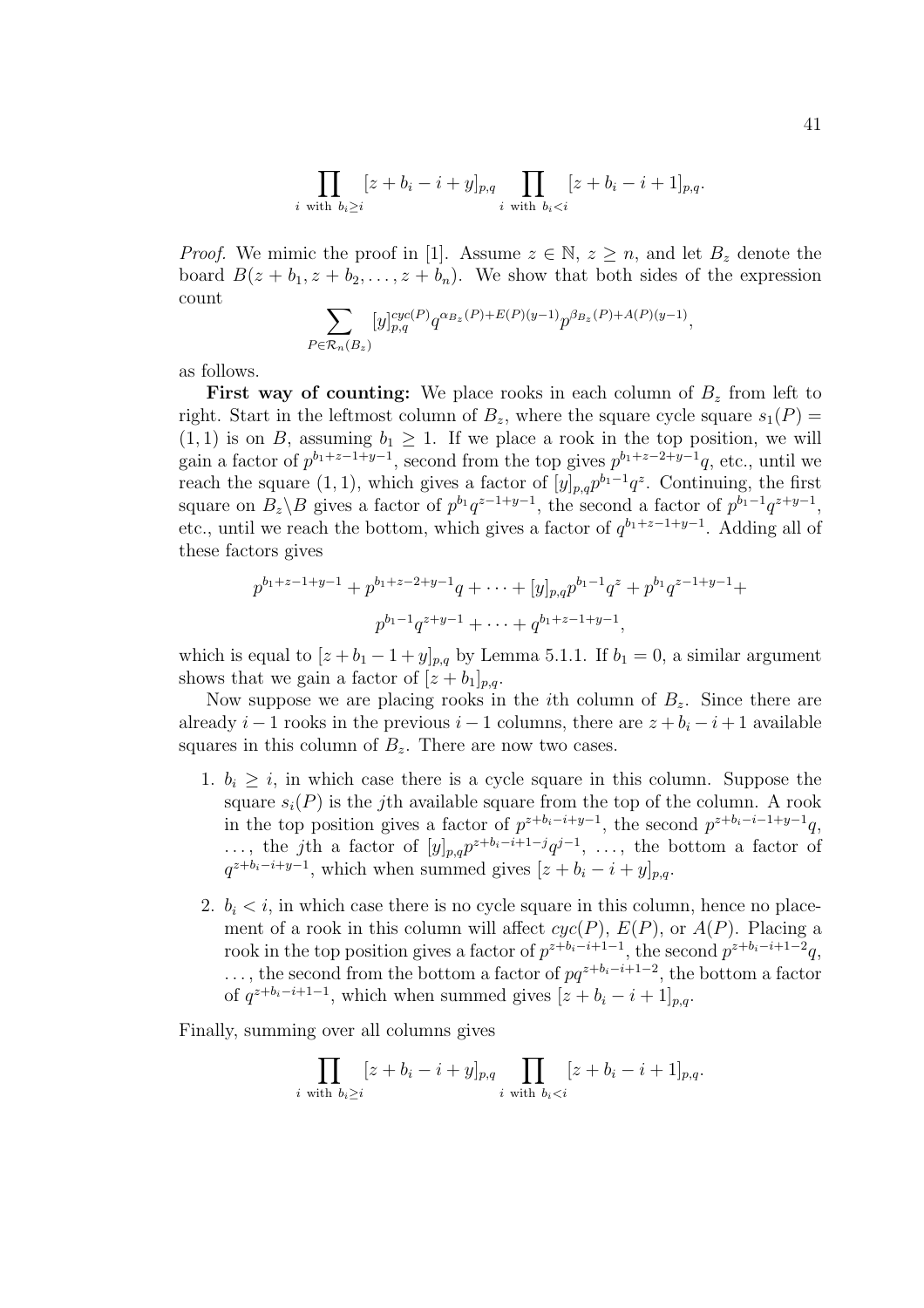Second way of counting: In this case we first choose a placement of  $n - k$ rooks on B, then place the remaining k rooks on  $B_z \backslash B$  from left to right. Let us fix a placement P of  $n - k$  rooks on B, and compute

$$
\sum_{Q \in \mathcal{R}_n(B_z), Q \cap B = P} [y]_{p,q}^{cyc(Q)} q^{\alpha_{B_z}(Q) + E(Q)(y-1)} p^{\beta_{B_z}(Q) + A(Q)(y-1)}.
$$
(5.1)

For any such  $Q$ , it is clear that the contribution to any summand of  $(5.1)$  coming from the B part of  $B_z$  is just

$$
[y]_{p,q}^{cyc(P)}q^{\alpha_B(P)+\epsilon_B(P)+E(P)(y-1)}p^{\beta_B(P)+A(P)(y-1)}.
$$

The number of uncancelled cells on  $B_z \backslash B$  below a rook from P is  $kz+$  $(k+1)$ 2 ¢  $-(c_1+$  $\cdots + c_k$ ) as argued in [1], contributing an additional factor of  $p^{kz + \binom{k+1}{2} - (c_1 + \cdots + c_k)}$ to any summand of (5.1).

Finally, we consider the contribution to  $(5.1)$  coming from the remaining k columns of  $B_z \backslash B$ . It is clear that a rook in one of these positions will not affect cyc, E, or A. There are z available squares below B in the first available column; summing over all possible positions here gives a factor of  $[z]_{p,q}$ . In the second available column, there are now  $z-1$  available squares, giving a factor of  $[z-1]_{p,q}$ . Continuing in this manner, we see that the last column gives a factor of  $[z-k+1]_{p,q}$ . Hence  $\overline{\phantom{a}}$ 

$$
\sum_{Q \in \mathcal{R}_n(B_z), Q \cap B = P} [y]_{p,q}^{cyc(Q)} q^{\alpha_{B_z}(Q) + E(Q)(y-1)} p^{\beta_{B_z}(Q) + A(Q)(y-1)} =
$$
  
\n
$$
[y]_{p,q}^{cyc(P)} q^{\alpha_B(P) + \epsilon_B(P) + E(P)(y-1)} p^{\beta_B(P) - (c_1 + \dots + c_k) + A(P)(y-1)} \times
$$
  
\n
$$
p^{kz + \binom{k+1}{2}} [z]_{p,q} [z-1]_{p,q} \cdots [z-k+1]_{p,q}.
$$

Summing over all possible P with  $n - k$  rooks on B gives

$$
R_{n-k}(y, p, q, B)p^{kz+\binom{k+1}{2}}[z]_{p,q}[z-1]_{p,q}\cdots[z-k+1]_{p,q},
$$

and summing over all k yields

$$
\sum_{k=0}^{n} R_{n-k}(y, p, q, B) p^{kz + \binom{k+1}{2}} [z]_{p,q} [z-1]_{p,q} \cdots [z-k+1]_{p,q}
$$

as desired.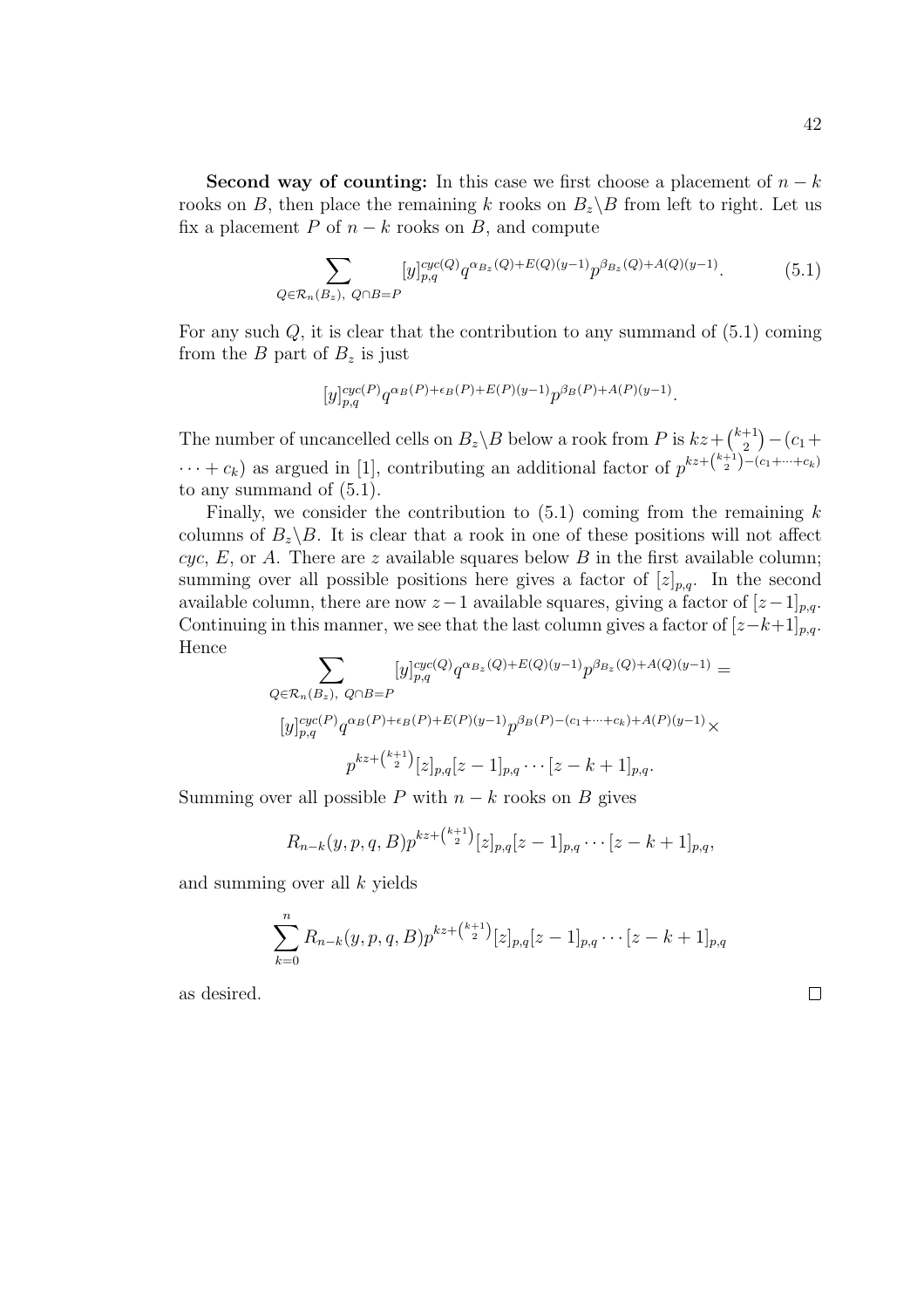### 5.2  $\alpha$ -Rook theory

In this model, first introduced in [8], we allow only one rook per column but more than one rook in a given row. We will call an arrangement of rooks, with at most one rook in each column (but possibly more than one rook in a row), an  $\alpha$ -rook placement. We will denote the set of all  $\alpha$ -rook placements of k rooks on a board  $B$  by  $\mathcal{R}_k^{(\alpha)}$  $\binom{\alpha}{k}(B)$ . If there are u rooks in a given row, that row has weight

1 if 
$$
0 \le u \le 1
$$
,  
\n
$$
\alpha(2\alpha - 1)(3\alpha - 2) \cdots ((u - 1)\alpha - (u - 2))
$$
 if  $u \ge 2$ .

The weight of a placement  $P$  is the product of the weights of all the rows (denoted  $wt(P)$ , and the kth  $\alpha$ -rook number of the board B is given by the equation

$$
r_k^{(\alpha)}(B) = \sum_{P \in \mathcal{R}_k^{(\alpha)}(B)} wt(P)
$$

as in [8]. Note that  $r_k^{(0)}$  $k_k^{(0)}(B) = r_k(B)$  for any board B, since the placements with more than one rook in a row are weighted by 0 if  $\alpha = 0$ .

We can now define the kth  $\alpha$ -hit number of the board  $B \subseteq SQ_n$  by the equation

$$
h_{n,k}^{(\alpha)}(B) = \sum_{P \in \mathcal{H}_{n,k}^{(\alpha)}(B)} wt(P),
$$

where  $\mathcal{H}_{n,k}^{(\alpha)}(B)$  is the set of all  $\alpha$ -rook placements of n rooks on  $SQ_n$  such that exactly k rooks are on B. As with the rook numbers, we note that  $h_{n,k}^{(0)}(B) =$  $h_{n,k}(B)$  for any board  $B \subseteq SQ_n$ .

The following is proven in [8].

**Theorem 5.2.1.** Let  $B = B(b_1, \ldots, b_n)$  be a Ferrers board. Then

$$
\sum_{k=0}^{n} r_{n-k}^{(\alpha)}(B) z^{(k,\alpha-1)} = \prod_{i=1}^{n} (z + b_i + (i-1)(\alpha - 1))
$$

where  $z^{(a,b)} = z(z+b)(z+2b) \cdots (z+(a-1)b)$  for  $a \in \mathbb{N}$  and  $b \in \mathbb{C}$ .

The  $r_k^{(\alpha)}$  $\binom{\alpha}{k}(B)$  satisfy a version of a recurrence proven for the  $R_k(q, B)$  in [6], and for the  $R_k(y, p, q, B)$  (Proposition 5.1.2 of this dissertation) when B is a Ferrers board. To prove the  $\alpha$ -version of this recurrence, let us first define some notation. If P is some fixed  $\alpha$ -rook placement on  $SQ_n$  consisting of d rooks, let us denote by  $P \cup_{(\alpha)} (i, j)$  the  $\alpha$ -rook placement of  $d + 1$  rooks on  $SQ_n$  consisting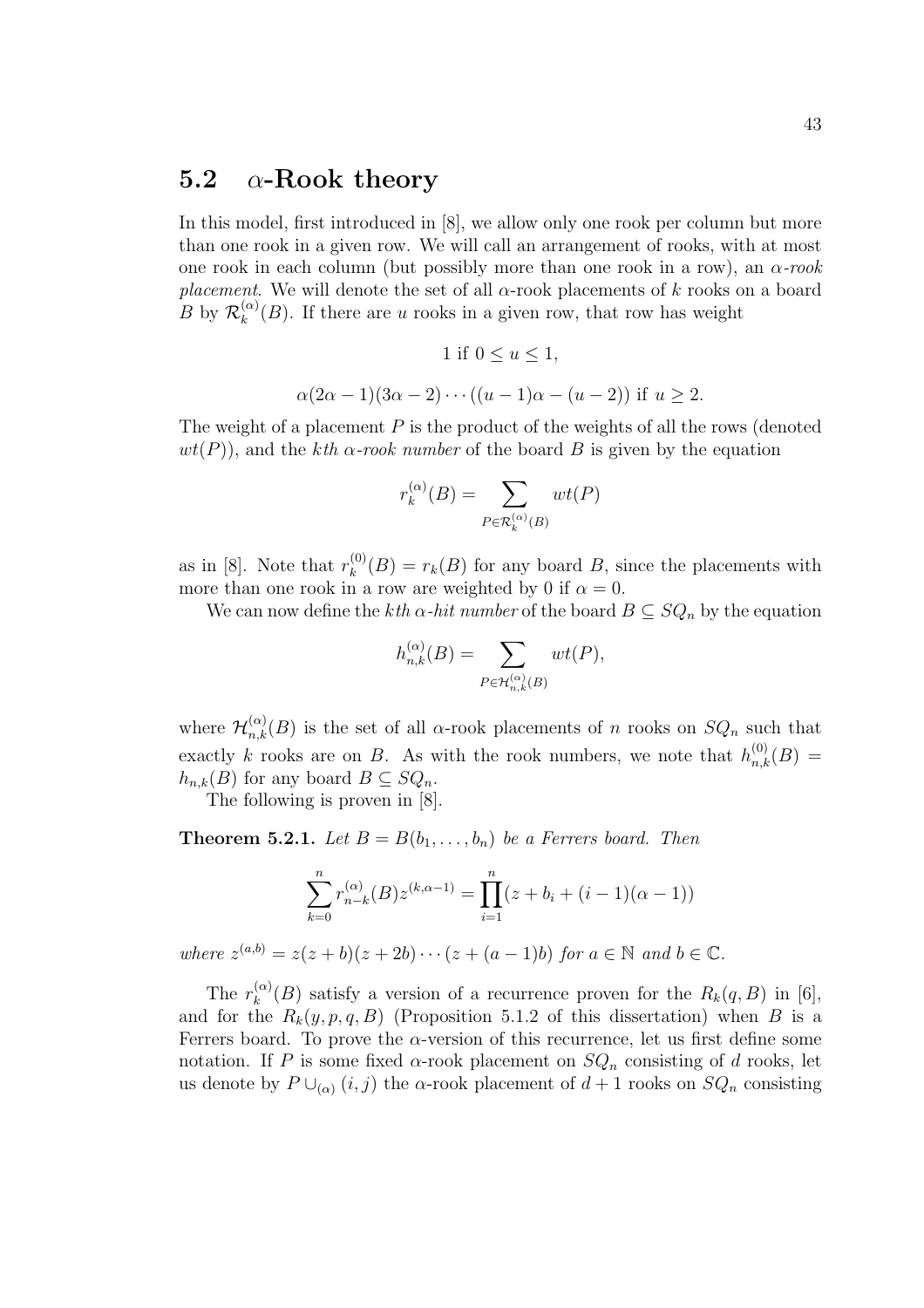of all the rooks from P, plus an additional rook on square  $(i, j)$ . Note we are assuming that there is not a rook from P in column i (otherwise  $P \cup_{(\alpha)} (i, j)$ would not be an  $\alpha$ -rook placement). More generally for  $p \leq n - d$ , we will also use  $P \cup_{(\alpha)} (i_1, j_1) \cup_{(\alpha)} (i_2, j_2) \cup_{(\alpha)} \cdots \cup_{(\alpha)} (i_p, j_p)$  to denote the obvious  $\alpha$ -rook placement of  $d + p$  rooks on  $SQ_n$ . Let us now prove the following lemma, and then the recurrence.

**Lemma 5.2.2.** Let  $B = B(b_1, \ldots b_{n-1}, b_n)$  be a Ferrers board, and let  $B' =$  $B(b_1, \ldots, b_{n-1})$ . Let P' be a fixed  $\alpha$ -rook placement of  $k-1$  rooks on B'. Then

$$
\sum_{P \in \mathcal{R}_k^{(\alpha)}(B), P \cap B'=P'} wt(P) = ((k-1)\alpha + b_n - k + 1)wt(P').
$$

*Proof.* Let us begin by listing the number of rooks from  $P'$  in each row of  $B$ . Suppose there are  $\ell_1$  rooks in row  $j_1, \ell_2$  rooks in row  $j_2, \ldots, \ell_m$  rooks in row  $j_m$ (where each  $\ell_p > 0$ ). Then

$$
\ell_1 + \ell_2 + \dots + \ell_m = k - 1,\tag{5.2}
$$

and there must be  $b_n - m$  rows in column n of B with no rooks. Note that

$$
\sum_{P \in \mathcal{R}_k^{(\alpha)}(B), P \cap B'=P'} wt(P) = \sum_{j=1}^{b_n} wt(P' \cup_{(\alpha)} (n, j)).
$$

Then we can see that

$$
wt(P'\cup_{(\alpha)}(n,j_p))=wt(P')\times(\ell_p\alpha-(\ell_p-1))
$$

for  $1 \leq p \leq m$ , and

$$
wt(P'\cup_{(\alpha)}(n,j))=wt(P')
$$

for  $1 \leq j \leq b_n$ , when  $j \neq j_p$  for  $1 \leq p \leq m$ . Thus

$$
\sum_{j=1}^{b_n} wt(P' \cup_{(\alpha)} (n,j)) = wt(P') \sum_{p=1}^m (\ell_p \alpha - (\ell_p - 1)) + wt(P') \sum_{1 \le j \le b_n, j \ne j_p, 1 \le p \le m} 1,
$$

which is

$$
wt(P') \times \left\{ \ell_1 \alpha - (\ell_1 - 1) + \ell_2 \alpha - (\ell_2 - 1) + \dots + \ell_m \alpha - (\ell_m - 1) + b_n - m \right\} =
$$

$$
wt(P') \times \left\{ (\ell_1 + \ell_2 + \dots + \ell_m) \alpha - (\ell_1 + \ell_2 + \dots + \ell_m) + m + b_n - m \right\}
$$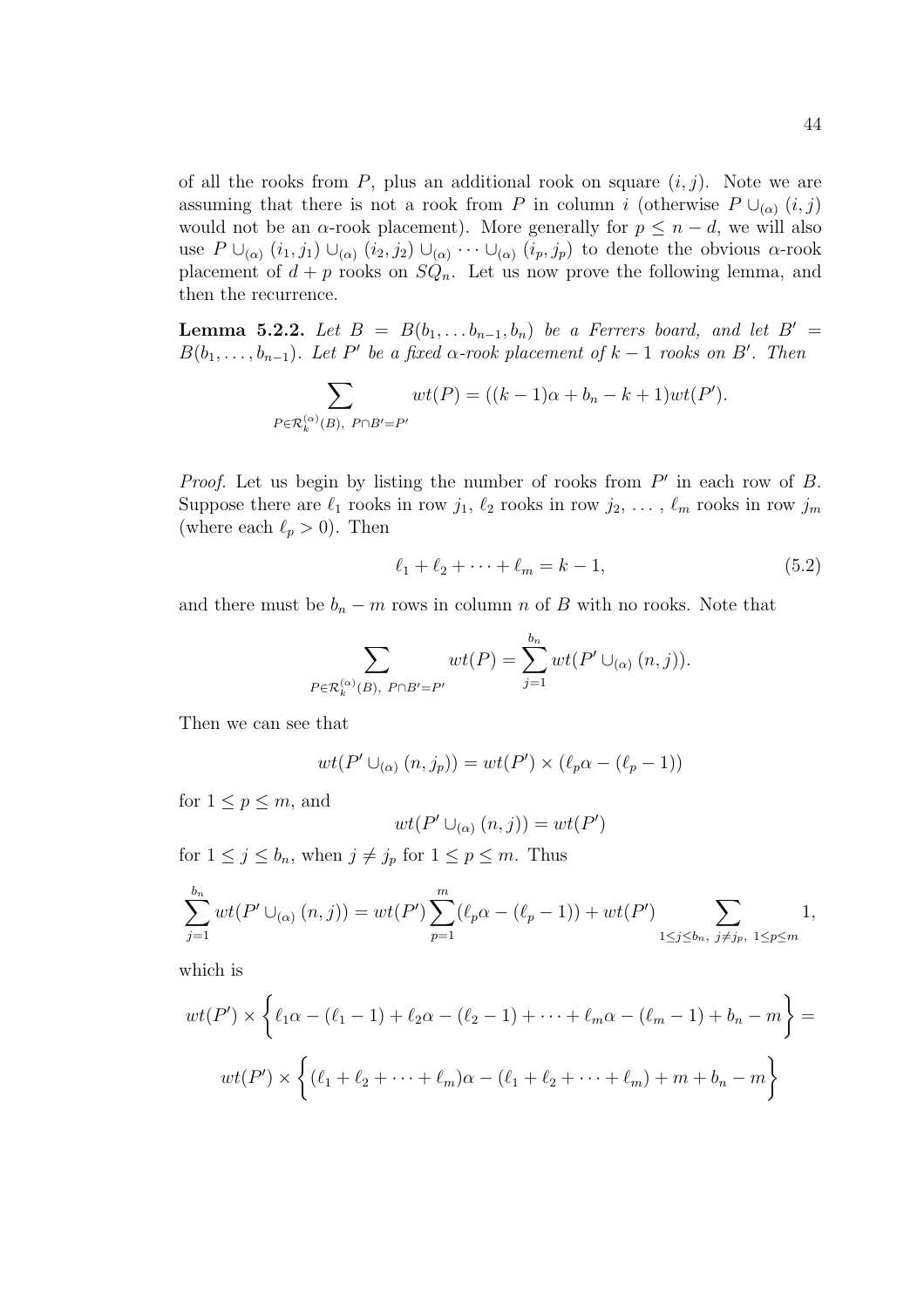which by  $(5.2)$  is

$$
wt(P')\{(k-1)\alpha + b_n - k + 1\}
$$

as desired.

**Theorem 5.2.3.** For  $B = B(b_1, \ldots b_{n-1}, b_n)$  and  $B' = B(b_1, \ldots, b_{n-1})$  Ferrers boards,

$$
r_k^{(\alpha)}(B) = r_k^{(\alpha)}(B') + ((k-1)\alpha + (b_n - k + 1))r_{k-1}^{(\alpha)}(B')
$$

for all  $k \in \mathbb{N}$ .

*Proof.* We break up  $\mathcal{R}_k^{(\alpha)}$  $\binom{\alpha}{k}(B)$  into two subsets, depending upon whether or not there is a rook in column *n* of *B*. The placements from  $\mathcal{R}_k^{(\alpha)}$  $\binom{\alpha}{k}(B)$  with no rook in column *n* of *B* are in bijection with the placements in  $\mathcal{R}_k^{(\alpha)}$  $\binom{\alpha}{k}(B')$ , and the corresponding placement has the same weight. Thus these placements contribute  $r_{k}^{(\alpha)}$  $\int_k^{(\alpha)}(B')$  to  $r_k^{(\alpha)}$  $\binom{\alpha}{k}(B)$ . A complete listing of the placements from  $\mathcal{R}_k^{(\alpha)}$  $\binom{\alpha}{k}(B)$  with a rook in column n can be built from  $\mathcal{R}_{k-}^{(\alpha)}$  $\binom{\alpha}{k-1}(B')$  by placing a kth rook in each possible position in column *n* of *B*. For a fixed placement  $P' \in \mathcal{R}_{k-1}^{(\alpha)}(B')$ , we have that  $\overline{\phantom{a}}$ 

$$
\sum_{P \in \mathcal{R}_k^{(\alpha)}(B), P \cap B'=P'} wt(P) = ((k-1)\alpha + b_n - k + 1)wt(P')
$$

by Lemma 5.2.2. Thus the sum of the weights of all placements in  $\mathcal{R}_k^{(\alpha)}$  $\binom{\alpha}{k}$  (*B*) with a rook in column  $n$  of  $B$  is equal to

$$
((k-1)\alpha + b_n - k + 1)
$$
 $\sum_{P' \in \mathcal{R}_{k-1}^{(\alpha)}(B')} wt(P'),$ 

which is  $((k-1)\alpha + b_n - k + 1)r_{k-1}^{(\alpha)}$  $\binom{\alpha}{k-1}(B')$  and we obtain the second term in the recurrence.

The  $r_k^{(\alpha)}$  $\binom{\alpha}{k}(B)$  and  $h_{n,k}^{(\alpha)}(B)$  for any board B are related by a version of (1.2). To prove it, we need the following lemmas.

**Lemma 5.2.4.** Suppose P is an  $\alpha$ -rook placement of k rooks on  $SQ_n$ , and there are no rooks from P in column i of  $SQ_n$ . Then

$$
\sum_{j=1}^{n} wt(P \cup_{(\alpha)} (i,j)) = (k\alpha + (n-k))wt(P).
$$

 $\Box$ 

45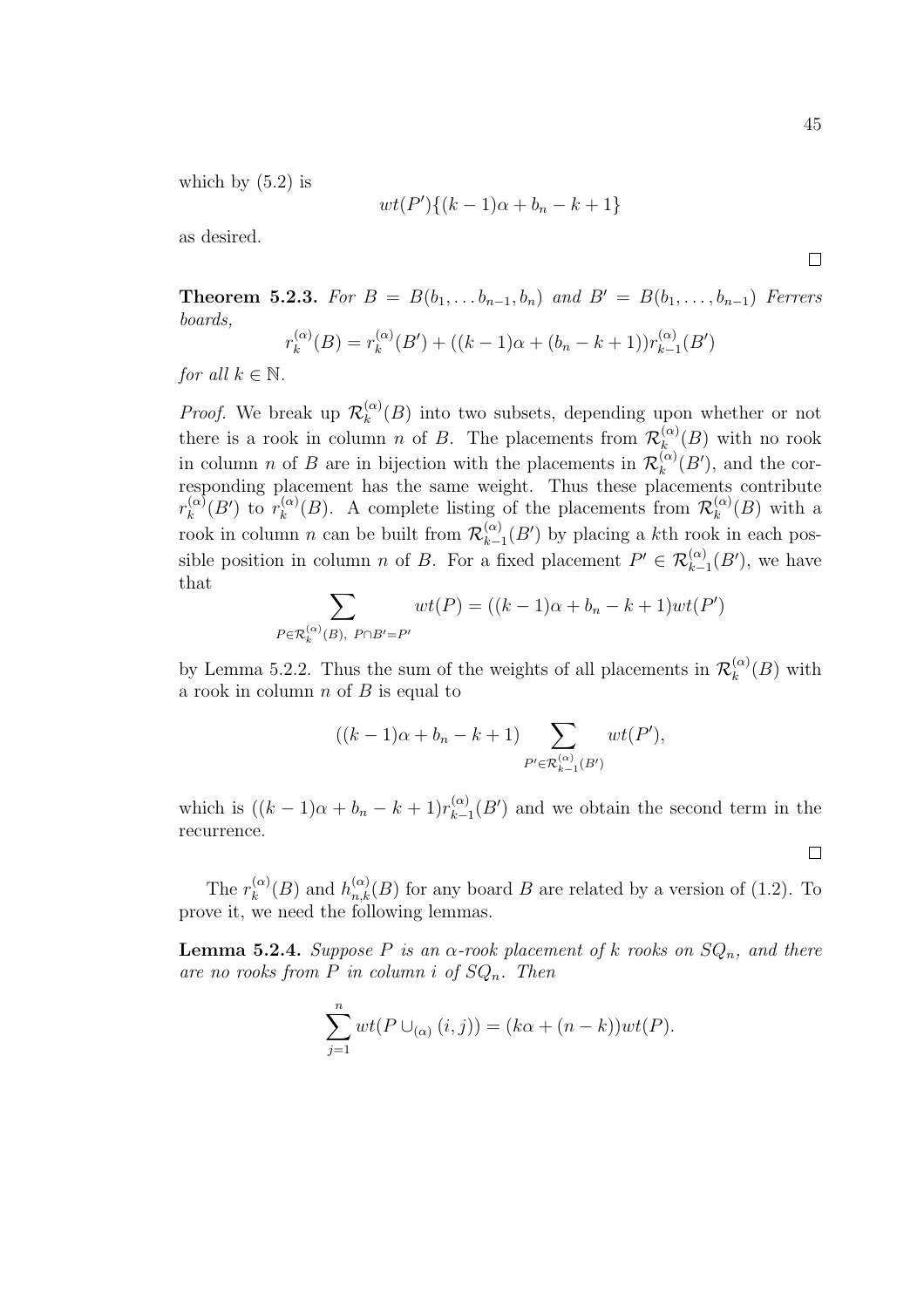$\Box$ 

*Proof.* This proof is very similar to the proof of Lemma 5.2.2. Suppose in  $P$  there are  $\ell_1$  rooks in row  $j_1, \ell_2$  rooks in row  $j_2, \ldots, \ell_m$  rooks in row  $j_m$  (where each  $\ell_p > 0$ ). Then

$$
\ell_1 + \ell_2 + \dots + \ell_m = k,\tag{5.3}
$$

and there must be  $n - m$  rows with no rooks. We see that

$$
wt(P \cup_{(\alpha)} (i, j_p)) = wt(P)(\ell_p \alpha - (\ell_p - 1))
$$

for  $1 \leq p \leq m$ , and

$$
wt(P \cup_{(\alpha)} (i,j)) = wt(P)
$$

for  $1 \leq j \leq n$ , when  $j \neq j_p$  for  $1 \leq p \leq m$ , so

$$
\sum_{j=1}^{n} wt(P \cup_{(\alpha)} (i, j)) =
$$
  

$$
wt(P) \times \left\{ \ell_1 \alpha - (\ell_1 - 1) + \ell_2 \alpha - (\ell_2 - 1) + \dots + \ell_m \alpha - (\ell_m - 1) + n - m \right\} =
$$
  

$$
wt(P) \times \left\{ (\ell_1 + \ell_2 + \dots + \ell_m) \alpha - (\ell_1 + \ell_2 + \dots + \ell_m) - m + n - m \right\} =
$$
  

$$
wt(P)(k\alpha + (n - k))
$$

by  $(5.3)$  as desired.

By repeatedly applying the argument of Lemma 5.2.4 we obtain the following. **Lemma 5.2.5.** Suppose P' is an  $\alpha$ -rook placement of k rooks on  $SQ_n$ . Then

$$
\sum_{P \in \mathcal{R}_n^{(\alpha)}(SQ_n), \ P' \subseteq P} wt(P) =
$$
  

$$
(k\alpha + (n-k))((k+1)\alpha + (n-k-1)) \cdots ((n-1)\alpha + 1)wt(P').
$$

Theorem 5.2.6. For B any board,

$$
\sum_{k=0}^n h_{n,k}^{(\alpha)}(B)z^k =
$$

$$
\sum_{k=0}^{n} r_{n-k}^{(\alpha)}(B)((n-k)\alpha+k)((n-k+1)\alpha+k-1)...((n-1)\alpha+1)(z-1)^{n-k}.
$$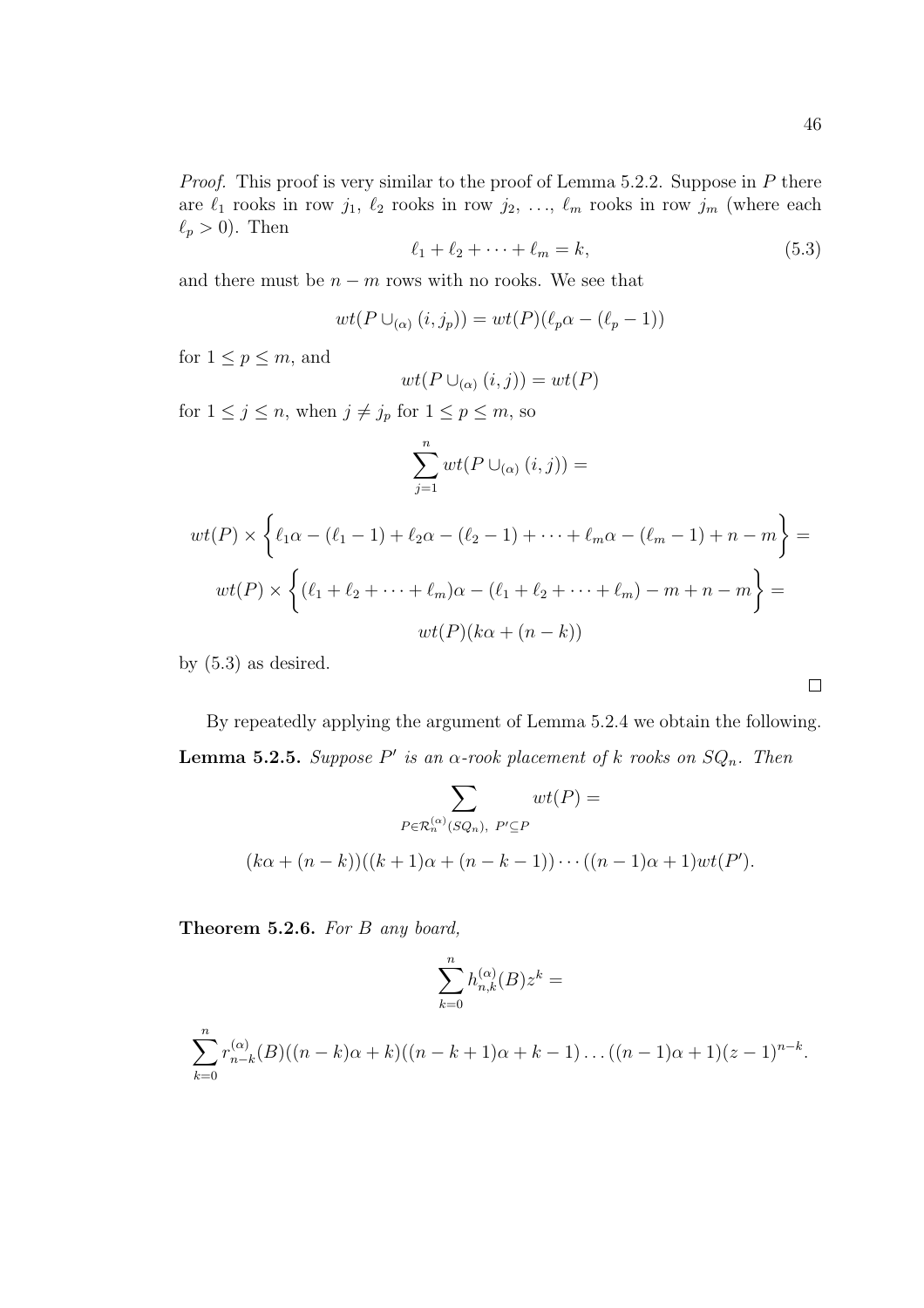*Proof.* Let  $z = z + 1$  in the above equation, giving

$$
\sum_{k=0}^{n} h_{n,k}^{(\alpha)}(B)(z+1)^k =
$$
  

$$
\sum_{k=0}^{n} r_{n-k}^{(\alpha)}(B)((n-k)\alpha + k)((n-k+1)\alpha + k - 1)...((n-1)\alpha + 1)z^{n-k}.
$$
 (5.4)

Then the coefficient of  $z^k$  on the left side of  $(5.4)$  is

$$
\sum_{j=k}^{n} \binom{j}{k} h_{n,j}^{(\alpha)}(B),\tag{5.5}
$$

and the coefficient of  $z^k$  on the right side of (5.4) is

$$
r_k^{(\alpha)}(B)(k\alpha + (n-k))((k+1)\alpha + (n-k-1))\cdots((n-1)\alpha + 1).
$$
 (5.6)

Our goal is to show that  $(5.5)$  and  $(5.6)$  represent different ways of organizing the terms in the same weighted count. For a fixed k with  $0 \leq k \leq n$ , consider the expression  $\overline{\phantom{a}}$ 

$$
\sum_{(P,\pi), \ \pi \subseteq P \cap B, \ |\pi|=k} wt(P).
$$
 (5.7)

Here P is any  $\alpha$ -rook placement of n rooks on  $SQ_n$ , and  $\pi$  is a subset of k rooks from  $P$  which are on  $B$ .

It is easy to see that  $(5.5)$  is the same as  $(5.7)$ . To obtain a summand of  $(5.7)$ , first choose  $j \geq k$ , then choose an  $\alpha$ -rook placement  $P \in \mathcal{H}_{n,j}^{(\alpha)}(B)$ , and finally choose a k element subset of  $P \cap B$ . The weight of each such P will appear in cnoose $(5.7)~\binom{j}{k}$  $\binom{d}{k}$  times, once for each possible  $\pi \subseteq P$ . The sum of weights over all such P is exactly  $h_{n,j}^{(\alpha)}(B)$ , hence

$$
\sum_{(P,\pi),\ P\in\mathcal{H}_{n,j}^{(\alpha)}(B),\ \pi\subseteq P\cap B,\ |\pi|=k} wt(P) = \binom{j}{k} h_{n,j}^{(\alpha)}(B). \tag{5.8}
$$

Finally, when summing over all  $j > k$  in (5.8), the left side is exactly (5.7) and the right side is exactly (5.5).

To obtain a summand of (5.6), first choose a subset  $\pi$  of k rooks on B and extend to an  $\alpha$ -rook placement P of n rooks on  $SQ_n$ . Hence (5.7) is also equal to

$$
\sum_{\pi \in \mathcal{R}_k^{(\alpha)}(B)}\bigg\{\sum_{P \in \mathcal{R}_n^{(\alpha)}(SQ_n), \ \pi \subseteq P} wt(P)\bigg\},
$$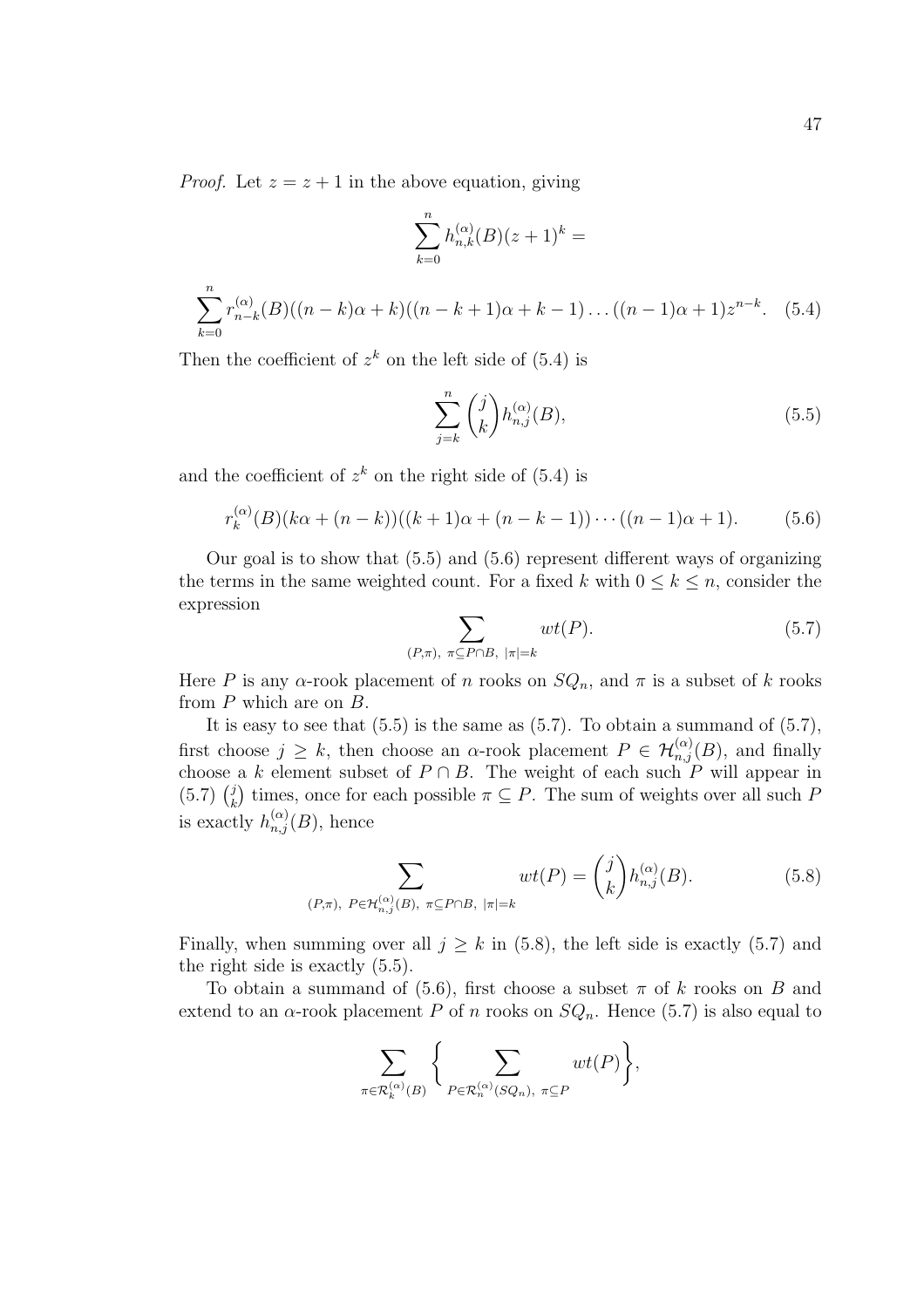which is the same as

$$
(k\alpha + (n-k))((k+1)\alpha + (n-k-1))\cdots((n-1)\alpha + 1)\sum_{\pi \in \mathcal{R}_k^{(\alpha)}(B)} wt(\pi) \quad (5.9)
$$

by Lemma 5.2.5. Finally, (5.9) is equal to

$$
(k\alpha + (n-k))((k+1)\alpha + (n-k-1)) \cdots ((n-1)\alpha + 1)r_k^{(\alpha)}(B)
$$

by definition.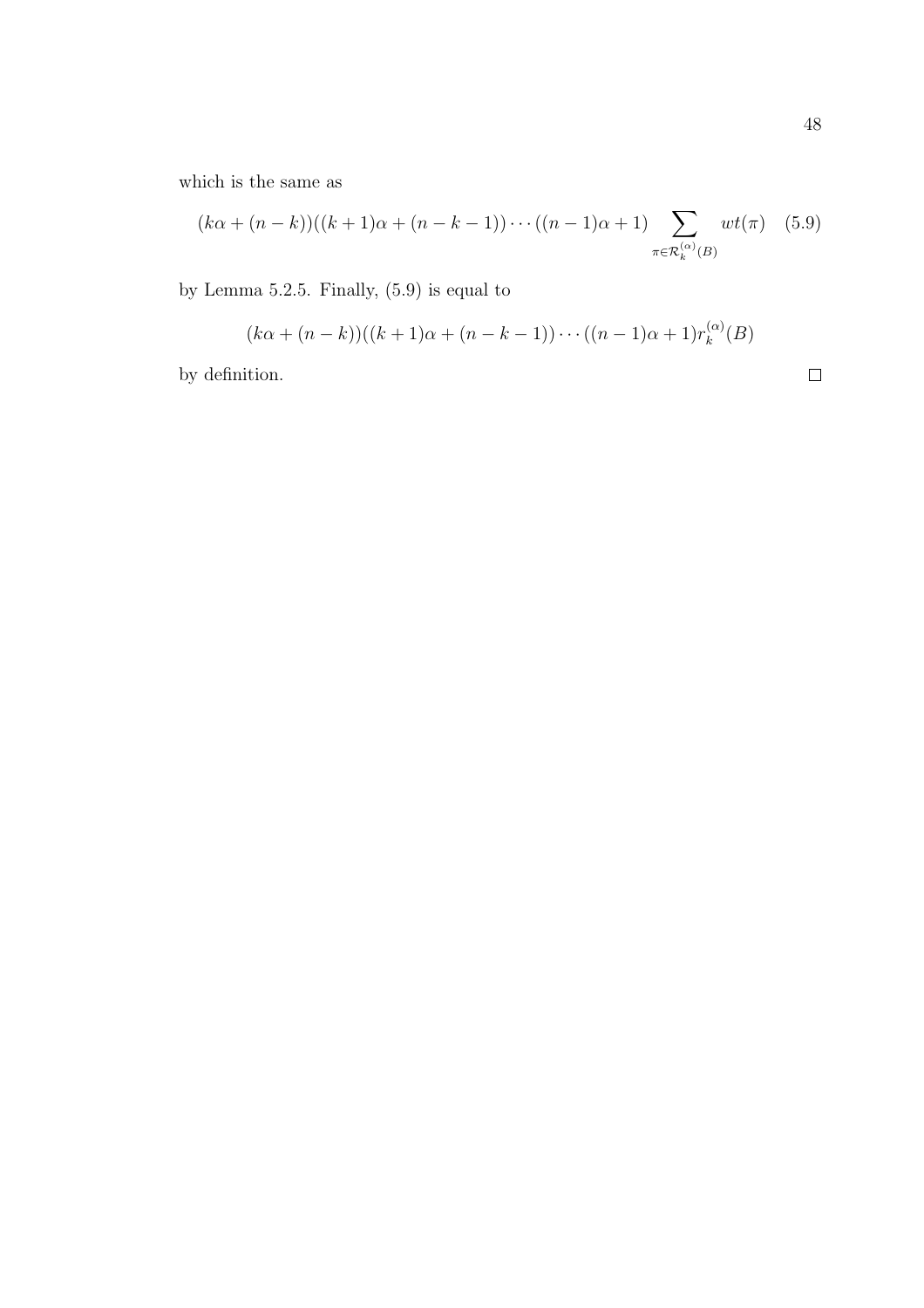## Bibliography

- [1] K. Briggs and J. Remmel. A  $p, q$ -analogue of a formula of Frobenius. *Elec*tron. J. Combin., 10:#R9, 2003.
- [2] F. Chung and R. Graham. On the cover polynomial of a digraph. J. Combin. Theory, Ser. B, 65:273–290, 1995.
- [3] M. Dworkin. Factorization of the cover polynomial. J. Combin. Theory, Ser. B, 71:17–53, 1997.
- [4] M. Dworkin. An interpretation for Garsia and Remmel's q-hit numbers. J. Combin. Theory, Ser. A, 81:149–175, 1998.
- [5] R. Ehrenborg, J. Haglund, and M. Readdy. Colored juggling patterns and weighted rook placements. Unpublished manuscript.
- [6] A. Garsia and J. Remmel. q-Counting rook configurations and a formula of Frobenius. J. Combin. Theory, Ser. A, 41:246–275, 1986.
- [7] I. Gessel. Generalized rook polynomials and orthogonal polynomials. In Dennis Stanton, editor, q-Series and Partitions, IMA Volumes in Mathematics and Its Applications, pages 159–167. Springer Verlag, 1989.
- [8] J. Goldman and J. Haglund. Generalized rook polynomials. J. Combin. Theory, Ser. A, 91:509–530, 2000.
- [9] J. Goldman, J. Joichi, and D. White. Rook theory I: Rook equivalence of Ferrers boards. Proc. Amer. Math. Soc., 52:485–492, 1975.
- [10] F. Goodman and K. O'Hara. On the Gaussian polynomials. In Dennis Stanton, editor, q-Series and Partitions, IMA Volumes in Mathematics and Its Applications, pages 57–66. Springer Verlag, 1989.
- [11] J. Haglund. Rook theory and hypergeometric series. Adv. in Appl. Math., 17:408–459, 1996.